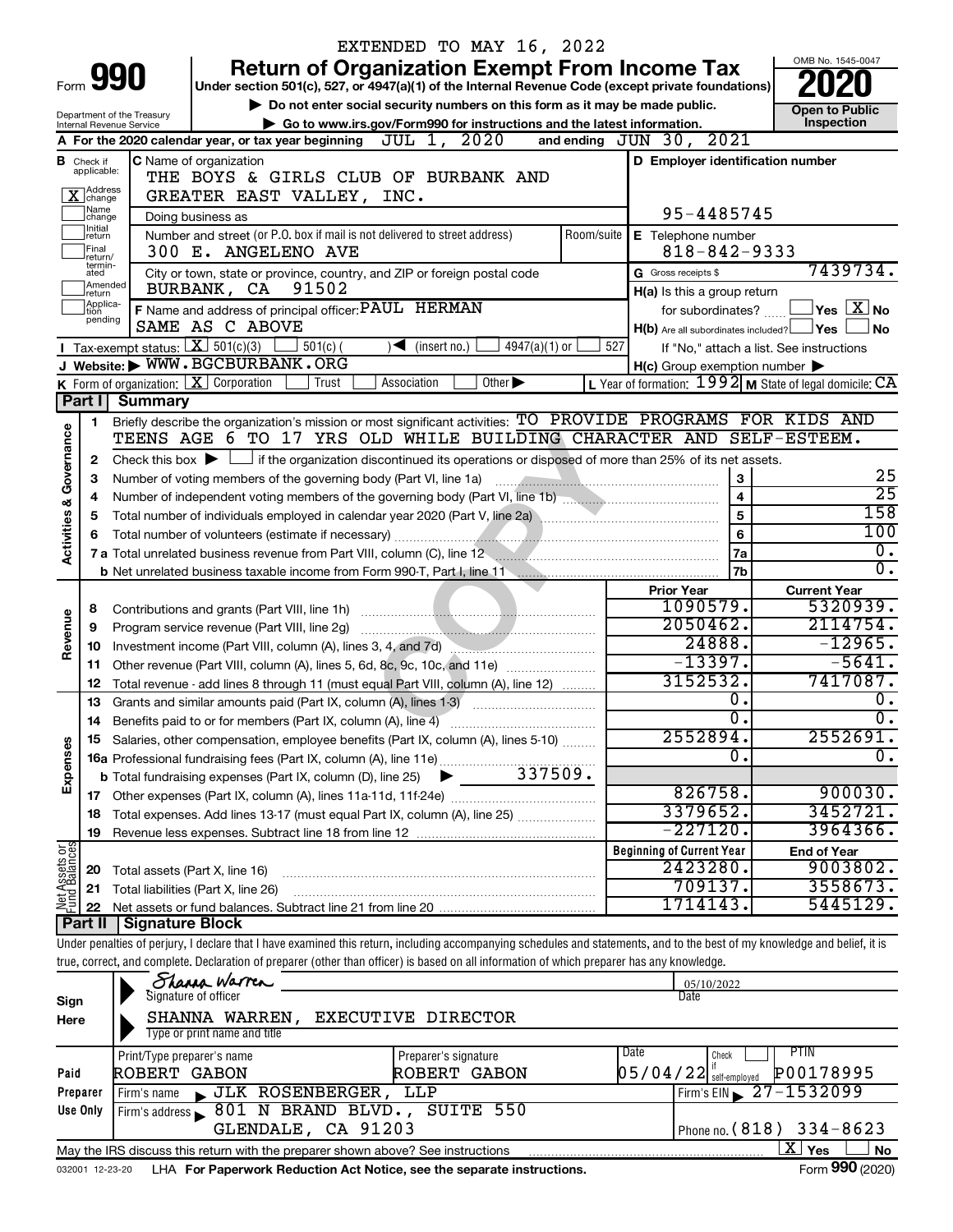|              | THE BOYS & GIRLS CLUB OF BURBANK AND<br>GREATER EAST VALLEY, INC.<br>95-4485745<br>Page 2<br>Form 990 (2020)                                                                                                    |
|--------------|-----------------------------------------------------------------------------------------------------------------------------------------------------------------------------------------------------------------|
|              | Part III   Statement of Program Service Accomplishments                                                                                                                                                         |
|              |                                                                                                                                                                                                                 |
| 1            | Briefly describe the organization's mission:                                                                                                                                                                    |
|              | TO FOSTER AND PROMOTE PHYSICAL, SOCIAL, EDUCATIONAL, VOCATIONAL &<br>CHARACTER DEVELOPMENT OF BOYS AND GIRLS, ESPECIALLY THOSE IN BURBANK                                                                       |
|              | AND EAST OF SAN FERNANDO VALLEY.                                                                                                                                                                                |
|              |                                                                                                                                                                                                                 |
| $\mathbf{2}$ | Did the organization undertake any significant program services during the year which were not listed on the<br>$\Box$ Yes $[\overline{\mathrm{X}}]$ No                                                         |
| 3            | If "Yes," describe these new services on Schedule O.<br>$\Box$ Yes $[\overline{\mathrm{X}}]$ No<br>Did the organization cease conducting, or make significant changes in how it conducts, any program services? |
| 4            | If "Yes," describe these changes on Schedule O.<br>Describe the organization's program service accomplishments for each of its three largest program services, as measured by expenses.                         |
|              | Section 501(c)(3) and 501(c)(4) organizations are required to report the amount of grants and allocations to others, the total expenses, and<br>revenue, if any, for each program service reported.             |
|              | 2099873.<br>$2787514$ $\cdot$ including grants of \$<br>) (Expenses \$<br>4a (Code:<br>) (Revenue \$                                                                                                            |
|              | THIS CORPORATION FOLLOWS THE NATIONAL GUIDE LINES FOR BOYS AND GIRLS                                                                                                                                            |
|              | THE CORPORATION PROVIDES AFTER SCHOOL AND DAY CAMP<br>CLUBS OF AMERICA.                                                                                                                                         |
|              | ACTIVITIES INCLUDING EDUCATIONAL PROGRAMS, ATHLETICS, TOURS, SOCIALS                                                                                                                                            |
|              | ETC.                                                                                                                                                                                                            |
|              |                                                                                                                                                                                                                 |
|              |                                                                                                                                                                                                                 |
|              |                                                                                                                                                                                                                 |
|              |                                                                                                                                                                                                                 |
|              |                                                                                                                                                                                                                 |
|              |                                                                                                                                                                                                                 |
|              |                                                                                                                                                                                                                 |
| 4b           | (Expenses \$<br>including grants of \$<br>(Revenue \$<br>(Code:                                                                                                                                                 |
|              |                                                                                                                                                                                                                 |
|              |                                                                                                                                                                                                                 |
|              |                                                                                                                                                                                                                 |
|              |                                                                                                                                                                                                                 |
|              |                                                                                                                                                                                                                 |
|              |                                                                                                                                                                                                                 |
|              |                                                                                                                                                                                                                 |
|              |                                                                                                                                                                                                                 |
|              |                                                                                                                                                                                                                 |
|              |                                                                                                                                                                                                                 |
|              |                                                                                                                                                                                                                 |
| 4c           | (Code:<br>(Expenses \$<br>(Revenue \$<br>including grants of \$                                                                                                                                                 |
|              |                                                                                                                                                                                                                 |
|              |                                                                                                                                                                                                                 |
|              |                                                                                                                                                                                                                 |
|              |                                                                                                                                                                                                                 |
|              |                                                                                                                                                                                                                 |
|              |                                                                                                                                                                                                                 |
|              |                                                                                                                                                                                                                 |
|              |                                                                                                                                                                                                                 |
|              |                                                                                                                                                                                                                 |
|              |                                                                                                                                                                                                                 |
|              |                                                                                                                                                                                                                 |
|              |                                                                                                                                                                                                                 |
| 4d           | Other program services (Describe on Schedule O.)                                                                                                                                                                |
|              | (Revenue \$<br>(Expenses \$<br>including grants of \$                                                                                                                                                           |
| 4е           | 2787514.<br>Total program service expenses<br>Form 990 (2020)                                                                                                                                                   |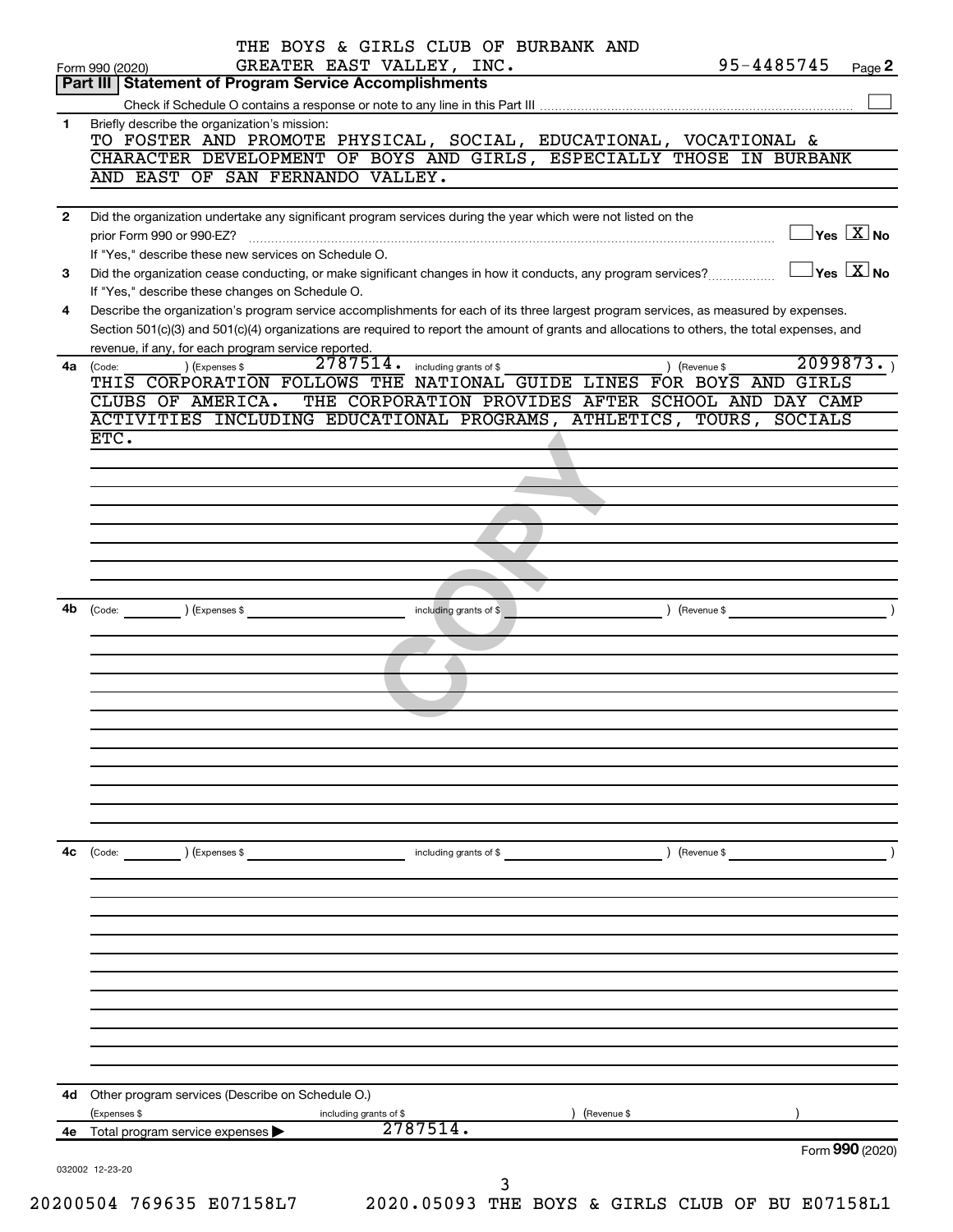**Part IV Checklist of Required Schedules**

| Form 990 (2020) | GREATER EAST VALLEY,<br>INC. | 95-4485745<br>Page 3 |
|-----------------|------------------------------|----------------------|
|-----------------|------------------------------|----------------------|

|     |                                                                                                                                                                                                                                                |                 | Yes                     | No                      |
|-----|------------------------------------------------------------------------------------------------------------------------------------------------------------------------------------------------------------------------------------------------|-----------------|-------------------------|-------------------------|
| 1   | Is the organization described in section $501(c)(3)$ or $4947(a)(1)$ (other than a private foundation)?                                                                                                                                        |                 |                         |                         |
|     | If "Yes," complete Schedule A                                                                                                                                                                                                                  | 1               | x                       |                         |
| 2   |                                                                                                                                                                                                                                                | $\overline{2}$  | $\overline{\textbf{X}}$ |                         |
| 3   | Did the organization engage in direct or indirect political campaign activities on behalf of or in opposition to candidates for                                                                                                                |                 |                         |                         |
|     | public office? If "Yes," complete Schedule C, Part I                                                                                                                                                                                           | 3               |                         | x                       |
| 4   | Section 501(c)(3) organizations. Did the organization engage in lobbying activities, or have a section 501(h) election in effect                                                                                                               |                 |                         | x                       |
|     | Is the organization a section 501(c)(4), 501(c)(5), or 501(c)(6) organization that receives membership dues, assessments, or                                                                                                                   | 4               |                         |                         |
| 5   |                                                                                                                                                                                                                                                | 5               |                         | x                       |
| 6   | Did the organization maintain any donor advised funds or any similar funds or accounts for which donors have the right to                                                                                                                      |                 |                         |                         |
|     | provide advice on the distribution or investment of amounts in such funds or accounts? If "Yes," complete Schedule D, Part I                                                                                                                   | 6               |                         | x                       |
| 7   | Did the organization receive or hold a conservation easement, including easements to preserve open space,                                                                                                                                      |                 |                         |                         |
|     |                                                                                                                                                                                                                                                | $\overline{7}$  |                         | x                       |
| 8   | Did the organization maintain collections of works of art, historical treasures, or other similar assets? If "Yes," complete                                                                                                                   |                 |                         |                         |
|     | Schedule D, Part III <b>Process Construction Construction Construction</b> Construction Construction Construction Construction Construction Construction Construction Construction Construction Construction Construction Construct            | 8               |                         | x                       |
| 9   | Did the organization report an amount in Part X, line 21, for escrow or custodial account liability, serve as a custodian for                                                                                                                  |                 |                         |                         |
|     | amounts not listed in Part X; or provide credit counseling, debt management, credit repair, or debt negotiation services?                                                                                                                      |                 |                         |                         |
|     | If "Yes," complete Schedule D, Part IV.                                                                                                                                                                                                        | 9               |                         | x                       |
| 10  | Did the organization, directly or through a related organization, hold assets in donor-restricted endowments                                                                                                                                   |                 |                         |                         |
|     |                                                                                                                                                                                                                                                | 10              | x                       |                         |
| 11  | If the organization's answer to any of the following questions is "Yes," then complete Schedule D, Parts VI, VII, VIII, IX, or X                                                                                                               |                 |                         |                         |
|     | as applicable.                                                                                                                                                                                                                                 |                 |                         |                         |
|     | a Did the organization report an amount for land, buildings, and equipment in Part X, line 10? If "Yes," complete Schedule D,                                                                                                                  |                 |                         |                         |
|     | Part VI                                                                                                                                                                                                                                        | 11a             | х                       |                         |
|     | <b>b</b> Did the organization report an amount for investments - other securities in Part X, line 12, that is 5% or more of its total                                                                                                          |                 |                         |                         |
|     |                                                                                                                                                                                                                                                | 11 <sub>b</sub> |                         | x                       |
|     | c Did the organization report an amount for investments - program related in Part X, line 13, that is 5% or more of its total<br>assets reported in Part X, line 16? If "Yes," complete Schedule D, Part VIII [[[[[[[[[[[[[[[[[[[[[[[[[[[[[[[[ |                 |                         | x                       |
|     | d Did the organization report an amount for other assets in Part X, line 15, that is 5% or more of its total assets reported in                                                                                                                | 11c             |                         |                         |
|     |                                                                                                                                                                                                                                                | 11d             |                         | x                       |
|     |                                                                                                                                                                                                                                                | 11e             | х                       |                         |
|     | f Did the organization's separate or consolidated financial statements for the tax year include a footnote that addresses                                                                                                                      |                 |                         |                         |
|     | the organization's liability for uncertain tax positions under FIN 48 (ASC 740)? If "Yes," complete Schedule D, Part X                                                                                                                         | 11f             |                         | x                       |
|     | 12a Did the organization obtain separate, independent audited financial statements for the tax year? If "Yes," complete                                                                                                                        |                 |                         |                         |
|     | Schedule D, Parts XI and XII                                                                                                                                                                                                                   | 12a             | x                       |                         |
|     | <b>b</b> Was the organization included in consolidated, independent audited financial statements for the tax year?                                                                                                                             |                 |                         |                         |
|     | If "Yes," and if the organization answered "No" to line 12a, then completing Schedule D, Parts XI and XII is optional www.                                                                                                                     | 12 <sub>b</sub> |                         | Х                       |
| 13  |                                                                                                                                                                                                                                                | 13              |                         | $\overline{\mathbf{X}}$ |
| 14a | Did the organization maintain an office, employees, or agents outside of the United States?                                                                                                                                                    | 14a             |                         | X                       |
| b   | Did the organization have aggregate revenues or expenses of more than \$10,000 from grantmaking, fundraising, business,                                                                                                                        |                 |                         |                         |
|     | investment, and program service activities outside the United States, or aggregate foreign investments valued at \$100,000                                                                                                                     |                 |                         |                         |
|     |                                                                                                                                                                                                                                                | 14b             |                         | х                       |
| 15  | Did the organization report on Part IX, column (A), line 3, more than \$5,000 of grants or other assistance to or for any                                                                                                                      |                 |                         |                         |
|     |                                                                                                                                                                                                                                                | 15              |                         | x                       |
| 16  | Did the organization report on Part IX, column (A), line 3, more than \$5,000 of aggregate grants or other assistance to                                                                                                                       |                 |                         | х                       |
|     |                                                                                                                                                                                                                                                | 16              |                         |                         |
| 17  | Did the organization report a total of more than \$15,000 of expenses for professional fundraising services on Part IX,                                                                                                                        | 17              |                         | X                       |
| 18  | Did the organization report more than \$15,000 total of fundraising event gross income and contributions on Part VIII, lines                                                                                                                   |                 |                         |                         |
|     |                                                                                                                                                                                                                                                | 18              | x                       |                         |
| 19  | Did the organization report more than \$15,000 of gross income from gaming activities on Part VIII, line 9a? If "Yes,"                                                                                                                         |                 |                         |                         |
|     |                                                                                                                                                                                                                                                | 19              |                         | x                       |
|     |                                                                                                                                                                                                                                                | <b>20a</b>      |                         | $\overline{\mathbf{X}}$ |
|     |                                                                                                                                                                                                                                                | 20 <sub>b</sub> |                         |                         |
| 21  | Did the organization report more than \$5,000 of grants or other assistance to any domestic organization or                                                                                                                                    |                 |                         |                         |
|     |                                                                                                                                                                                                                                                | 21              |                         | x                       |
|     | 032003 12-23-20                                                                                                                                                                                                                                |                 |                         | Form 990 (2020)         |

20200504 769635 E07158L7 2020.05093 THE BOYS & GIRLS CLUB OF BU E07158L1

4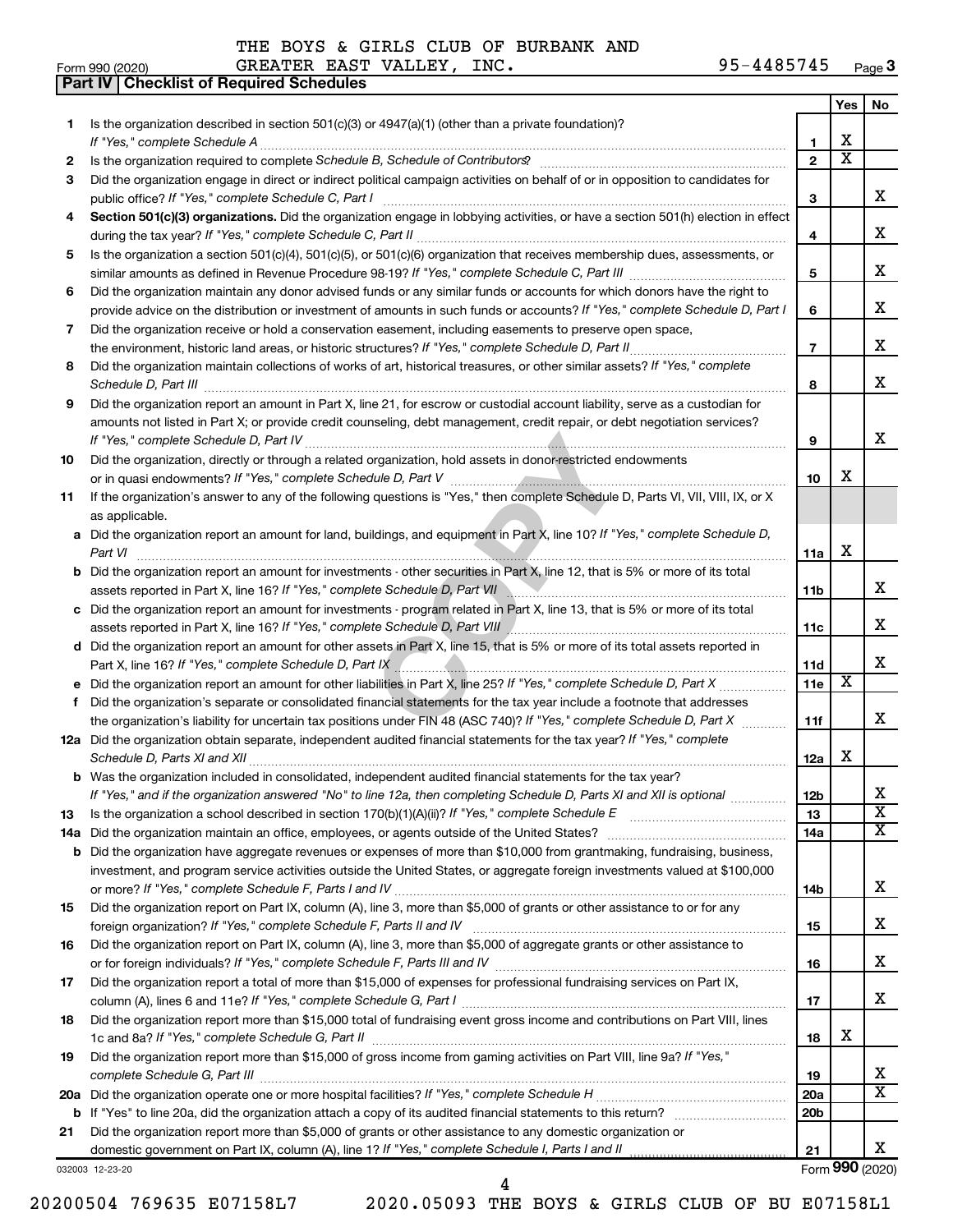*(continued)* **Part IV Checklist of Required Schedules**

THE BOYS & GIRLS CLUB OF BURBANK AND

|        |                                                                                                                                                                                                      |                 | Yes                     | No                           |
|--------|------------------------------------------------------------------------------------------------------------------------------------------------------------------------------------------------------|-----------------|-------------------------|------------------------------|
| 22     | Did the organization report more than \$5,000 of grants or other assistance to or for domestic individuals on                                                                                        |                 |                         |                              |
|        |                                                                                                                                                                                                      | 22              |                         | x                            |
| 23     | Did the organization answer "Yes" to Part VII, Section A, line 3, 4, or 5 about compensation of the organization's current                                                                           |                 |                         |                              |
|        | and former officers, directors, trustees, key employees, and highest compensated employees? If "Yes," complete                                                                                       |                 |                         |                              |
|        | Schedule J <b>Example 2 Contract 2 Contract 2 Contract 2 Contract 2 Contract 2 Contract 2 Contract 2 Contract 2 Contract 2 Contract 2 Contract 2 Contract 2 Contract 2 Contract 2 Contract 2 Con</b> | 23              | X                       |                              |
|        | 24a Did the organization have a tax-exempt bond issue with an outstanding principal amount of more than \$100,000 as of the                                                                          |                 |                         |                              |
|        | last day of the year, that was issued after December 31, 2002? If "Yes," answer lines 24b through 24d and complete                                                                                   |                 |                         |                              |
|        |                                                                                                                                                                                                      | 24a             |                         | x                            |
|        |                                                                                                                                                                                                      | 24b             |                         |                              |
|        | c Did the organization maintain an escrow account other than a refunding escrow at any time during the year to defease                                                                               |                 |                         |                              |
|        |                                                                                                                                                                                                      | 24c             |                         |                              |
|        |                                                                                                                                                                                                      | 24d             |                         |                              |
|        | 25a Section 501(c)(3), 501(c)(4), and 501(c)(29) organizations. Did the organization engage in an excess benefit                                                                                     |                 |                         |                              |
|        |                                                                                                                                                                                                      | 25a             |                         | x                            |
|        | <b>b</b> Is the organization aware that it engaged in an excess benefit transaction with a disqualified person in a prior year, and                                                                  |                 |                         |                              |
|        | that the transaction has not been reported on any of the organization's prior Forms 990 or 990-EZ? If "Yes," complete                                                                                |                 |                         |                              |
|        | Schedule L, Part I                                                                                                                                                                                   | 25b             |                         | x                            |
| 26     | Did the organization report any amount on Part X, line 5 or 22, for receivables from or payables to any current                                                                                      |                 |                         |                              |
|        | or former officer, director, trustee, key employee, creator or founder, substantial contributor, or 35%                                                                                              |                 |                         |                              |
|        |                                                                                                                                                                                                      | 26              |                         | x                            |
| 27     | Did the organization provide a grant or other assistance to any current or former officer, director, trustee, key employee,                                                                          |                 |                         |                              |
|        | creator or founder, substantial contributor or employee thereof, a grant selection committee member, or to a 35% controlled                                                                          |                 |                         |                              |
|        | entity (including an employee thereof) or family member of any of these persons? If "Yes," complete Schedule L, Part III                                                                             | 27              |                         | X                            |
| 28     | Was the organization a party to a business transaction with one of the following parties (see Schedule L, Part IV                                                                                    |                 |                         |                              |
|        | instructions, for applicable filing thresholds, conditions, and exceptions):                                                                                                                         |                 |                         |                              |
|        | a A current or former officer, director, trustee, key employee, creator or founder, or substantial contributor? If                                                                                   |                 |                         |                              |
|        |                                                                                                                                                                                                      | 28a             |                         | х                            |
|        |                                                                                                                                                                                                      | 28 <sub>b</sub> |                         | $\overline{\mathtt{x}}$      |
|        | c A 35% controlled entity of one or more individuals and/or organizations described in lines 28a or 28b?If                                                                                           |                 |                         |                              |
|        |                                                                                                                                                                                                      | 28c             |                         | x                            |
| 29     |                                                                                                                                                                                                      | 29              | $\overline{\mathbf{X}}$ |                              |
| 30     | Did the organization receive contributions of art, historical treasures, or other similar assets, or qualified conservation                                                                          |                 |                         |                              |
|        |                                                                                                                                                                                                      | 30              |                         | x<br>$\overline{\mathtt{x}}$ |
| 31     | Did the organization liquidate, terminate, or dissolve and cease operations? If "Yes," complete Schedule N, Part I                                                                                   | 31              |                         |                              |
| 32     | Did the organization sell, exchange, dispose of, or transfer more than 25% of its net assets? If "Yes," complete                                                                                     |                 |                         |                              |
|        |                                                                                                                                                                                                      | 32              |                         | x                            |
| 33     | Did the organization own 100% of an entity disregarded as separate from the organization under Regulations                                                                                           |                 |                         | х                            |
|        |                                                                                                                                                                                                      | 33              |                         |                              |
| 34     | Was the organization related to any tax-exempt or taxable entity? If "Yes," complete Schedule R, Part II, III, or IV, and                                                                            |                 |                         |                              |
|        | Part V, line 1                                                                                                                                                                                       | 34              |                         | x<br>$\overline{\texttt{x}}$ |
|        |                                                                                                                                                                                                      | 35a             |                         |                              |
|        | b If "Yes" to line 35a, did the organization receive any payment from or engage in any transaction with a controlled entity                                                                          |                 |                         |                              |
|        | Section 501(c)(3) organizations. Did the organization make any transfers to an exempt non-charitable related organization?                                                                           | 35 <sub>b</sub> |                         |                              |
| 36     |                                                                                                                                                                                                      |                 |                         | x                            |
|        | Did the organization conduct more than 5% of its activities through an entity that is not a related organization                                                                                     | 36              |                         |                              |
| 37     |                                                                                                                                                                                                      | 37              |                         | x                            |
| 38     | Did the organization complete Schedule O and provide explanations in Schedule O for Part VI, lines 11b and 19?                                                                                       |                 |                         |                              |
|        |                                                                                                                                                                                                      | 38              | X                       |                              |
| Part V |                                                                                                                                                                                                      |                 |                         |                              |
|        |                                                                                                                                                                                                      |                 |                         |                              |
|        |                                                                                                                                                                                                      |                 | Yes                     | No                           |
|        | 1a                                                                                                                                                                                                   |                 |                         |                              |
|        | 0<br>1 <sub>b</sub>                                                                                                                                                                                  |                 |                         |                              |
|        | c Did the organization comply with backup withholding rules for reportable payments to vendors and reportable gaming                                                                                 |                 |                         |                              |
|        |                                                                                                                                                                                                      | 1c              |                         |                              |
|        | 032004 12-23-20                                                                                                                                                                                      |                 |                         | Form 990 (2020)              |
|        | 5                                                                                                                                                                                                    |                 |                         |                              |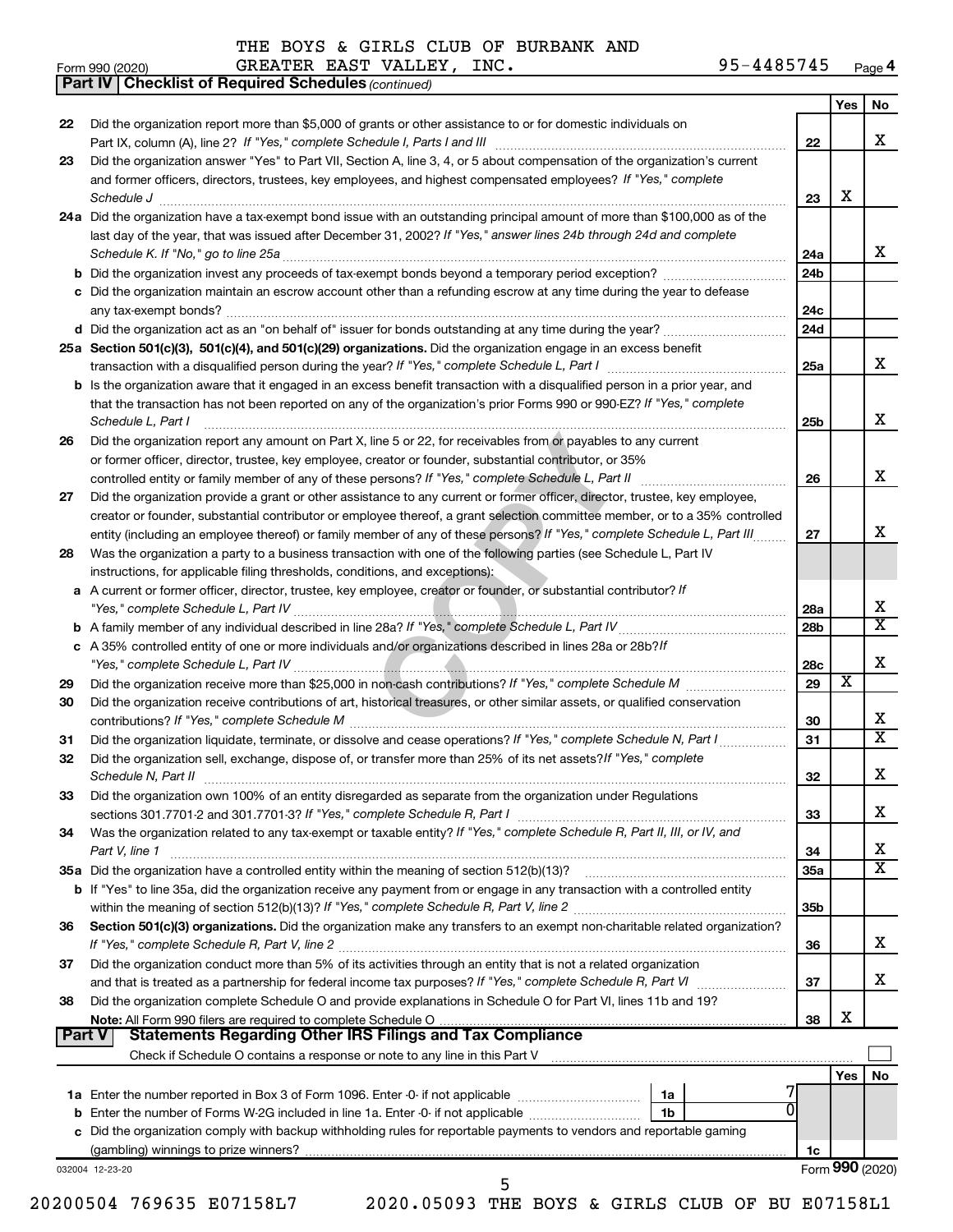|    | Statements Regarding Other IRS Filings and Tax Compliance (continued)<br><b>Part V</b>                                                          |                 |                |                       |                         |  |  |  |  |
|----|-------------------------------------------------------------------------------------------------------------------------------------------------|-----------------|----------------|-----------------------|-------------------------|--|--|--|--|
|    |                                                                                                                                                 |                 |                | Yes                   | No                      |  |  |  |  |
|    | 2a Enter the number of employees reported on Form W-3, Transmittal of Wage and Tax Statements,                                                  |                 |                |                       |                         |  |  |  |  |
|    | filed for the calendar year ending with or within the year covered by this return                                                               | 158<br>2a       |                |                       |                         |  |  |  |  |
|    | b If at least one is reported on line 2a, did the organization file all required federal employment tax returns?                                |                 | 2 <sub>b</sub> | X                     |                         |  |  |  |  |
|    |                                                                                                                                                 |                 |                |                       |                         |  |  |  |  |
|    | 3a Did the organization have unrelated business gross income of \$1,000 or more during the year?                                                |                 |                |                       |                         |  |  |  |  |
|    |                                                                                                                                                 |                 |                |                       |                         |  |  |  |  |
|    | 4a At any time during the calendar year, did the organization have an interest in, or a signature or other authority over, a                    |                 |                |                       |                         |  |  |  |  |
|    | financial account in a foreign country (such as a bank account, securities account, or other financial account)?                                |                 | 4a             |                       | x                       |  |  |  |  |
|    | <b>b</b> If "Yes," enter the name of the foreign country $\blacktriangleright$                                                                  |                 |                |                       |                         |  |  |  |  |
|    | See instructions for filing requirements for FinCEN Form 114, Report of Foreign Bank and Financial Accounts (FBAR).                             |                 |                |                       |                         |  |  |  |  |
|    |                                                                                                                                                 |                 | 5a             |                       | х                       |  |  |  |  |
| b  |                                                                                                                                                 |                 | 5 <sub>b</sub> |                       | $\overline{\textbf{X}}$ |  |  |  |  |
|    |                                                                                                                                                 |                 | <b>5c</b>      |                       |                         |  |  |  |  |
|    | 6a Does the organization have annual gross receipts that are normally greater than \$100,000, and did the organization solicit                  |                 |                |                       |                         |  |  |  |  |
|    |                                                                                                                                                 |                 | 6a             |                       | x                       |  |  |  |  |
|    | b If "Yes," did the organization include with every solicitation an express statement that such contributions or gifts                          |                 |                |                       |                         |  |  |  |  |
|    |                                                                                                                                                 |                 | 6b             |                       |                         |  |  |  |  |
| 7  | Organizations that may receive deductible contributions under section 170(c).                                                                   |                 |                |                       |                         |  |  |  |  |
| a  | Did the organization receive a payment in excess of \$75 made partly as a contribution and partly for goods and services provided to the payor? |                 | 7a             | х                     |                         |  |  |  |  |
|    |                                                                                                                                                 |                 | 7b             | $\overline{\text{X}}$ |                         |  |  |  |  |
|    | c Did the organization sell, exchange, or otherwise dispose of tangible personal property for which it was required                             |                 |                |                       |                         |  |  |  |  |
|    |                                                                                                                                                 |                 | 7c             |                       | х                       |  |  |  |  |
|    |                                                                                                                                                 | 7d              |                |                       |                         |  |  |  |  |
| е  |                                                                                                                                                 |                 | 7e             |                       | x                       |  |  |  |  |
| f. |                                                                                                                                                 |                 |                |                       |                         |  |  |  |  |
|    | If the organization received a contribution of qualified intellectual property, did the organization file Form 8899 as required?                |                 |                |                       |                         |  |  |  |  |
|    | h If the organization received a contribution of cars, boats, airplanes, or other vehicles, did the organization file a Form 1098-C?            |                 | 7g<br>7h       |                       |                         |  |  |  |  |
| 8  | Sponsoring organizations maintaining donor advised funds. Did a donor advised fund maintained by the                                            |                 |                |                       |                         |  |  |  |  |
|    |                                                                                                                                                 |                 | 8              |                       |                         |  |  |  |  |
| 9  | Sponsoring organizations maintaining donor advised funds.                                                                                       |                 |                |                       |                         |  |  |  |  |
| а  | Did the sponsoring organization make any taxable distributions under section 4966?                                                              |                 | 9а             |                       |                         |  |  |  |  |
|    |                                                                                                                                                 |                 | 9b             |                       |                         |  |  |  |  |
| 10 | Section 501(c)(7) organizations. Enter:                                                                                                         |                 |                |                       |                         |  |  |  |  |
|    |                                                                                                                                                 | 10a             |                |                       |                         |  |  |  |  |
|    | b Gross receipts, included on Form 990, Part VIII, line 12, for public use of club facilities                                                   | 10 <sub>b</sub> |                |                       |                         |  |  |  |  |
| 11 | Section 501(c)(12) organizations. Enter:                                                                                                        |                 |                |                       |                         |  |  |  |  |
| а  |                                                                                                                                                 | 11a             |                |                       |                         |  |  |  |  |
|    | b Gross income from other sources (Do not net amounts due or paid to other sources against                                                      |                 |                |                       |                         |  |  |  |  |
|    |                                                                                                                                                 | 11b             |                |                       |                         |  |  |  |  |
|    | 12a Section 4947(a)(1) non-exempt charitable trusts. Is the organization filing Form 990 in lieu of Form 1041?                                  |                 | 12a            |                       |                         |  |  |  |  |
|    | <b>b</b> If "Yes," enter the amount of tax-exempt interest received or accrued during the year                                                  | 12 <sub>b</sub> |                |                       |                         |  |  |  |  |
| 13 | Section 501(c)(29) qualified nonprofit health insurance issuers.                                                                                |                 |                |                       |                         |  |  |  |  |
|    | <b>a</b> Is the organization licensed to issue qualified health plans in more than one state?                                                   |                 | 1За            |                       |                         |  |  |  |  |
|    | Note: See the instructions for additional information the organization must report on Schedule O.                                               |                 |                |                       |                         |  |  |  |  |
|    | <b>b</b> Enter the amount of reserves the organization is required to maintain by the states in which the                                       |                 |                |                       |                         |  |  |  |  |
|    |                                                                                                                                                 | 13b             |                |                       |                         |  |  |  |  |
|    |                                                                                                                                                 | 13c             |                |                       |                         |  |  |  |  |
|    | 14a Did the organization receive any payments for indoor tanning services during the tax year?                                                  |                 | 14a            |                       | x                       |  |  |  |  |
|    | <b>b</b> If "Yes," has it filed a Form 720 to report these payments? If "No," provide an explanation on Schedule O                              |                 | 14b            |                       |                         |  |  |  |  |
| 15 | Is the organization subject to the section 4960 tax on payment(s) of more than \$1,000,000 in remuneration or                                   |                 |                |                       |                         |  |  |  |  |
|    |                                                                                                                                                 |                 | 15             |                       | x.                      |  |  |  |  |
|    | If "Yes," see instructions and file Form 4720, Schedule N.                                                                                      |                 |                |                       |                         |  |  |  |  |
| 16 | Is the organization an educational institution subject to the section 4968 excise tax on net investment income?                                 |                 | 16             |                       | х                       |  |  |  |  |
|    | If "Yes," complete Form 4720, Schedule O.                                                                                                       |                 |                |                       |                         |  |  |  |  |
|    |                                                                                                                                                 |                 |                |                       |                         |  |  |  |  |

Form (2020) **990**

032005 12-23-20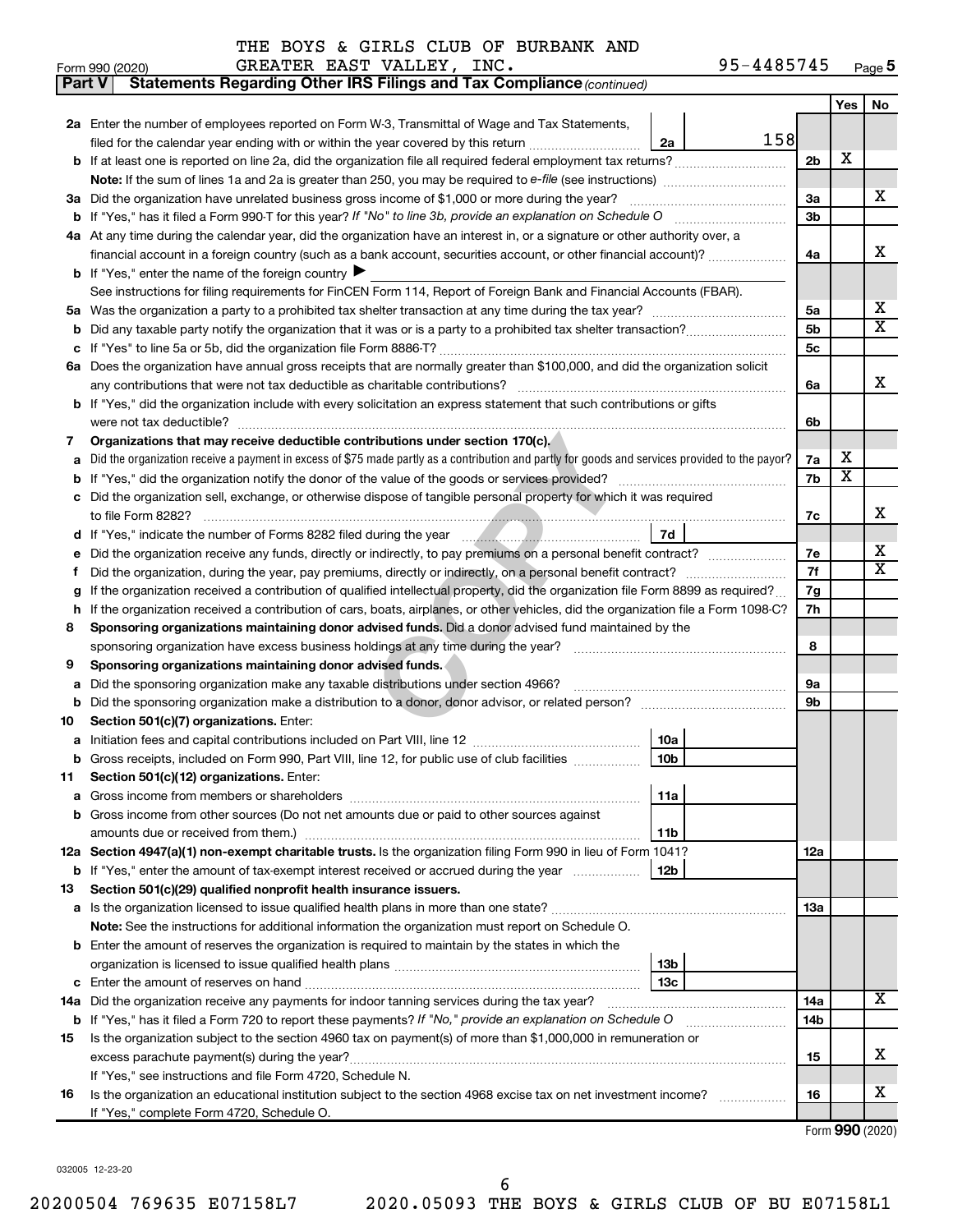#### Form 990 (2020) GREATER EAST VALLEY, INC. 95-4485745 <sub>Page</sub> THE BOYS & GIRLS CLUB OF BURBANK AND

Check if Schedule O contains a response or note to any line in this Part VI

 $\boxed{\text{X}}$ 

| Part VI   Governance, Management, and Disclosure For each "Yes" response to lines 2 through 7b below, and for a "No" response |
|-------------------------------------------------------------------------------------------------------------------------------|
| to line 8a, 8b, or 10b below, describe the circumstances, processes, or changes on Schedule O. See instructions.              |

|     |                                                                                                                                                                                                                                |                               |                 | Yes                     | No                         |
|-----|--------------------------------------------------------------------------------------------------------------------------------------------------------------------------------------------------------------------------------|-------------------------------|-----------------|-------------------------|----------------------------|
|     | <b>1a</b> Enter the number of voting members of the governing body at the end of the tax year                                                                                                                                  | 25<br>1a                      |                 |                         |                            |
|     | If there are material differences in voting rights among members of the governing body, or if the governing                                                                                                                    |                               |                 |                         |                            |
|     | body delegated broad authority to an executive committee or similar committee, explain on Schedule O.                                                                                                                          |                               |                 |                         |                            |
| b   | Enter the number of voting members included on line 1a, above, who are independent                                                                                                                                             | 25<br>1b                      |                 |                         |                            |
| 2   | Did any officer, director, trustee, or key employee have a family relationship or a business relationship with any other                                                                                                       |                               |                 |                         |                            |
|     | officer, director, trustee, or key employee?                                                                                                                                                                                   |                               | $\mathbf{2}$    | х                       |                            |
| 3   | Did the organization delegate control over management duties customarily performed by or under the direct supervision                                                                                                          |                               |                 |                         |                            |
|     |                                                                                                                                                                                                                                |                               | 3               |                         | x<br>$\overline{\text{x}}$ |
| 4   | Did the organization make any significant changes to its governing documents since the prior Form 990 was filed?                                                                                                               |                               | 4               |                         | $\overline{\mathbf{X}}$    |
| 5   |                                                                                                                                                                                                                                |                               | 5               |                         | $\overline{\textbf{x}}$    |
| 6   |                                                                                                                                                                                                                                |                               | 6               |                         |                            |
| 7a  | Did the organization have members, stockholders, or other persons who had the power to elect or appoint one or                                                                                                                 |                               | 7a              |                         | x                          |
| b   | Are any governance decisions of the organization reserved to (or subject to approval by) members, stockholders, or                                                                                                             |                               |                 |                         |                            |
|     |                                                                                                                                                                                                                                |                               | 7b              |                         | x                          |
| 8   | Did the organization contemporaneously document the meetings held or written actions undertaken during the year by the following:                                                                                              |                               |                 |                         |                            |
| a   |                                                                                                                                                                                                                                |                               | 8а              | х                       |                            |
| b   |                                                                                                                                                                                                                                |                               | 8b              | х                       |                            |
| 9   | Is there any officer, director, trustee, or key employee listed in Part VII, Section A, who cannot be reached at the                                                                                                           |                               |                 |                         |                            |
|     |                                                                                                                                                                                                                                |                               | 9               |                         | x                          |
|     | Section B. Policies (This Section B requests information about policies not required by the Internal Revenue Code.)                                                                                                            |                               |                 |                         |                            |
|     |                                                                                                                                                                                                                                |                               |                 | Yes                     | No                         |
|     |                                                                                                                                                                                                                                |                               | 10a             |                         | х                          |
|     | b If "Yes," did the organization have written policies and procedures governing the activities of such chapters, affiliates,                                                                                                   |                               |                 |                         |                            |
|     |                                                                                                                                                                                                                                |                               | 10 <sub>b</sub> |                         |                            |
|     | 11a Has the organization provided a complete copy of this Form 990 to all members of its governing body before filing the form?                                                                                                |                               | 11a             | X                       |                            |
| b   | Describe in Schedule O the process, if any, used by the organization to review this Form 990.                                                                                                                                  |                               |                 |                         |                            |
| 12a |                                                                                                                                                                                                                                |                               | 12a             | х                       |                            |
| b   | Were officers, directors, or trustees, and key employees required to disclose annually interests that could give rise to conflicts?                                                                                            |                               | 12 <sub>b</sub> | X                       |                            |
| с   | Did the organization regularly and consistently monitor and enforce compliance with the policy? If "Yes," describe                                                                                                             |                               |                 |                         |                            |
|     | in Schedule O how this was done [11, 2010] with the contract of the state of the state of the state of the state of the state of the state of the state of the state of the state of the state of the state of the state of th |                               | 12c             | х                       |                            |
| 13  |                                                                                                                                                                                                                                |                               | 13              | X                       |                            |
| 14  | Did the organization have a written document retention and destruction policy? [11] manufaction manufaction in                                                                                                                 |                               | 14              | х                       |                            |
| 15  | Did the process for determining compensation of the following persons include a review and approval by independent                                                                                                             |                               |                 |                         |                            |
|     | persons, comparability data, and contemporaneous substantiation of the deliberation and decision?                                                                                                                              |                               |                 |                         |                            |
|     | The organization's CEO, Executive Director, or top management official [111] [11] manument content of the organization's CEO, Executive Director, or top management official [11] manument content of the original manument of |                               | 15a             | $\mathbf X$             |                            |
|     |                                                                                                                                                                                                                                |                               | 15b             | $\overline{\textbf{x}}$ |                            |
|     | If "Yes" to line 15a or 15b, describe the process in Schedule O (see instructions).                                                                                                                                            |                               |                 |                         |                            |
|     | 16a Did the organization invest in, contribute assets to, or participate in a joint venture or similar arrangement with a                                                                                                      |                               |                 |                         |                            |
|     | taxable entity during the year?                                                                                                                                                                                                |                               | 16a             |                         | х                          |
|     | b If "Yes," did the organization follow a written policy or procedure requiring the organization to evaluate its participation                                                                                                 |                               |                 |                         |                            |
|     | in joint venture arrangements under applicable federal tax law, and take steps to safeguard the organization's                                                                                                                 |                               |                 |                         |                            |
|     | exempt status with respect to such arrangements?                                                                                                                                                                               |                               | 16b             |                         |                            |
|     | <b>Section C. Disclosure</b>                                                                                                                                                                                                   |                               |                 |                         |                            |
| 17  | List the states with which a copy of this Form 990 is required to be filed $\blacktriangleright$ CA                                                                                                                            |                               |                 |                         |                            |
| 18  | Section 6104 requires an organization to make its Forms 1023 (1024 or 1024-A, if applicable), 990, and 990-T (Section 501(c)(3)s only) available                                                                               |                               |                 |                         |                            |
|     | for public inspection. Indicate how you made these available. Check all that apply.<br>$\lfloor x \rfloor$ Upon request<br><b>X</b> Own website<br>Another's website                                                           | Other (explain on Schedule O) |                 |                         |                            |
| 19  | Describe on Schedule O whether (and if so, how) the organization made its governing documents, conflict of interest policy, and financial                                                                                      |                               |                 |                         |                            |
|     | statements available to the public during the tax year.                                                                                                                                                                        |                               |                 |                         |                            |
| 20  | State the name, address, and telephone number of the person who possesses the organization's books and records                                                                                                                 |                               |                 |                         |                            |
|     | MIRA SHAH, CONTROLLER - 818-842-9333                                                                                                                                                                                           |                               |                 |                         |                            |
|     | 300 E. ANGELENO AVE, BURBANK, CA<br>91502                                                                                                                                                                                      |                               |                 |                         |                            |
|     | 032006 12-23-20                                                                                                                                                                                                                |                               |                 | Form 990 (2020)         |                            |
|     | 7                                                                                                                                                                                                                              |                               |                 |                         |                            |
|     | 20200504 769635 E07158L7<br>2020.05093 THE BOYS & GIRLS CLUB OF BU E07158L1                                                                                                                                                    |                               |                 |                         |                            |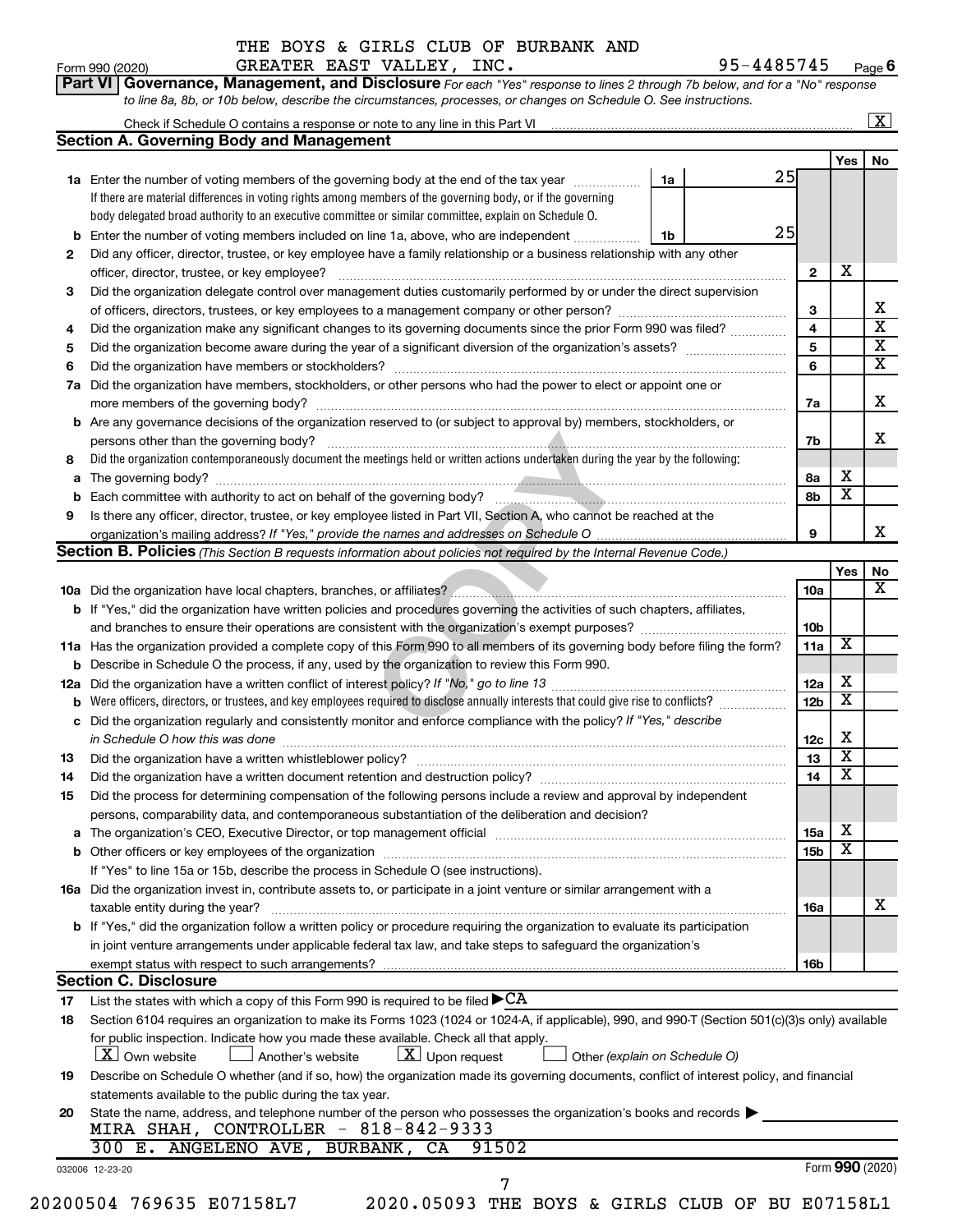|  |  |  |  |  |  | THE BOYS & GIRLS CLUB OF BURBANK AND |  |
|--|--|--|--|--|--|--------------------------------------|--|
|--|--|--|--|--|--|--------------------------------------|--|

 $\Box$ 

|  | Part VII Compensation of Officers, Directors, Trustees, Key Employees, Highest Compensated |  |  |  |  |
|--|--------------------------------------------------------------------------------------------|--|--|--|--|
|  | <b>Employees, and Independent Contractors</b>                                              |  |  |  |  |

Check if Schedule O contains a response or note to any line in this Part VII

**Section A. Officers, Directors, Trustees, Key Employees, and Highest Compensated Employees**

**1a**  Complete this table for all persons required to be listed. Report compensation for the calendar year ending with or within the organization's tax year.  $\bullet$  List all of the organization's current officers, directors, trustees (whether individuals or organizations), regardless of amount of compensation.

Enter -0- in columns (D), (E), and (F) if no compensation was paid.

**•** List all of the organization's current key employees, if any. See instructions for definition of "key employee."

• List the organization's five *current* highest compensated employees (other than an officer, director, trustee, or key employee) who received reportable compensation (Box 5 of Form W-2 and/or Box 7 of Form 1099-MISC) of more than \$100,000 from the organization and any related organizations.

 $\bullet$  List all of the organization's former officers, key employees, and highest compensated employees who received more than \$100,000 of reportable compensation from the organization and any related organizations.

**•** List all of the organization's former directors or trustees that received, in the capacity as a former director or trustee of the organization, more than \$10,000 of reportable compensation from the organization and any related organizations.

See instructions for the order in which to list the persons above.

Check this box if neither the organization nor any related organization compensated any current officer, director, or trustee.  $\Box$ 

| Position<br>Name and title<br>Reportable<br>Reportable<br>Average<br>Estimated<br>(do not check more than one<br>hours per<br>compensation<br>compensation<br>amount of<br>box, unless person is both an<br>officer and a director/trustee)<br>week<br>from<br>from related<br>other<br>ndividual trustee or director<br>the<br>(list any<br>organizations<br>compensation<br>(W-2/1099-MISC)<br>hours for<br>organization<br>from the<br>Highest compensated<br>employee<br>Institutional trustee<br>(W-2/1099-MISC)<br>related<br>organization<br>Keyemployee<br>organizations<br>and related<br>below<br>organizations<br>Former<br>Officer<br>line)<br>40.00<br>SHANNA WARREN<br>(1)<br>$\overline{\mathbf{X}}$<br>200000<br>$\mathbf 0$ .<br>$\mathbf 0$ .<br>EXECUTIVE DIRECTOR<br>3.00<br>J.GABRIEL CASTRO<br>(2)<br>$\mathbf 0$ .<br>0.<br>X<br>0<br><b>DIRECTOR</b><br>3.00<br>NATALIE AUGUSTINE<br>(3)<br>$\mathbf X$<br>$\mathbf 0$<br>$\mathbf 0$ .<br>$\mathbf 0$ .<br><b>DIRECTOR</b><br>3.00<br>BRIAN VOLPEI<br>(4)<br>$\overline{\mathbf{X}}$<br>$\mathbf 0$ .<br>$\mathbf 0$<br>$\mathbf 0$ .<br><b>DIRECTOR</b><br>3.00<br>MICHAEL DRAGAN<br>(5)<br>0<br>$\mathbf 0$<br>0.<br>X<br><b>DIRECTOR</b><br>3.00<br>(6)<br>JOAN ORTIZ<br>0<br>$\mathbf 0$<br>$\mathbf 0$ .<br>X<br><b>DIRECTOR</b><br>3.00<br>LEENA MATHEW<br>(7)<br>$\mathbf 0$ .<br>$\mathbf 0$ .<br>$\mathbf 0$ .<br>X<br><b>DIRECTOR</b><br>3.00<br>RICHARD WILSON<br>(8)<br>$\mathbf 0$ .<br>$\mathbf 0$<br>$\mathbf 0$ .<br>X<br><b>DIRECTOR</b><br>3.00<br>BRIAN BOQUECOSA<br>(9)<br>$\mathbf 0$ .<br>$\mathbf 0$ .<br>X<br>$\mathbf 0$ .<br><b>DIRECTOR</b><br>3.00<br>(10) JENNIFER MACDONALD<br>$\mathbf 0$ .<br>$0$ .<br>$\mathbf X$<br>$\mathbf 0$ .<br><b>DIRECTOR</b><br>3.00<br>(11) JOE SANTOS<br>0.<br>$\mathbf 0$ .<br>$\mathbf 0$ .<br>X<br><b>DIRECTOR</b><br>3.00<br>(12) AL SHAPIRO<br>$\rm X$<br>0.<br>$\mathbf 0$ .<br><b>DIRECTOR</b><br>3.00<br>(13) HEIDI CHONG<br>$\mathbf X$<br>$\mathbf 0$<br>0.<br>$\mathbf 0$ .<br><b>DIRECTOR</b><br>3.00<br>(14) LAURIE RYAN-MCDONALD<br>0<br>0<br>$\mathbf 0$ .<br>$\mathbf X$<br><b>DIRECTOR</b><br>3.00<br>(15) PAUL HERMAN<br>X<br>X<br>0<br>$\mathbf 0$<br>0.<br>PRESIDENT<br>3.00<br>(16) LORRIE COPELAND<br>$\mathbf 0$<br>$\mathbf 0$ .<br>$\mathbf 0$ .<br>$\mathbf X$<br>$\mathbf X$<br>VICE PRESIDENT<br>3.00<br>(17) SALLY KNUTSON<br>$\overline{\mathbf{X}}$<br>$\mathbf X$<br>$\mathbf 0$<br>$\mathbf 0$ .<br>0.<br><b>TREASURER</b><br>$000$ ( $000$ | (A) | (B) |  |  | (C) |  |  | (D) | (E) | (F) |
|-------------------------------------------------------------------------------------------------------------------------------------------------------------------------------------------------------------------------------------------------------------------------------------------------------------------------------------------------------------------------------------------------------------------------------------------------------------------------------------------------------------------------------------------------------------------------------------------------------------------------------------------------------------------------------------------------------------------------------------------------------------------------------------------------------------------------------------------------------------------------------------------------------------------------------------------------------------------------------------------------------------------------------------------------------------------------------------------------------------------------------------------------------------------------------------------------------------------------------------------------------------------------------------------------------------------------------------------------------------------------------------------------------------------------------------------------------------------------------------------------------------------------------------------------------------------------------------------------------------------------------------------------------------------------------------------------------------------------------------------------------------------------------------------------------------------------------------------------------------------------------------------------------------------------------------------------------------------------------------------------------------------------------------------------------------------------------------------------------------------------------------------------------------------------------------------------------------------------------------------------------------------------------------------------------------------------------------------------------------------------------------------------------------------------------------------------------------------------------------------------------------------|-----|-----|--|--|-----|--|--|-----|-----|-----|
| $\mathbf 0$ .                                                                                                                                                                                                                                                                                                                                                                                                                                                                                                                                                                                                                                                                                                                                                                                                                                                                                                                                                                                                                                                                                                                                                                                                                                                                                                                                                                                                                                                                                                                                                                                                                                                                                                                                                                                                                                                                                                                                                                                                                                                                                                                                                                                                                                                                                                                                                                                                                                                                                                     |     |     |  |  |     |  |  |     |     |     |
|                                                                                                                                                                                                                                                                                                                                                                                                                                                                                                                                                                                                                                                                                                                                                                                                                                                                                                                                                                                                                                                                                                                                                                                                                                                                                                                                                                                                                                                                                                                                                                                                                                                                                                                                                                                                                                                                                                                                                                                                                                                                                                                                                                                                                                                                                                                                                                                                                                                                                                                   |     |     |  |  |     |  |  |     |     |     |
|                                                                                                                                                                                                                                                                                                                                                                                                                                                                                                                                                                                                                                                                                                                                                                                                                                                                                                                                                                                                                                                                                                                                                                                                                                                                                                                                                                                                                                                                                                                                                                                                                                                                                                                                                                                                                                                                                                                                                                                                                                                                                                                                                                                                                                                                                                                                                                                                                                                                                                                   |     |     |  |  |     |  |  |     |     |     |
|                                                                                                                                                                                                                                                                                                                                                                                                                                                                                                                                                                                                                                                                                                                                                                                                                                                                                                                                                                                                                                                                                                                                                                                                                                                                                                                                                                                                                                                                                                                                                                                                                                                                                                                                                                                                                                                                                                                                                                                                                                                                                                                                                                                                                                                                                                                                                                                                                                                                                                                   |     |     |  |  |     |  |  |     |     |     |
|                                                                                                                                                                                                                                                                                                                                                                                                                                                                                                                                                                                                                                                                                                                                                                                                                                                                                                                                                                                                                                                                                                                                                                                                                                                                                                                                                                                                                                                                                                                                                                                                                                                                                                                                                                                                                                                                                                                                                                                                                                                                                                                                                                                                                                                                                                                                                                                                                                                                                                                   |     |     |  |  |     |  |  |     |     |     |
|                                                                                                                                                                                                                                                                                                                                                                                                                                                                                                                                                                                                                                                                                                                                                                                                                                                                                                                                                                                                                                                                                                                                                                                                                                                                                                                                                                                                                                                                                                                                                                                                                                                                                                                                                                                                                                                                                                                                                                                                                                                                                                                                                                                                                                                                                                                                                                                                                                                                                                                   |     |     |  |  |     |  |  |     |     |     |
|                                                                                                                                                                                                                                                                                                                                                                                                                                                                                                                                                                                                                                                                                                                                                                                                                                                                                                                                                                                                                                                                                                                                                                                                                                                                                                                                                                                                                                                                                                                                                                                                                                                                                                                                                                                                                                                                                                                                                                                                                                                                                                                                                                                                                                                                                                                                                                                                                                                                                                                   |     |     |  |  |     |  |  |     |     |     |
|                                                                                                                                                                                                                                                                                                                                                                                                                                                                                                                                                                                                                                                                                                                                                                                                                                                                                                                                                                                                                                                                                                                                                                                                                                                                                                                                                                                                                                                                                                                                                                                                                                                                                                                                                                                                                                                                                                                                                                                                                                                                                                                                                                                                                                                                                                                                                                                                                                                                                                                   |     |     |  |  |     |  |  |     |     |     |
|                                                                                                                                                                                                                                                                                                                                                                                                                                                                                                                                                                                                                                                                                                                                                                                                                                                                                                                                                                                                                                                                                                                                                                                                                                                                                                                                                                                                                                                                                                                                                                                                                                                                                                                                                                                                                                                                                                                                                                                                                                                                                                                                                                                                                                                                                                                                                                                                                                                                                                                   |     |     |  |  |     |  |  |     |     |     |
|                                                                                                                                                                                                                                                                                                                                                                                                                                                                                                                                                                                                                                                                                                                                                                                                                                                                                                                                                                                                                                                                                                                                                                                                                                                                                                                                                                                                                                                                                                                                                                                                                                                                                                                                                                                                                                                                                                                                                                                                                                                                                                                                                                                                                                                                                                                                                                                                                                                                                                                   |     |     |  |  |     |  |  |     |     |     |
|                                                                                                                                                                                                                                                                                                                                                                                                                                                                                                                                                                                                                                                                                                                                                                                                                                                                                                                                                                                                                                                                                                                                                                                                                                                                                                                                                                                                                                                                                                                                                                                                                                                                                                                                                                                                                                                                                                                                                                                                                                                                                                                                                                                                                                                                                                                                                                                                                                                                                                                   |     |     |  |  |     |  |  |     |     |     |
|                                                                                                                                                                                                                                                                                                                                                                                                                                                                                                                                                                                                                                                                                                                                                                                                                                                                                                                                                                                                                                                                                                                                                                                                                                                                                                                                                                                                                                                                                                                                                                                                                                                                                                                                                                                                                                                                                                                                                                                                                                                                                                                                                                                                                                                                                                                                                                                                                                                                                                                   |     |     |  |  |     |  |  |     |     |     |
|                                                                                                                                                                                                                                                                                                                                                                                                                                                                                                                                                                                                                                                                                                                                                                                                                                                                                                                                                                                                                                                                                                                                                                                                                                                                                                                                                                                                                                                                                                                                                                                                                                                                                                                                                                                                                                                                                                                                                                                                                                                                                                                                                                                                                                                                                                                                                                                                                                                                                                                   |     |     |  |  |     |  |  |     |     |     |
|                                                                                                                                                                                                                                                                                                                                                                                                                                                                                                                                                                                                                                                                                                                                                                                                                                                                                                                                                                                                                                                                                                                                                                                                                                                                                                                                                                                                                                                                                                                                                                                                                                                                                                                                                                                                                                                                                                                                                                                                                                                                                                                                                                                                                                                                                                                                                                                                                                                                                                                   |     |     |  |  |     |  |  |     |     |     |
|                                                                                                                                                                                                                                                                                                                                                                                                                                                                                                                                                                                                                                                                                                                                                                                                                                                                                                                                                                                                                                                                                                                                                                                                                                                                                                                                                                                                                                                                                                                                                                                                                                                                                                                                                                                                                                                                                                                                                                                                                                                                                                                                                                                                                                                                                                                                                                                                                                                                                                                   |     |     |  |  |     |  |  |     |     |     |
|                                                                                                                                                                                                                                                                                                                                                                                                                                                                                                                                                                                                                                                                                                                                                                                                                                                                                                                                                                                                                                                                                                                                                                                                                                                                                                                                                                                                                                                                                                                                                                                                                                                                                                                                                                                                                                                                                                                                                                                                                                                                                                                                                                                                                                                                                                                                                                                                                                                                                                                   |     |     |  |  |     |  |  |     |     |     |
|                                                                                                                                                                                                                                                                                                                                                                                                                                                                                                                                                                                                                                                                                                                                                                                                                                                                                                                                                                                                                                                                                                                                                                                                                                                                                                                                                                                                                                                                                                                                                                                                                                                                                                                                                                                                                                                                                                                                                                                                                                                                                                                                                                                                                                                                                                                                                                                                                                                                                                                   |     |     |  |  |     |  |  |     |     |     |
|                                                                                                                                                                                                                                                                                                                                                                                                                                                                                                                                                                                                                                                                                                                                                                                                                                                                                                                                                                                                                                                                                                                                                                                                                                                                                                                                                                                                                                                                                                                                                                                                                                                                                                                                                                                                                                                                                                                                                                                                                                                                                                                                                                                                                                                                                                                                                                                                                                                                                                                   |     |     |  |  |     |  |  |     |     |     |
|                                                                                                                                                                                                                                                                                                                                                                                                                                                                                                                                                                                                                                                                                                                                                                                                                                                                                                                                                                                                                                                                                                                                                                                                                                                                                                                                                                                                                                                                                                                                                                                                                                                                                                                                                                                                                                                                                                                                                                                                                                                                                                                                                                                                                                                                                                                                                                                                                                                                                                                   |     |     |  |  |     |  |  |     |     |     |
|                                                                                                                                                                                                                                                                                                                                                                                                                                                                                                                                                                                                                                                                                                                                                                                                                                                                                                                                                                                                                                                                                                                                                                                                                                                                                                                                                                                                                                                                                                                                                                                                                                                                                                                                                                                                                                                                                                                                                                                                                                                                                                                                                                                                                                                                                                                                                                                                                                                                                                                   |     |     |  |  |     |  |  |     |     |     |
|                                                                                                                                                                                                                                                                                                                                                                                                                                                                                                                                                                                                                                                                                                                                                                                                                                                                                                                                                                                                                                                                                                                                                                                                                                                                                                                                                                                                                                                                                                                                                                                                                                                                                                                                                                                                                                                                                                                                                                                                                                                                                                                                                                                                                                                                                                                                                                                                                                                                                                                   |     |     |  |  |     |  |  |     |     |     |
|                                                                                                                                                                                                                                                                                                                                                                                                                                                                                                                                                                                                                                                                                                                                                                                                                                                                                                                                                                                                                                                                                                                                                                                                                                                                                                                                                                                                                                                                                                                                                                                                                                                                                                                                                                                                                                                                                                                                                                                                                                                                                                                                                                                                                                                                                                                                                                                                                                                                                                                   |     |     |  |  |     |  |  |     |     |     |
|                                                                                                                                                                                                                                                                                                                                                                                                                                                                                                                                                                                                                                                                                                                                                                                                                                                                                                                                                                                                                                                                                                                                                                                                                                                                                                                                                                                                                                                                                                                                                                                                                                                                                                                                                                                                                                                                                                                                                                                                                                                                                                                                                                                                                                                                                                                                                                                                                                                                                                                   |     |     |  |  |     |  |  |     |     |     |
|                                                                                                                                                                                                                                                                                                                                                                                                                                                                                                                                                                                                                                                                                                                                                                                                                                                                                                                                                                                                                                                                                                                                                                                                                                                                                                                                                                                                                                                                                                                                                                                                                                                                                                                                                                                                                                                                                                                                                                                                                                                                                                                                                                                                                                                                                                                                                                                                                                                                                                                   |     |     |  |  |     |  |  |     |     |     |
|                                                                                                                                                                                                                                                                                                                                                                                                                                                                                                                                                                                                                                                                                                                                                                                                                                                                                                                                                                                                                                                                                                                                                                                                                                                                                                                                                                                                                                                                                                                                                                                                                                                                                                                                                                                                                                                                                                                                                                                                                                                                                                                                                                                                                                                                                                                                                                                                                                                                                                                   |     |     |  |  |     |  |  |     |     |     |
|                                                                                                                                                                                                                                                                                                                                                                                                                                                                                                                                                                                                                                                                                                                                                                                                                                                                                                                                                                                                                                                                                                                                                                                                                                                                                                                                                                                                                                                                                                                                                                                                                                                                                                                                                                                                                                                                                                                                                                                                                                                                                                                                                                                                                                                                                                                                                                                                                                                                                                                   |     |     |  |  |     |  |  |     |     |     |
|                                                                                                                                                                                                                                                                                                                                                                                                                                                                                                                                                                                                                                                                                                                                                                                                                                                                                                                                                                                                                                                                                                                                                                                                                                                                                                                                                                                                                                                                                                                                                                                                                                                                                                                                                                                                                                                                                                                                                                                                                                                                                                                                                                                                                                                                                                                                                                                                                                                                                                                   |     |     |  |  |     |  |  |     |     |     |
|                                                                                                                                                                                                                                                                                                                                                                                                                                                                                                                                                                                                                                                                                                                                                                                                                                                                                                                                                                                                                                                                                                                                                                                                                                                                                                                                                                                                                                                                                                                                                                                                                                                                                                                                                                                                                                                                                                                                                                                                                                                                                                                                                                                                                                                                                                                                                                                                                                                                                                                   |     |     |  |  |     |  |  |     |     |     |
|                                                                                                                                                                                                                                                                                                                                                                                                                                                                                                                                                                                                                                                                                                                                                                                                                                                                                                                                                                                                                                                                                                                                                                                                                                                                                                                                                                                                                                                                                                                                                                                                                                                                                                                                                                                                                                                                                                                                                                                                                                                                                                                                                                                                                                                                                                                                                                                                                                                                                                                   |     |     |  |  |     |  |  |     |     |     |
|                                                                                                                                                                                                                                                                                                                                                                                                                                                                                                                                                                                                                                                                                                                                                                                                                                                                                                                                                                                                                                                                                                                                                                                                                                                                                                                                                                                                                                                                                                                                                                                                                                                                                                                                                                                                                                                                                                                                                                                                                                                                                                                                                                                                                                                                                                                                                                                                                                                                                                                   |     |     |  |  |     |  |  |     |     |     |
|                                                                                                                                                                                                                                                                                                                                                                                                                                                                                                                                                                                                                                                                                                                                                                                                                                                                                                                                                                                                                                                                                                                                                                                                                                                                                                                                                                                                                                                                                                                                                                                                                                                                                                                                                                                                                                                                                                                                                                                                                                                                                                                                                                                                                                                                                                                                                                                                                                                                                                                   |     |     |  |  |     |  |  |     |     |     |
|                                                                                                                                                                                                                                                                                                                                                                                                                                                                                                                                                                                                                                                                                                                                                                                                                                                                                                                                                                                                                                                                                                                                                                                                                                                                                                                                                                                                                                                                                                                                                                                                                                                                                                                                                                                                                                                                                                                                                                                                                                                                                                                                                                                                                                                                                                                                                                                                                                                                                                                   |     |     |  |  |     |  |  |     |     |     |
|                                                                                                                                                                                                                                                                                                                                                                                                                                                                                                                                                                                                                                                                                                                                                                                                                                                                                                                                                                                                                                                                                                                                                                                                                                                                                                                                                                                                                                                                                                                                                                                                                                                                                                                                                                                                                                                                                                                                                                                                                                                                                                                                                                                                                                                                                                                                                                                                                                                                                                                   |     |     |  |  |     |  |  |     |     |     |
|                                                                                                                                                                                                                                                                                                                                                                                                                                                                                                                                                                                                                                                                                                                                                                                                                                                                                                                                                                                                                                                                                                                                                                                                                                                                                                                                                                                                                                                                                                                                                                                                                                                                                                                                                                                                                                                                                                                                                                                                                                                                                                                                                                                                                                                                                                                                                                                                                                                                                                                   |     |     |  |  |     |  |  |     |     |     |
|                                                                                                                                                                                                                                                                                                                                                                                                                                                                                                                                                                                                                                                                                                                                                                                                                                                                                                                                                                                                                                                                                                                                                                                                                                                                                                                                                                                                                                                                                                                                                                                                                                                                                                                                                                                                                                                                                                                                                                                                                                                                                                                                                                                                                                                                                                                                                                                                                                                                                                                   |     |     |  |  |     |  |  |     |     |     |
|                                                                                                                                                                                                                                                                                                                                                                                                                                                                                                                                                                                                                                                                                                                                                                                                                                                                                                                                                                                                                                                                                                                                                                                                                                                                                                                                                                                                                                                                                                                                                                                                                                                                                                                                                                                                                                                                                                                                                                                                                                                                                                                                                                                                                                                                                                                                                                                                                                                                                                                   |     |     |  |  |     |  |  |     |     |     |
|                                                                                                                                                                                                                                                                                                                                                                                                                                                                                                                                                                                                                                                                                                                                                                                                                                                                                                                                                                                                                                                                                                                                                                                                                                                                                                                                                                                                                                                                                                                                                                                                                                                                                                                                                                                                                                                                                                                                                                                                                                                                                                                                                                                                                                                                                                                                                                                                                                                                                                                   |     |     |  |  |     |  |  |     |     |     |
|                                                                                                                                                                                                                                                                                                                                                                                                                                                                                                                                                                                                                                                                                                                                                                                                                                                                                                                                                                                                                                                                                                                                                                                                                                                                                                                                                                                                                                                                                                                                                                                                                                                                                                                                                                                                                                                                                                                                                                                                                                                                                                                                                                                                                                                                                                                                                                                                                                                                                                                   |     |     |  |  |     |  |  |     |     |     |
|                                                                                                                                                                                                                                                                                                                                                                                                                                                                                                                                                                                                                                                                                                                                                                                                                                                                                                                                                                                                                                                                                                                                                                                                                                                                                                                                                                                                                                                                                                                                                                                                                                                                                                                                                                                                                                                                                                                                                                                                                                                                                                                                                                                                                                                                                                                                                                                                                                                                                                                   |     |     |  |  |     |  |  |     |     |     |
|                                                                                                                                                                                                                                                                                                                                                                                                                                                                                                                                                                                                                                                                                                                                                                                                                                                                                                                                                                                                                                                                                                                                                                                                                                                                                                                                                                                                                                                                                                                                                                                                                                                                                                                                                                                                                                                                                                                                                                                                                                                                                                                                                                                                                                                                                                                                                                                                                                                                                                                   |     |     |  |  |     |  |  |     |     |     |
|                                                                                                                                                                                                                                                                                                                                                                                                                                                                                                                                                                                                                                                                                                                                                                                                                                                                                                                                                                                                                                                                                                                                                                                                                                                                                                                                                                                                                                                                                                                                                                                                                                                                                                                                                                                                                                                                                                                                                                                                                                                                                                                                                                                                                                                                                                                                                                                                                                                                                                                   |     |     |  |  |     |  |  |     |     |     |
|                                                                                                                                                                                                                                                                                                                                                                                                                                                                                                                                                                                                                                                                                                                                                                                                                                                                                                                                                                                                                                                                                                                                                                                                                                                                                                                                                                                                                                                                                                                                                                                                                                                                                                                                                                                                                                                                                                                                                                                                                                                                                                                                                                                                                                                                                                                                                                                                                                                                                                                   |     |     |  |  |     |  |  |     |     |     |

032007 12-23-20

8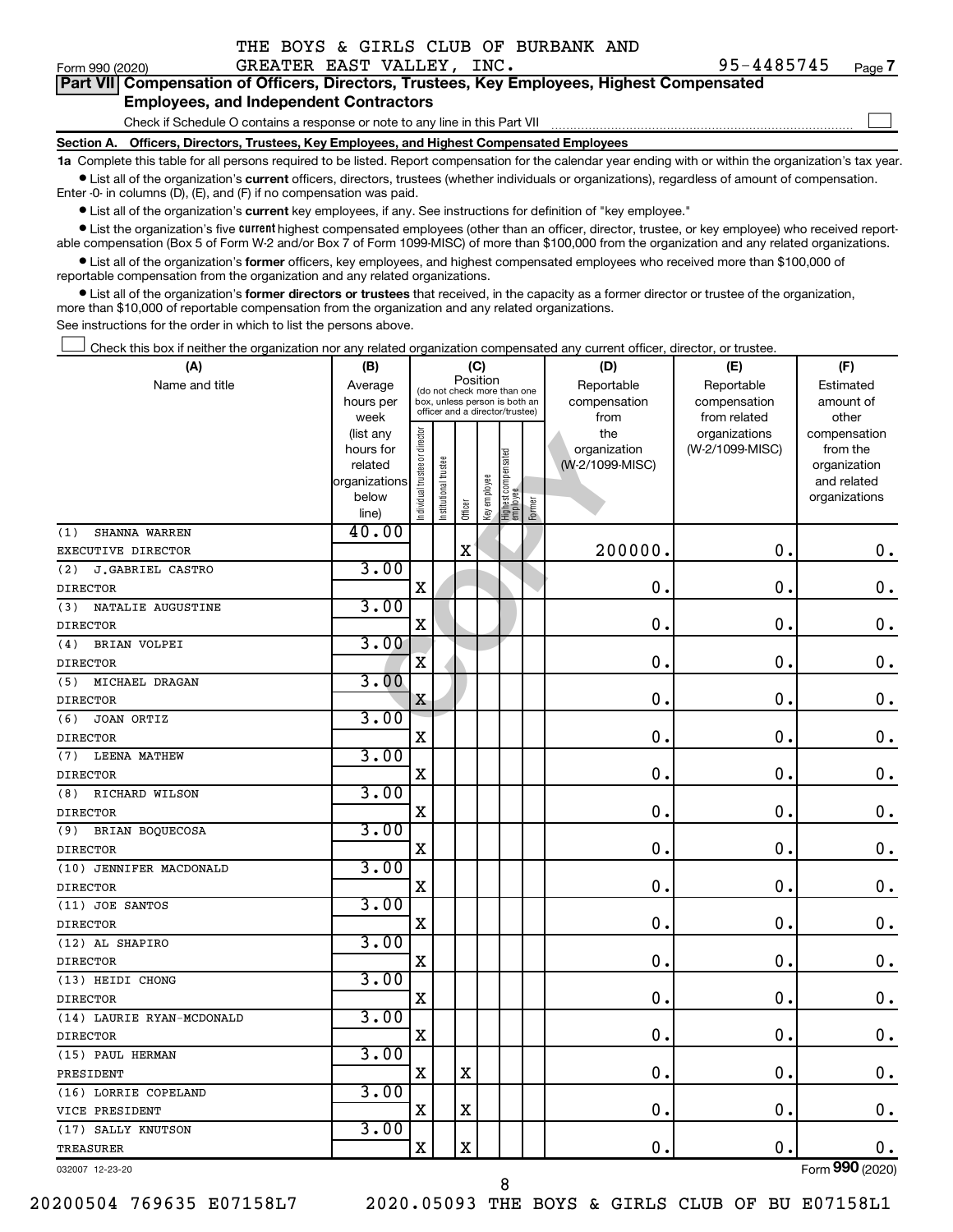Form 990 (2020) Page GREATER EAST VALLEY, INC. 95-4485745 95-4485745 Page 8

| Part VII Section A. Officers, Directors, Trustees, Key Employees, and Highest Compensated Employees (continued)                                                                      |                        |                                |                                                                  |             |              |                                   |        |                         |                                  |               |     |                          |                                   |
|--------------------------------------------------------------------------------------------------------------------------------------------------------------------------------------|------------------------|--------------------------------|------------------------------------------------------------------|-------------|--------------|-----------------------------------|--------|-------------------------|----------------------------------|---------------|-----|--------------------------|-----------------------------------|
| (A)                                                                                                                                                                                  | (B)                    |                                |                                                                  |             | (C)          |                                   |        | (D)                     | (E)                              |               |     | (F)                      |                                   |
| Name and title                                                                                                                                                                       | Average                |                                | (do not check more than one                                      |             | Position     |                                   |        | Reportable              | Reportable                       |               |     | Estimated                |                                   |
|                                                                                                                                                                                      | hours per              |                                | box, unless person is both an<br>officer and a director/trustee) |             |              |                                   |        | compensation            | compensation                     |               |     | amount of                |                                   |
|                                                                                                                                                                                      | week                   |                                |                                                                  |             |              |                                   |        | from                    | from related                     |               |     | other                    |                                   |
|                                                                                                                                                                                      | (list any<br>hours for |                                |                                                                  |             |              |                                   |        | the<br>organization     | organizations<br>(W-2/1099-MISC) |               |     | compensation<br>from the |                                   |
|                                                                                                                                                                                      | related                |                                |                                                                  |             |              |                                   |        | (W-2/1099-MISC)         |                                  |               |     | organization             |                                   |
|                                                                                                                                                                                      | organizations          |                                |                                                                  |             |              |                                   |        |                         |                                  |               |     | and related              |                                   |
|                                                                                                                                                                                      | below                  | Individual trustee or director | Institutional trustee                                            |             | Key employee |                                   |        |                         |                                  |               |     | organizations            |                                   |
|                                                                                                                                                                                      | line)                  |                                |                                                                  | Officer     |              | Highest compensated<br>  employee | Former |                         |                                  |               |     |                          |                                   |
| (18) MATHEW POAGE                                                                                                                                                                    | 3.00                   |                                |                                                                  |             |              |                                   |        |                         |                                  |               |     |                          |                                   |
| <b>SECRETARY</b>                                                                                                                                                                     |                        | X                              |                                                                  | X           |              |                                   |        | $\mathbf 0$ .           |                                  | $\mathbf 0$ . |     |                          | 0.                                |
| (19) DAN STILLWELL                                                                                                                                                                   | 3.00                   |                                |                                                                  |             |              |                                   |        |                         |                                  |               |     |                          |                                   |
| IMMEDIATE PAST PRESIDENT                                                                                                                                                             |                        | X                              |                                                                  | $\mathbf X$ |              |                                   |        | $\mathbf 0$ .           |                                  | $\mathbf 0$ . |     |                          | $\mathbf 0$ .                     |
| (20) DAVE AUGUSTINE                                                                                                                                                                  | 3.00                   |                                |                                                                  |             |              |                                   |        |                         |                                  |               |     |                          |                                   |
| <b>DIRECTOR</b>                                                                                                                                                                      |                        | X                              |                                                                  |             |              |                                   |        | $\mathbf 0$ .           |                                  | $\mathbf 0$ . |     |                          | $\mathbf 0$ .                     |
| (21) JOE LAWANDUS                                                                                                                                                                    | 3.00                   |                                |                                                                  |             |              |                                   |        |                         |                                  |               |     |                          |                                   |
| <b>DIRECTOR</b>                                                                                                                                                                      |                        | X                              |                                                                  |             |              |                                   |        | $\mathbf 0$ .           |                                  | $\mathbf 0$ . |     |                          | $\mathbf 0$ .                     |
| (22) DAVID REGAN                                                                                                                                                                     | 3.00                   |                                |                                                                  |             |              |                                   |        |                         |                                  |               |     |                          |                                   |
| <b>DIRECTOR</b>                                                                                                                                                                      |                        | X                              |                                                                  |             |              |                                   |        | $\mathbf 0$ .           |                                  | $\mathbf 0$ . |     |                          | $\mathbf 0$ .                     |
| (23) JEANNETTE VASQUEZ                                                                                                                                                               | 3.00                   |                                |                                                                  |             |              |                                   |        |                         |                                  |               |     |                          |                                   |
| <b>DIRECTOR</b>                                                                                                                                                                      |                        | X                              |                                                                  |             |              |                                   |        | 0.                      |                                  | $\mathbf 0$ . |     |                          | $\mathbf 0$ .                     |
| (24) MICHAEL WALBRECHT                                                                                                                                                               | 1.00                   |                                |                                                                  |             |              |                                   |        |                         |                                  |               |     |                          |                                   |
| <b>DIRECTOR</b>                                                                                                                                                                      |                        | X                              |                                                                  |             |              |                                   |        | $\mathbf 0$ .           |                                  | $\mathbf 0$ . |     |                          | $\mathbf 0$ .                     |
| (25) JORGE SOMOANO                                                                                                                                                                   | 1.00                   |                                |                                                                  |             |              |                                   |        |                         |                                  |               |     |                          |                                   |
| <b>DIRECTOR</b>                                                                                                                                                                      |                        | X                              |                                                                  |             |              |                                   |        | $\mathbf 0$ .           |                                  | $\mathbf 0$ . |     |                          | $\mathbf 0$ .                     |
| (26) THOMAS A DI MASCIO                                                                                                                                                              | 3.00                   | $\mathbf X$                    |                                                                  |             |              |                                   |        | $\mathbf 0$ .           |                                  | $\mathbf 0$ . |     |                          |                                   |
| <b>DIRECTOR</b>                                                                                                                                                                      |                        |                                |                                                                  |             |              |                                   |        | 200000.                 |                                  | σ.            |     |                          | $\mathbf 0$ .<br>$\overline{0}$ . |
| 1b Subtotal                                                                                                                                                                          |                        |                                |                                                                  |             |              |                                   |        | $\mathbf 0$ .           |                                  | σ.            |     |                          | $\overline{0}$ .                  |
|                                                                                                                                                                                      |                        |                                |                                                                  |             |              |                                   |        | 200000.                 |                                  | σ.            |     |                          | σ.                                |
| d                                                                                                                                                                                    |                        |                                |                                                                  |             |              |                                   |        |                         |                                  |               |     |                          |                                   |
| Total number of individuals (including but not limited to those listed above) who received more than \$100,000 of reportable<br>$\mathbf{2}$                                         |                        |                                |                                                                  |             |              |                                   |        |                         |                                  |               |     |                          | 1                                 |
| compensation from the organization $\blacktriangleright$                                                                                                                             |                        |                                |                                                                  |             |              |                                   |        |                         |                                  |               |     | Yes                      | <b>No</b>                         |
|                                                                                                                                                                                      |                        |                                |                                                                  |             |              |                                   |        |                         |                                  |               |     |                          |                                   |
| Did the organization list any former officer, director, trustee, key employee, or highest compensated employee on<br>3<br>line 1a? If "Yes," complete Schedule J for such individual |                        |                                |                                                                  |             |              |                                   |        |                         |                                  |               |     |                          | x                                 |
| For any individual listed on line 1a, is the sum of reportable compensation and other compensation from the organization                                                             |                        |                                |                                                                  |             |              |                                   |        |                         |                                  |               | 3   |                          |                                   |
| 4                                                                                                                                                                                    |                        |                                |                                                                  |             |              |                                   |        |                         |                                  |               | 4   | $\overline{\textbf{X}}$  |                                   |
| Did any person listed on line 1a receive or accrue compensation from any unrelated organization or individual for services<br>5                                                      |                        |                                |                                                                  |             |              |                                   |        |                         |                                  |               |     |                          |                                   |
|                                                                                                                                                                                      |                        |                                |                                                                  |             |              |                                   |        |                         |                                  |               | 5   |                          | x                                 |
| <b>Section B. Independent Contractors</b>                                                                                                                                            |                        |                                |                                                                  |             |              |                                   |        |                         |                                  |               |     |                          |                                   |
| Complete this table for your five highest compensated independent contractors that received more than \$100,000 of compensation from<br>1                                            |                        |                                |                                                                  |             |              |                                   |        |                         |                                  |               |     |                          |                                   |
| the organization. Report compensation for the calendar year ending with or within the organization's tax year.                                                                       |                        |                                |                                                                  |             |              |                                   |        |                         |                                  |               |     |                          |                                   |
| (A)                                                                                                                                                                                  |                        |                                |                                                                  |             |              |                                   |        | (B)                     |                                  |               | (C) |                          |                                   |
| Name and business address                                                                                                                                                            |                        |                                | <b>NONE</b>                                                      |             |              |                                   |        | Description of services |                                  |               |     | Compensation             |                                   |
|                                                                                                                                                                                      |                        |                                |                                                                  |             |              |                                   |        |                         |                                  |               |     |                          |                                   |
|                                                                                                                                                                                      |                        |                                |                                                                  |             |              |                                   |        |                         |                                  |               |     |                          |                                   |
|                                                                                                                                                                                      |                        |                                |                                                                  |             |              |                                   |        |                         |                                  |               |     |                          |                                   |
|                                                                                                                                                                                      |                        |                                |                                                                  |             |              |                                   |        |                         |                                  |               |     |                          |                                   |
|                                                                                                                                                                                      |                        |                                |                                                                  |             |              |                                   |        |                         |                                  |               |     |                          |                                   |
|                                                                                                                                                                                      |                        |                                |                                                                  |             |              |                                   |        |                         |                                  |               |     |                          |                                   |
|                                                                                                                                                                                      |                        |                                |                                                                  |             |              |                                   |        |                         |                                  |               |     |                          |                                   |
|                                                                                                                                                                                      |                        |                                |                                                                  |             |              |                                   |        |                         |                                  |               |     |                          |                                   |
|                                                                                                                                                                                      |                        |                                |                                                                  |             |              |                                   |        |                         |                                  |               |     |                          |                                   |
| Total number of independent contractors (including but not limited to those listed above) who received more than<br>2<br>0<br>\$100,000 of compensation from the organization        |                        |                                |                                                                  |             |              |                                   |        |                         |                                  |               |     |                          |                                   |
| SEE PART VII, SECTION A CONTINUATION SHEETS                                                                                                                                          |                        |                                |                                                                  |             |              |                                   |        |                         |                                  |               |     |                          | Form 990 (2020)                   |
| 032008 12-23-20                                                                                                                                                                      |                        |                                |                                                                  |             |              |                                   |        |                         |                                  |               |     |                          |                                   |
|                                                                                                                                                                                      |                        |                                |                                                                  |             |              | 9                                 |        |                         |                                  |               |     |                          |                                   |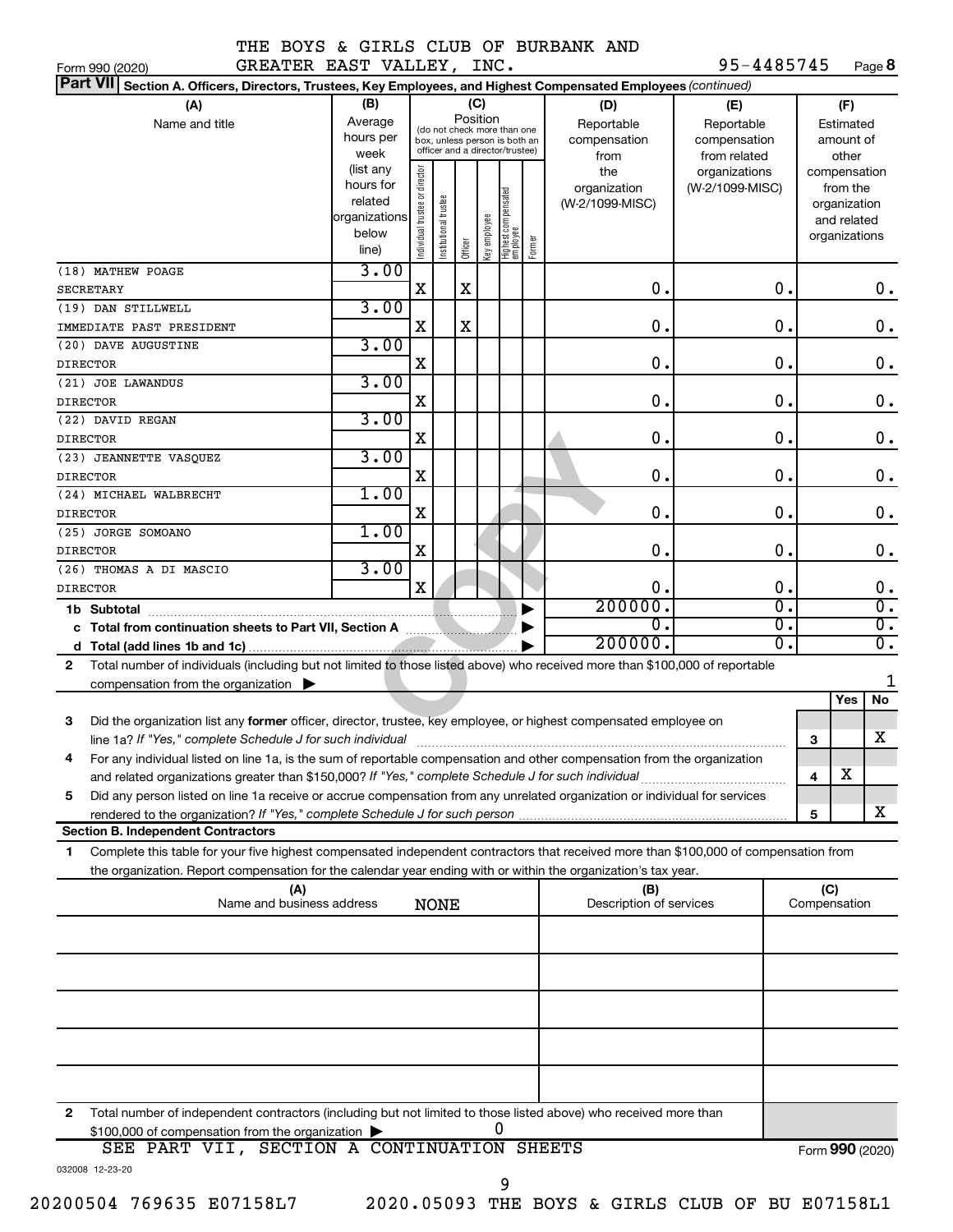#### THE BOYS & GIRLS CLUB OF BURBANK AND GREATER EAST VALLEY, INC. 95-4485745

| , <b>טווו</b> ט<br>Part VII Section A. Officers, Directors, Trustees, Key Employees, and Highest Compensated Employees (continued) |                      |                                |                       |         |              |                              |        |                 |                 |                             |
|------------------------------------------------------------------------------------------------------------------------------------|----------------------|--------------------------------|-----------------------|---------|--------------|------------------------------|--------|-----------------|-----------------|-----------------------------|
| (A)                                                                                                                                | (B)                  |                                |                       |         | (C)          |                              |        | (D)             | (E)             | (F)                         |
| Name and title                                                                                                                     | Average              |                                |                       |         | Position     |                              |        | Reportable      | Reportable      | Estimated                   |
|                                                                                                                                    | hours                |                                |                       |         |              | (check all that apply)       |        | compensation    | compensation    | amount of                   |
|                                                                                                                                    | per                  |                                |                       |         |              |                              |        | from            | from related    | other                       |
|                                                                                                                                    | week                 |                                |                       |         |              |                              |        | the             | organizations   | compensation                |
|                                                                                                                                    | (list any            |                                |                       |         |              |                              |        | organization    | (W-2/1099-MISC) | from the                    |
|                                                                                                                                    | hours for<br>related |                                |                       |         |              |                              |        | (W-2/1099-MISC) |                 | organization<br>and related |
|                                                                                                                                    | organizations        |                                |                       |         |              |                              |        |                 |                 | organizations               |
|                                                                                                                                    | below                | Individual trustee or director | Institutional trustee |         | Key employee | Highest compensated employee |        |                 |                 |                             |
|                                                                                                                                    | line)                |                                |                       | Officer |              |                              | Former |                 |                 |                             |
| (27) DENIS CREMINS                                                                                                                 | 1.00                 |                                |                       |         |              |                              |        |                 |                 |                             |
| <b>DIRECTOR</b>                                                                                                                    |                      | $\mathbf X$                    |                       |         |              |                              |        | 0.              | 0.              | $\boldsymbol{0}$ .          |
| (28) BRET HANNIFIN                                                                                                                 | 1.00                 |                                |                       |         |              |                              |        |                 |                 |                             |
| <b>DIRECTOR</b>                                                                                                                    |                      | X                              |                       |         |              |                              |        | 0.              | 0.              | $\boldsymbol{0}$ .          |
| $(29)$ SEAN O'NEIL                                                                                                                 | 1.00                 |                                |                       |         |              |                              |        |                 |                 |                             |
| <b>DIRECTOR</b>                                                                                                                    |                      | X                              |                       |         |              |                              |        | 0.              | 0.              | $\boldsymbol{0}$ .          |
| (30) ROBB HOLLMAN                                                                                                                  | 3.00                 |                                |                       |         |              |                              |        |                 |                 |                             |
| <b>DIRECTOR</b>                                                                                                                    |                      | X                              |                       |         |              |                              |        | 0.              | $\mathbf 0$ .   | $\mathbf 0$ .               |
| (31) COURTNEY KORB-VOGEL                                                                                                           | 3.00                 |                                |                       |         |              |                              |        |                 |                 |                             |
| <b>DIRECTOR</b>                                                                                                                    |                      | X                              |                       |         |              |                              |        | 0.              | 0.              | $\mathbf 0$ .               |
|                                                                                                                                    |                      |                                |                       |         |              |                              |        |                 |                 |                             |
|                                                                                                                                    |                      |                                |                       |         |              |                              |        |                 |                 |                             |
|                                                                                                                                    |                      |                                |                       |         |              |                              |        |                 |                 |                             |
|                                                                                                                                    |                      |                                |                       |         |              |                              |        |                 |                 |                             |
|                                                                                                                                    |                      |                                |                       |         |              |                              |        |                 |                 |                             |
|                                                                                                                                    |                      |                                |                       |         |              |                              |        |                 |                 |                             |
|                                                                                                                                    |                      |                                |                       |         |              |                              |        |                 |                 |                             |
|                                                                                                                                    |                      |                                |                       |         |              |                              |        |                 |                 |                             |
|                                                                                                                                    |                      |                                |                       |         |              |                              |        |                 |                 |                             |
|                                                                                                                                    |                      |                                |                       |         |              |                              |        |                 |                 |                             |
|                                                                                                                                    |                      |                                |                       |         |              |                              |        |                 |                 |                             |
|                                                                                                                                    |                      |                                |                       |         |              |                              |        |                 |                 |                             |
|                                                                                                                                    |                      |                                |                       |         |              |                              |        |                 |                 |                             |
|                                                                                                                                    |                      |                                |                       |         |              |                              |        |                 |                 |                             |
|                                                                                                                                    |                      |                                |                       |         |              |                              |        |                 |                 |                             |
|                                                                                                                                    |                      |                                |                       |         |              |                              |        |                 |                 |                             |
|                                                                                                                                    |                      |                                |                       |         |              |                              |        |                 |                 |                             |
|                                                                                                                                    |                      |                                |                       |         |              |                              |        |                 |                 |                             |
|                                                                                                                                    |                      |                                |                       |         |              |                              |        |                 |                 |                             |
|                                                                                                                                    |                      |                                |                       |         |              |                              |        |                 |                 |                             |
|                                                                                                                                    |                      |                                |                       |         |              |                              |        |                 |                 |                             |

032201 04-01-20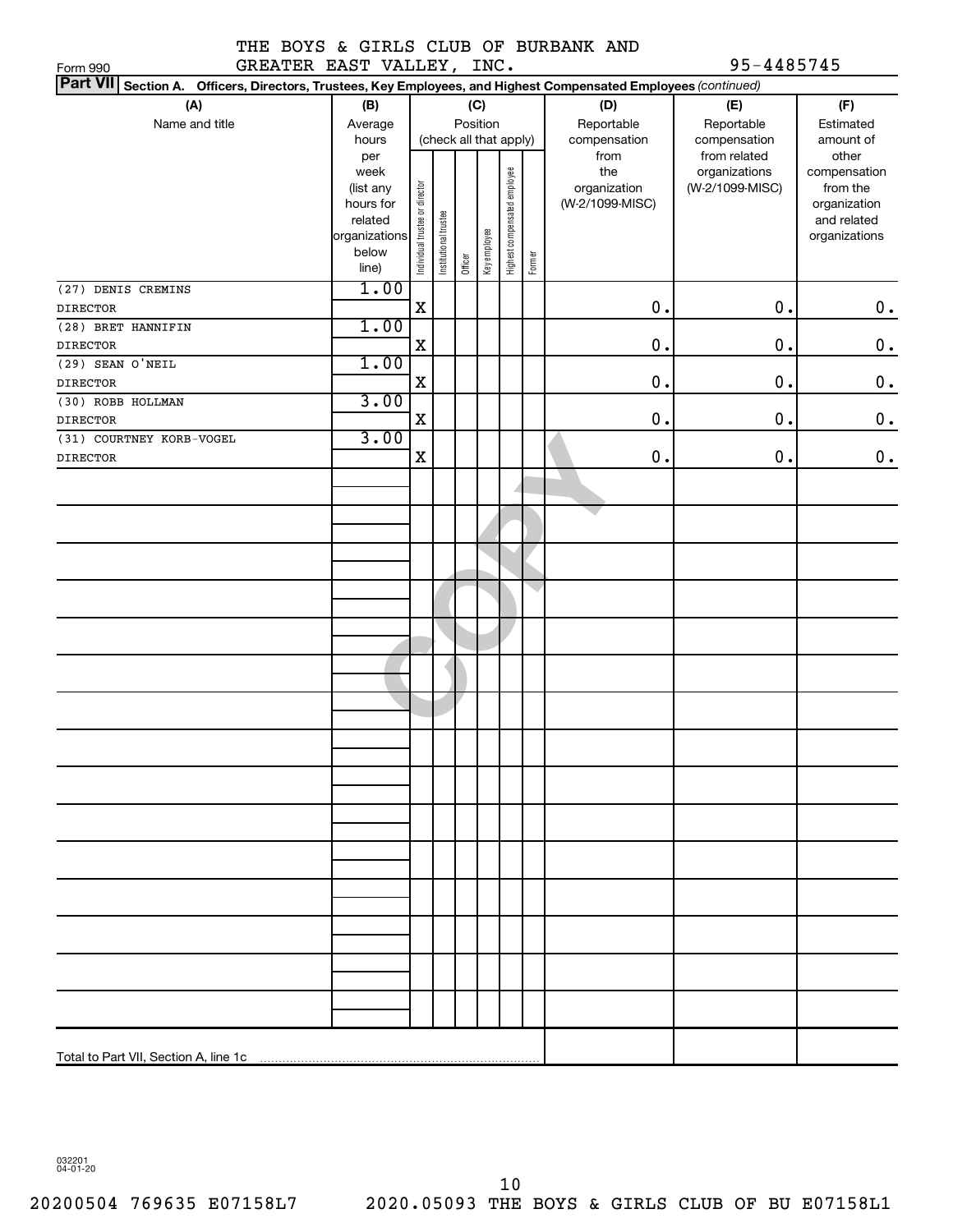| Form 990 (2020) |  |
|-----------------|--|
| -- 1700         |  |

| Part VIII                                                 |    |      | Statement of Revenue                                                                                                 |                            |               |                                   |           |                                    |
|-----------------------------------------------------------|----|------|----------------------------------------------------------------------------------------------------------------------|----------------------------|---------------|-----------------------------------|-----------|------------------------------------|
|                                                           |    |      |                                                                                                                      |                            | (A)           | (B)                               | (C)       | (D)                                |
|                                                           |    |      |                                                                                                                      |                            | Total revenue | Related or exempt                 | Unrelated | Revenue excluded<br>from tax under |
|                                                           |    |      |                                                                                                                      |                            |               | function revenue business revenue |           | sections 512 - 514                 |
|                                                           |    |      | 1 a Federated campaigns<br>1a                                                                                        |                            |               |                                   |           |                                    |
| Contributions, Gifts, Grants<br>and Other Similar Amounts |    |      | 1 <sub>b</sub><br><b>b</b> Membership dues                                                                           |                            |               |                                   |           |                                    |
|                                                           |    |      | 1 <sub>c</sub><br>c Fundraising events                                                                               | 246344.                    |               |                                   |           |                                    |
|                                                           |    |      | 1 <sub>d</sub><br>d Related organizations                                                                            |                            |               |                                   |           |                                    |
|                                                           |    |      | e Government grants (contributions)<br>1e                                                                            | 1853142.                   |               |                                   |           |                                    |
|                                                           |    |      | f All other contributions, gifts, grants, and                                                                        |                            |               |                                   |           |                                    |
|                                                           |    |      | similar amounts not included above<br>1f                                                                             | 3221453.                   |               |                                   |           |                                    |
|                                                           |    |      | $1g$ \$<br>g Noncash contributions included in lines 1a-1f                                                           | 235971.                    |               |                                   |           |                                    |
|                                                           |    |      |                                                                                                                      |                            | 5320939.      |                                   |           |                                    |
|                                                           |    |      |                                                                                                                      | <b>Business Code</b>       |               |                                   |           |                                    |
|                                                           |    | 2a   | PROGRAM SERVICE                                                                                                      | 900099                     | 2114754.      | 2114754.                          |           |                                    |
| Program Service<br>Revenue                                |    | b    |                                                                                                                      |                            |               |                                   |           |                                    |
|                                                           |    | c    | <u> 1980 - Johann Barbara, martxa alemaniar a</u>                                                                    |                            |               |                                   |           |                                    |
|                                                           |    | d    | <u> 1980 - Johann John Stein, markin fan it ferstjer fan de ferstjer fan it ferstjer fan it ferstjer fan it fers</u> |                            |               |                                   |           |                                    |
|                                                           |    | е    | <u> 1980 - Johann John Stein, markin fan it ferstjer fan de ferstjer fan it ferstjer fan it ferstjer fan it fers</u> |                            |               |                                   |           |                                    |
|                                                           |    |      | All other program service revenue                                                                                    |                            |               |                                   |           |                                    |
|                                                           |    |      |                                                                                                                      |                            | 2114754.      |                                   |           |                                    |
|                                                           | З  |      | Investment income (including dividends, interest, and                                                                |                            |               |                                   |           |                                    |
|                                                           |    |      |                                                                                                                      | ▶                          | 1916.         |                                   |           | 1916.                              |
|                                                           | 4  |      | Income from investment of tax-exempt bond proceeds                                                                   |                            |               |                                   |           |                                    |
|                                                           | 5  |      |                                                                                                                      |                            |               |                                   |           |                                    |
|                                                           |    |      | (i) Real                                                                                                             | (ii) Personal              |               |                                   |           |                                    |
|                                                           |    |      | l6a<br>6 a Gross rents<br>.                                                                                          |                            |               |                                   |           |                                    |
|                                                           |    |      | 6 <sub>b</sub><br><b>b</b> Less: rental expenses                                                                     |                            |               |                                   |           |                                    |
|                                                           |    |      | c Rental income or (loss)<br>6c                                                                                      |                            |               |                                   |           |                                    |
|                                                           |    |      | d Net rental income or (loss)                                                                                        |                            |               |                                   |           |                                    |
|                                                           |    |      | (i) Securities<br>7 a Gross amount from sales of                                                                     | (ii) Other                 |               |                                   |           |                                    |
|                                                           |    |      | assets other than inventory<br>7a                                                                                    |                            |               |                                   |           |                                    |
|                                                           |    |      | <b>b</b> Less: cost or other basis                                                                                   |                            |               |                                   |           |                                    |
|                                                           |    |      | and sales expenses<br> 7 <sub>b</sub>                                                                                | 14881.                     |               |                                   |           |                                    |
| Revenue                                                   |    |      | c Gain or (loss) 27c                                                                                                 | $-14881.$                  |               |                                   |           |                                    |
|                                                           |    |      |                                                                                                                      | $\blacktriangleright$      | $-14881.$     | $-14881.$                         |           |                                    |
| ৯                                                         |    |      | 8 a Gross income from fundraising events (not                                                                        |                            |               |                                   |           |                                    |
| ਨੋ                                                        |    |      | 246344. of<br>including \$                                                                                           |                            |               |                                   |           |                                    |
|                                                           |    |      | contributions reported on line 1c). See                                                                              |                            |               |                                   |           |                                    |
|                                                           |    |      | 8a                                                                                                                   | 2125.                      |               |                                   |           |                                    |
|                                                           |    |      | 8b<br>b Less: direct expenses                                                                                        | 7766.                      |               |                                   |           |                                    |
|                                                           |    |      | c Net income or (loss) from fundraising events                                                                       | $\blacktriangleright$<br>. | $-5641.$      |                                   |           | $-5641.$                           |
|                                                           |    |      | 9 a Gross income from gaming activities. See                                                                         |                            |               |                                   |           |                                    |
|                                                           |    |      | 9a                                                                                                                   |                            |               |                                   |           |                                    |
|                                                           |    |      | 9b                                                                                                                   |                            |               |                                   |           |                                    |
|                                                           |    |      | c Net income or (loss) from gaming activities                                                                        | ▶                          |               |                                   |           |                                    |
|                                                           |    |      | 10 a Gross sales of inventory, less returns                                                                          |                            |               |                                   |           |                                    |
|                                                           |    |      | 10a                                                                                                                  |                            |               |                                   |           |                                    |
|                                                           |    |      | 10b<br><b>b</b> Less: cost of goods sold                                                                             |                            |               |                                   |           |                                    |
|                                                           |    |      | c Net income or (loss) from sales of inventory                                                                       |                            |               |                                   |           |                                    |
|                                                           |    |      |                                                                                                                      | <b>Business Code</b>       |               |                                   |           |                                    |
|                                                           |    | 11 a | the control of the control of the control of the control of the control of                                           |                            |               |                                   |           |                                    |
|                                                           |    | b    | the control of the control of the control of the control of the control of                                           |                            |               |                                   |           |                                    |
|                                                           |    | с    |                                                                                                                      |                            |               |                                   |           |                                    |
| Miscellaneous<br>Revenue                                  |    |      |                                                                                                                      |                            |               |                                   |           |                                    |
|                                                           |    |      |                                                                                                                      | ▶                          |               |                                   |           |                                    |
|                                                           | 12 |      |                                                                                                                      |                            | 7417087.      | 2099873.                          | 0.        | $-3725.$                           |
| 032009 12-23-20                                           |    |      |                                                                                                                      |                            |               |                                   |           | Form 990 (2020)                    |

11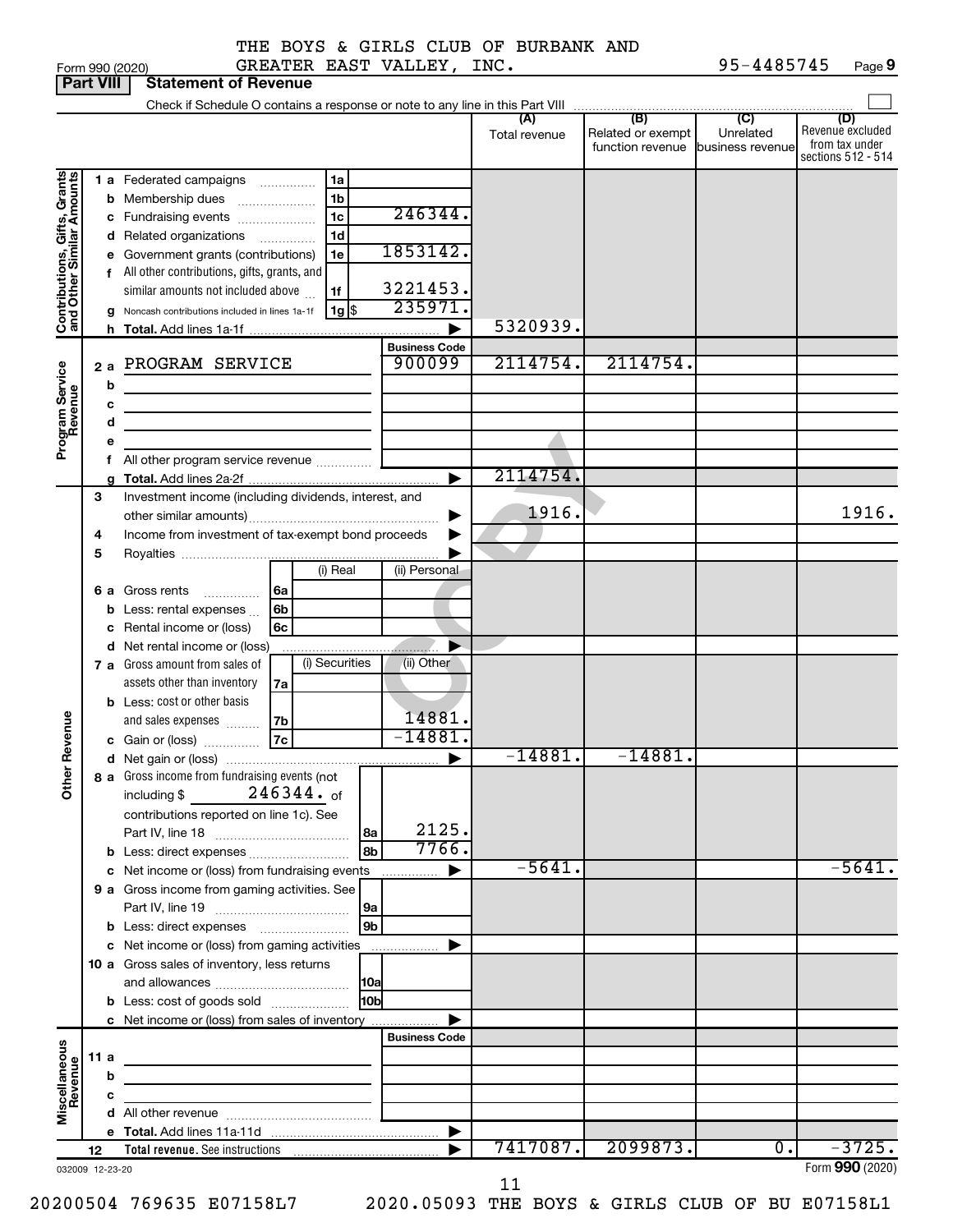#### Form 990 (2020) Page GREATER EAST VALLEY, INC. 95-4485745 THE BOYS & GIRLS CLUB OF BURBANK AND

 $95 - 4485745$  Page 10

|              | ∟olili aa∩ (≤∩≤∩)<br>UNDAIDR DADI VADDDI,<br><b>Part IX   Statement of Functional Expenses</b>                                                                                                             |                       |                                    |                                                      | $\pm$ $\pm$ $\rightarrow$ $\pm$ $\rightarrow$ $\pm$ $\rightarrow$ $\pm$ $\rightarrow$ $\pm$ $\rightarrow$ $\pm$ $\rightarrow$ $\pm$ $\rightarrow$ $\pm$ $\rightarrow$ $\pm$ $\rightarrow$ $\pm$ |
|--------------|------------------------------------------------------------------------------------------------------------------------------------------------------------------------------------------------------------|-----------------------|------------------------------------|------------------------------------------------------|-------------------------------------------------------------------------------------------------------------------------------------------------------------------------------------------------|
|              | Section 501(c)(3) and 501(c)(4) organizations must complete all columns. All other organizations must complete column (A).                                                                                 |                       |                                    |                                                      |                                                                                                                                                                                                 |
|              |                                                                                                                                                                                                            |                       |                                    |                                                      |                                                                                                                                                                                                 |
|              | Do not include amounts reported on lines 6b,<br>7b, 8b, 9b, and 10b of Part VIII.                                                                                                                          | (A)<br>Total expenses | (B)<br>Program service<br>expenses | $\overline{C}$<br>Management and<br>general expenses | (D)<br>Fundraising<br>expenses                                                                                                                                                                  |
| $\mathbf{1}$ | Grants and other assistance to domestic organizations                                                                                                                                                      |                       |                                    |                                                      |                                                                                                                                                                                                 |
|              | and domestic governments. See Part IV, line 21                                                                                                                                                             |                       |                                    |                                                      |                                                                                                                                                                                                 |
| 2            | Grants and other assistance to domestic                                                                                                                                                                    |                       |                                    |                                                      |                                                                                                                                                                                                 |
|              | individuals. See Part IV, line 22                                                                                                                                                                          |                       |                                    |                                                      |                                                                                                                                                                                                 |
| 3            | Grants and other assistance to foreign                                                                                                                                                                     |                       |                                    |                                                      |                                                                                                                                                                                                 |
|              | organizations, foreign governments, and foreign                                                                                                                                                            |                       |                                    |                                                      |                                                                                                                                                                                                 |
|              | individuals. See Part IV, lines 15 and 16                                                                                                                                                                  |                       |                                    |                                                      |                                                                                                                                                                                                 |
| 4            | Benefits paid to or for members                                                                                                                                                                            |                       |                                    |                                                      |                                                                                                                                                                                                 |
| 5            | Compensation of current officers, directors,                                                                                                                                                               | 200000.               | 66667.                             | 66667.                                               | 66666.                                                                                                                                                                                          |
|              | trustees, and key employees                                                                                                                                                                                |                       |                                    |                                                      |                                                                                                                                                                                                 |
| 6            | Compensation not included above to disqualified                                                                                                                                                            |                       |                                    |                                                      |                                                                                                                                                                                                 |
|              | persons (as defined under section 4958(f)(1)) and<br>persons described in section 4958(c)(3)(B)                                                                                                            |                       |                                    |                                                      |                                                                                                                                                                                                 |
| 7            | Other salaries and wages                                                                                                                                                                                   | 2004077.              | 1761636.                           | 156666.                                              | 85775.                                                                                                                                                                                          |
| 8            | Pension plan accruals and contributions (include                                                                                                                                                           |                       |                                    |                                                      |                                                                                                                                                                                                 |
|              | section 401(k) and 403(b) employer contributions)                                                                                                                                                          | 26776.                | 21956.                             | 2678.                                                | 2142.                                                                                                                                                                                           |
| 9            | Other employee benefits                                                                                                                                                                                    | 159262.               | 133910.                            | 16389.                                               | 8963.                                                                                                                                                                                           |
| 10           |                                                                                                                                                                                                            | 162576.               | 133312.                            | 16258.                                               | 13006.                                                                                                                                                                                          |
| 11           | Fees for services (nonemployees):                                                                                                                                                                          |                       |                                    |                                                      |                                                                                                                                                                                                 |
|              |                                                                                                                                                                                                            |                       |                                    |                                                      |                                                                                                                                                                                                 |
| b            |                                                                                                                                                                                                            |                       |                                    |                                                      |                                                                                                                                                                                                 |
| c            |                                                                                                                                                                                                            |                       |                                    |                                                      |                                                                                                                                                                                                 |
|              |                                                                                                                                                                                                            |                       |                                    |                                                      |                                                                                                                                                                                                 |
|              | Professional fundraising services. See Part IV, line 17                                                                                                                                                    |                       |                                    |                                                      |                                                                                                                                                                                                 |
| f            | Investment management fees                                                                                                                                                                                 |                       |                                    |                                                      |                                                                                                                                                                                                 |
| g            | Other. (If line 11g amount exceeds 10% of line 25,                                                                                                                                                         |                       |                                    |                                                      |                                                                                                                                                                                                 |
|              | column (A) amount, list line 11g expenses on Sch O.)                                                                                                                                                       | 141518.               | 104467.                            | 12761.                                               | 24290.                                                                                                                                                                                          |
| 12           |                                                                                                                                                                                                            | 25399.                |                                    | 13526.                                               |                                                                                                                                                                                                 |
| 13           |                                                                                                                                                                                                            |                       | 10694.                             |                                                      | 1179.                                                                                                                                                                                           |
| 14           |                                                                                                                                                                                                            |                       |                                    |                                                      |                                                                                                                                                                                                 |
| 15           |                                                                                                                                                                                                            | 212978.               | 170894.                            | 24794.                                               | 17290.                                                                                                                                                                                          |
| 16           |                                                                                                                                                                                                            |                       |                                    |                                                      |                                                                                                                                                                                                 |
| 17<br>18     | Travel<br>Payments of travel or entertainment expenses                                                                                                                                                     |                       |                                    |                                                      |                                                                                                                                                                                                 |
|              | for any federal, state, or local public officials                                                                                                                                                          |                       |                                    |                                                      |                                                                                                                                                                                                 |
| 19           | Conferences, conventions, and meetings                                                                                                                                                                     |                       |                                    |                                                      |                                                                                                                                                                                                 |
| 20           | Interest                                                                                                                                                                                                   |                       |                                    |                                                      |                                                                                                                                                                                                 |
| 21           |                                                                                                                                                                                                            |                       |                                    |                                                      |                                                                                                                                                                                                 |
| 22           | Depreciation, depletion, and amortization                                                                                                                                                                  | 99325.                | 85380.                             | 8288.                                                | 5657.                                                                                                                                                                                           |
| 23           | Insurance                                                                                                                                                                                                  | 29136.                | 24169.                             | 2952.                                                | 2015.                                                                                                                                                                                           |
| 24           | Other expenses. Itemize expenses not covered<br>above (List miscellaneous expenses on line 24e. If<br>line 24e amount exceeds 10% of line 25, column (A)<br>amount, list line 24e expenses on Schedule O.) |                       |                                    |                                                      |                                                                                                                                                                                                 |
| $\mathbf{a}$ | MATERIALS                                                                                                                                                                                                  | 270915.<br>81418.     | 176526.<br>64044.                  | σ.<br>3461.                                          | 94389.                                                                                                                                                                                          |
| b            | MISCELLANEOUS EXPENSES<br><b>WORKSHOPS &amp;</b><br><b>TRAINING</b>                                                                                                                                        | 17318.                | 14365.                             | 1755.                                                | 13913.<br>1198.                                                                                                                                                                                 |
| C            | MEMBERSHIPS AND DUES                                                                                                                                                                                       | 14836.                | 12307.                             | 1503.                                                | 1026.                                                                                                                                                                                           |
| d            |                                                                                                                                                                                                            | 7187.                 | 7187.                              |                                                      |                                                                                                                                                                                                 |
| е            | All other expenses<br>Total functional expenses. Add lines 1 through 24e                                                                                                                                   | 3452721               | 2787514.                           | 327698.                                              | 337509.                                                                                                                                                                                         |
| 25<br>26     | Joint costs. Complete this line only if the organization                                                                                                                                                   |                       |                                    |                                                      |                                                                                                                                                                                                 |
|              | reported in column (B) joint costs from a combined                                                                                                                                                         |                       |                                    |                                                      |                                                                                                                                                                                                 |
|              | educational campaign and fundraising solicitation.                                                                                                                                                         |                       |                                    |                                                      |                                                                                                                                                                                                 |
|              | Check here $\blacktriangleright$<br>if following SOP 98-2 (ASC 958-720)                                                                                                                                    |                       |                                    |                                                      |                                                                                                                                                                                                 |

032010 12-23-20

Form (2020) **990**

12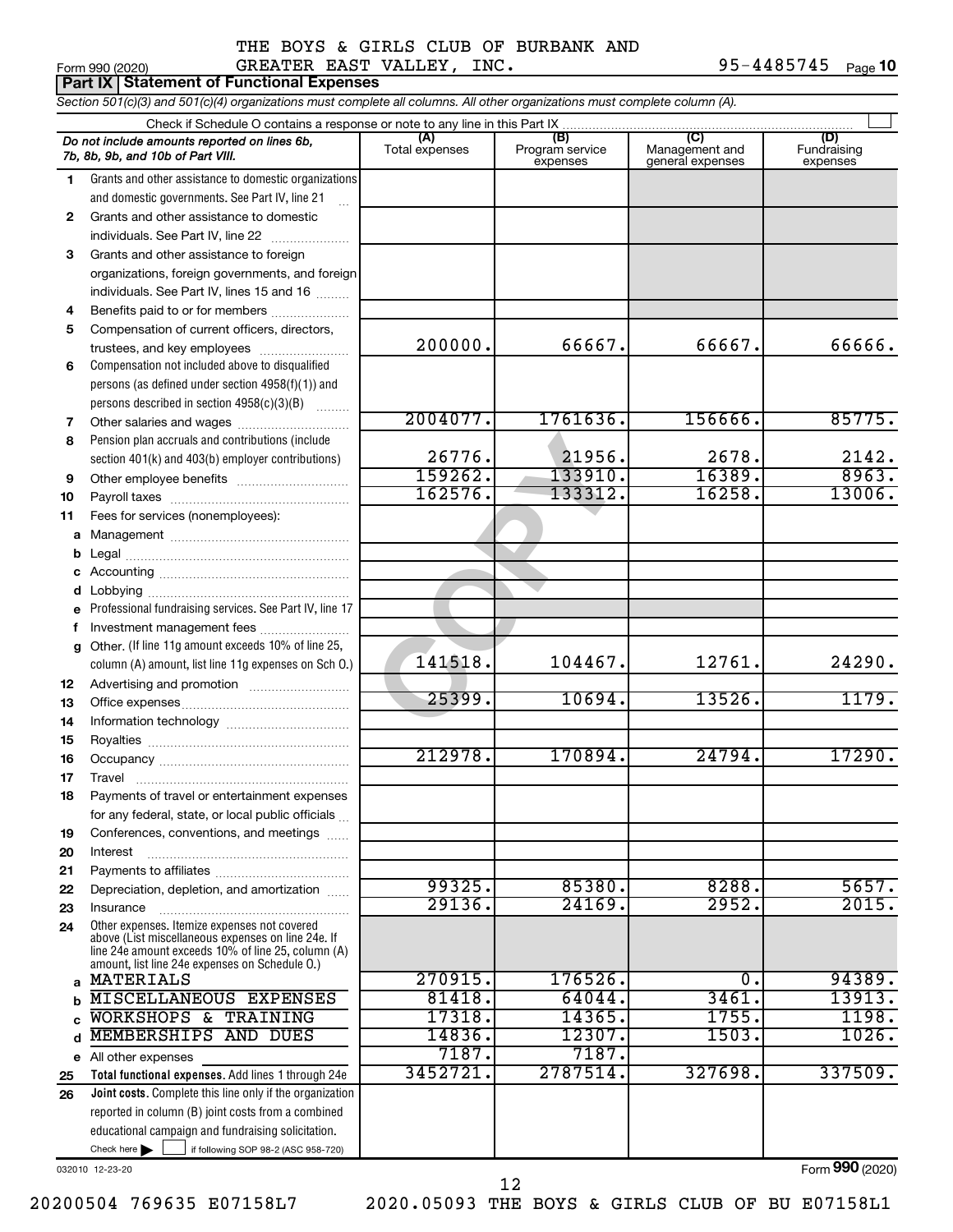#### Form 990 (2020) Page GREATER EAST VALLEY, INC. 95-4485745 THE BOYS & GIRLS CLUB OF BURBANK AND

95-4485745 Page 11

|                             | Part X   | <b>Balance Sheet</b>                                                                                                                                                                                                           |                 |          |                          |                         |                                         |
|-----------------------------|----------|--------------------------------------------------------------------------------------------------------------------------------------------------------------------------------------------------------------------------------|-----------------|----------|--------------------------|-------------------------|-----------------------------------------|
|                             |          |                                                                                                                                                                                                                                |                 |          |                          |                         |                                         |
|                             |          |                                                                                                                                                                                                                                |                 |          | (A)<br>Beginning of year |                         | (B)<br>End of year                      |
|                             | 1        |                                                                                                                                                                                                                                |                 |          | 1607754.                 | 1                       | 1388056.                                |
|                             | 2        |                                                                                                                                                                                                                                |                 |          |                          | $\mathbf{2}$            |                                         |
|                             | 3        |                                                                                                                                                                                                                                |                 |          |                          | 3                       |                                         |
|                             | 4        |                                                                                                                                                                                                                                |                 |          | 266521.                  | $\overline{\mathbf{4}}$ | 606772.                                 |
|                             | 5        | Loans and other receivables from any current or former officer, director,                                                                                                                                                      |                 |          |                          |                         |                                         |
|                             |          | trustee, key employee, creator or founder, substantial contributor, or 35%                                                                                                                                                     |                 |          |                          |                         |                                         |
|                             |          | controlled entity or family member of any of these persons                                                                                                                                                                     |                 |          |                          | 5                       |                                         |
|                             | 6        | Loans and other receivables from other disqualified persons (as defined                                                                                                                                                        |                 |          |                          |                         |                                         |
|                             |          | under section 4958(f)(1)), and persons described in section 4958(c)(3)(B)                                                                                                                                                      |                 |          |                          | 6                       |                                         |
|                             | 7        |                                                                                                                                                                                                                                |                 |          | $\overline{0}$ .         | $\overline{7}$          | 931546.                                 |
| Assets                      | 8        |                                                                                                                                                                                                                                |                 |          |                          | 8                       |                                         |
|                             | 9        | Prepaid expenses and deferred charges [11] matter continuum matter and referred charges [11] matter continuum matter continuum matter and continuum matter continuum matter continuum matter continuum matter continuum matter |                 |          | 50619.                   | 9                       | 60639.                                  |
|                             |          | <b>10a</b> Land, buildings, and equipment: cost or other                                                                                                                                                                       |                 |          |                          |                         |                                         |
|                             |          | basis. Complete Part VI of Schedule D                                                                                                                                                                                          | 10a             | 6393889. |                          |                         |                                         |
|                             |          |                                                                                                                                                                                                                                | 10 <sub>b</sub> | 444197.  | 458638.                  | 10 <sub>c</sub>         | 5949692.                                |
|                             | 11       |                                                                                                                                                                                                                                |                 |          |                          | 11                      |                                         |
|                             | 12       |                                                                                                                                                                                                                                | 39748.          | 12       | 67097.                   |                         |                                         |
|                             | 13       |                                                                                                                                                                                                                                |                 | 13       |                          |                         |                                         |
|                             | 14       |                                                                                                                                                                                                                                |                 |          |                          | 14                      |                                         |
|                             | 15       |                                                                                                                                                                                                                                |                 |          | 2423280.                 | 15                      | 9003802.                                |
|                             | 16       |                                                                                                                                                                                                                                |                 |          | 171204.                  | 16<br>17                | 221079.                                 |
|                             | 17<br>18 |                                                                                                                                                                                                                                |                 |          |                          | 18                      |                                         |
|                             | 19       |                                                                                                                                                                                                                                | 18620.          | 19       | 52707.                   |                         |                                         |
|                             | 20       |                                                                                                                                                                                                                                |                 | 20       |                          |                         |                                         |
|                             | 21       | Escrow or custodial account liability. Complete Part IV of Schedule D /                                                                                                                                                        |                 |          | 21                       |                         |                                         |
|                             | 22       | Loans and other payables to any current or former officer, director,                                                                                                                                                           |                 |          |                          |                         |                                         |
| Liabilities                 |          | trustee, key employee, creator or founder, substantial contributor, or 35%                                                                                                                                                     |                 |          |                          |                         |                                         |
|                             |          | controlled entity or family member of any of these persons <b>with all any controlled</b> entity or family member of any of these persons                                                                                      |                 |          |                          | 22                      |                                         |
|                             | 23       | Secured mortgages and notes payable to unrelated third parties                                                                                                                                                                 |                 |          |                          | 23                      |                                         |
|                             | 24       | Unsecured notes and loans payable to unrelated third parties                                                                                                                                                                   |                 |          |                          | 24                      |                                         |
|                             | 25       | Other liabilities (including federal income tax, payables to related third                                                                                                                                                     |                 |          |                          |                         |                                         |
|                             |          | parties, and other liabilities not included on lines 17-24). Complete Part X                                                                                                                                                   |                 |          |                          |                         |                                         |
|                             |          | of Schedule D                                                                                                                                                                                                                  |                 |          | 519313.                  | 25                      | 3284887.                                |
|                             | 26       |                                                                                                                                                                                                                                |                 |          | 709137.                  | 26                      | 3558673.                                |
|                             |          | Organizations that follow FASB ASC 958, check here $\blacktriangleright \lfloor \underline{X} \rfloor$                                                                                                                         |                 |          |                          |                         |                                         |
|                             |          | and complete lines 27, 28, 32, and 33.                                                                                                                                                                                         |                 |          |                          |                         |                                         |
|                             | 27       |                                                                                                                                                                                                                                |                 |          | 232741.                  | 27                      | 4231984.                                |
|                             | 28       |                                                                                                                                                                                                                                |                 |          | 1481402.                 | 28                      | 1213145.                                |
|                             |          | Organizations that do not follow FASB ASC 958, check here ▶ □                                                                                                                                                                  |                 |          |                          |                         |                                         |
|                             |          | and complete lines 29 through 33.                                                                                                                                                                                              |                 |          |                          |                         |                                         |
|                             | 29       |                                                                                                                                                                                                                                |                 |          |                          | 29                      |                                         |
|                             | 30       | Paid-in or capital surplus, or land, building, or equipment fund                                                                                                                                                               |                 |          |                          | 30                      |                                         |
| Net Assets or Fund Balances | 31       | Retained earnings, endowment, accumulated income, or other funds                                                                                                                                                               |                 |          |                          | 31                      |                                         |
|                             | 32       |                                                                                                                                                                                                                                |                 |          | 1714143.                 | 32                      | 5445129.                                |
|                             | 33       |                                                                                                                                                                                                                                |                 |          | 2423280                  | 33                      | 9003802.<br>$T_{\text{max}}$ 000 (0000) |

Form (2020) **990**

032011 12-23-20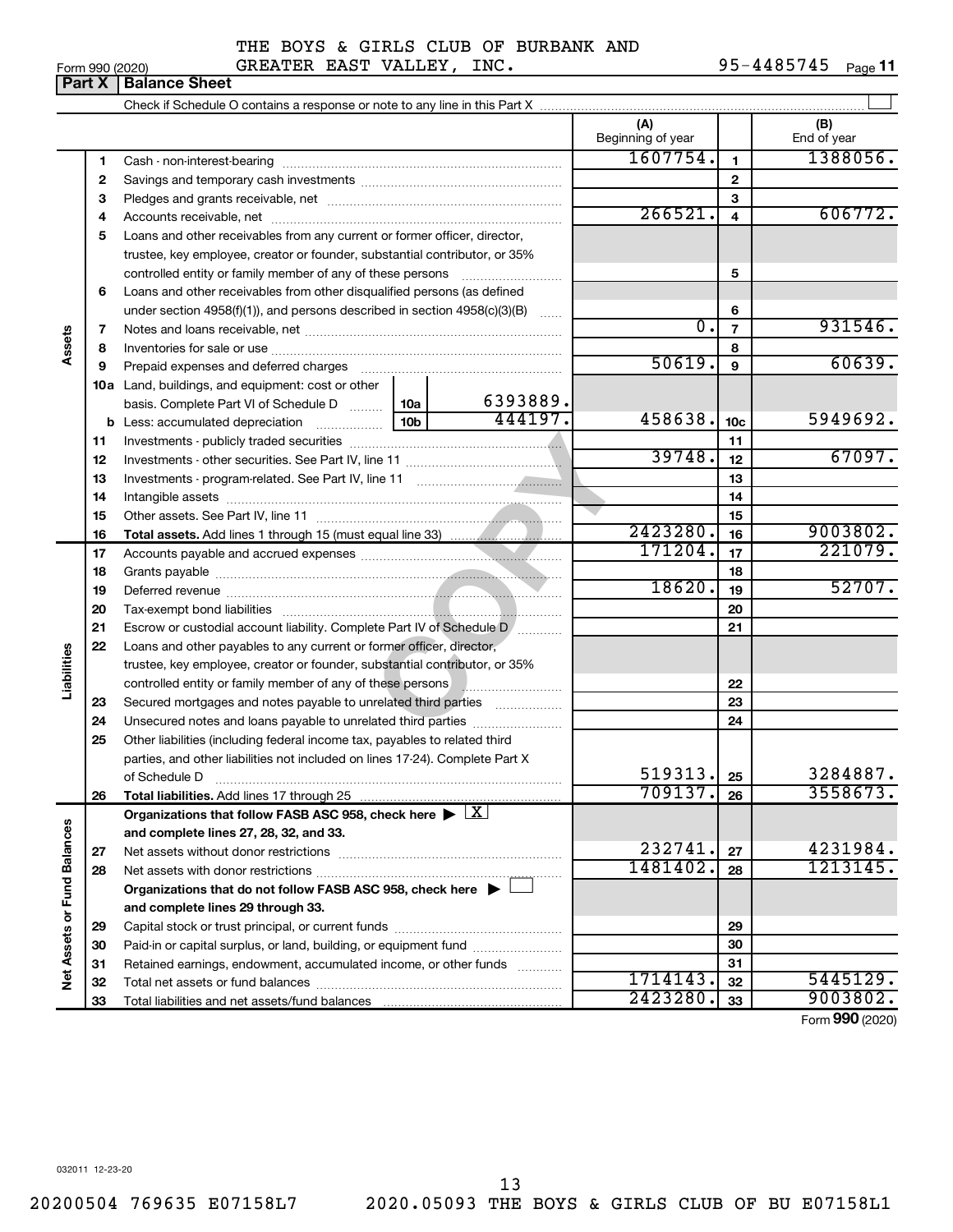| 95-4485745<br>GREATER EAST VALLEY, INC.<br>Page 12<br>Form 990 (2020)<br><b>Part XI   Reconciliation of Net Assets</b><br>$\boxed{\text{X}}$<br>7417087.<br>$\mathbf{1}$<br>1<br>3452721<br>$\overline{2}$<br>2<br>3964366.<br>3<br>З<br>Revenue less expenses. Subtract line 2 from line 1<br>1714143.<br>$\overline{4}$<br>4<br>34877.<br>5<br>5<br>Net unrealized gains (losses) on investments [11] matter continuum matter is a set of the set of the set of the<br>6<br>6<br>$\overline{7}$<br>$\overline{\phantom{a}}$<br>8<br>8<br>$-268257.$<br>9<br>Other changes in net assets or fund balances (explain on Schedule O) manufactured controller changes in net assets or fund balances (explain on Schedule O)<br>9<br>Net assets or fund balances at end of year. Combine lines 3 through 9 (must equal Part X, line 32,<br>10<br>5445129.<br>10<br>Part XII Financial Statements and Reporting<br>$\overline{\mathbf{x}}$<br><b>Yes</b><br>No<br>Accounting method used to prepare the Form 990: $\Box$ Cash $\Box$ Accrual $\Box$ Other<br>1<br>If the organization changed its method of accounting from a prior year or checked "Other," explain in Schedule O.<br>х<br>2a<br>If "Yes," check a box below to indicate whether the financial statements for the year were compiled or reviewed on a<br>separate basis, consolidated basis, or both:<br>Separate basis<br>Consolidated basis<br>Both consolidated and separate basis<br>х<br>2 <sub>b</sub><br>If "Yes," check a box below to indicate whether the financial statements for the year were audited on a separate basis,<br>consolidated basis, or both:<br>$ \mathbf{X} $ Separate basis<br>Consolidated basis<br>Both consolidated and separate basis<br>c If "Yes" to line 2a or 2b, does the organization have a committee that assumes responsibility for oversight of the audit,<br>X<br>2c<br>If the organization changed either its oversight process or selection process during the tax year, explain on Schedule O.<br>3a As a result of a federal award, was the organization required to undergo an audit or audits as set forth in the Single Audit<br>x<br>За<br>b If "Yes," did the organization undergo the required audit or audits? If the organization did not undergo the required audit<br>3 <sub>b</sub><br>Form 990 (2020) | THE BOYS & GIRLS CLUB OF BURBANK AND |  |  |
|--------------------------------------------------------------------------------------------------------------------------------------------------------------------------------------------------------------------------------------------------------------------------------------------------------------------------------------------------------------------------------------------------------------------------------------------------------------------------------------------------------------------------------------------------------------------------------------------------------------------------------------------------------------------------------------------------------------------------------------------------------------------------------------------------------------------------------------------------------------------------------------------------------------------------------------------------------------------------------------------------------------------------------------------------------------------------------------------------------------------------------------------------------------------------------------------------------------------------------------------------------------------------------------------------------------------------------------------------------------------------------------------------------------------------------------------------------------------------------------------------------------------------------------------------------------------------------------------------------------------------------------------------------------------------------------------------------------------------------------------------------------------------------------------------------------------------------------------------------------------------------------------------------------------------------------------------------------------------------------------------------------------------------------------------------------------------------------------------------------------------------------------------------------------------------------------------------------------------------------------------------------------------------------------------------------------------------|--------------------------------------|--|--|
|                                                                                                                                                                                                                                                                                                                                                                                                                                                                                                                                                                                                                                                                                                                                                                                                                                                                                                                                                                                                                                                                                                                                                                                                                                                                                                                                                                                                                                                                                                                                                                                                                                                                                                                                                                                                                                                                                                                                                                                                                                                                                                                                                                                                                                                                                                                                |                                      |  |  |
|                                                                                                                                                                                                                                                                                                                                                                                                                                                                                                                                                                                                                                                                                                                                                                                                                                                                                                                                                                                                                                                                                                                                                                                                                                                                                                                                                                                                                                                                                                                                                                                                                                                                                                                                                                                                                                                                                                                                                                                                                                                                                                                                                                                                                                                                                                                                |                                      |  |  |
|                                                                                                                                                                                                                                                                                                                                                                                                                                                                                                                                                                                                                                                                                                                                                                                                                                                                                                                                                                                                                                                                                                                                                                                                                                                                                                                                                                                                                                                                                                                                                                                                                                                                                                                                                                                                                                                                                                                                                                                                                                                                                                                                                                                                                                                                                                                                |                                      |  |  |
|                                                                                                                                                                                                                                                                                                                                                                                                                                                                                                                                                                                                                                                                                                                                                                                                                                                                                                                                                                                                                                                                                                                                                                                                                                                                                                                                                                                                                                                                                                                                                                                                                                                                                                                                                                                                                                                                                                                                                                                                                                                                                                                                                                                                                                                                                                                                |                                      |  |  |
|                                                                                                                                                                                                                                                                                                                                                                                                                                                                                                                                                                                                                                                                                                                                                                                                                                                                                                                                                                                                                                                                                                                                                                                                                                                                                                                                                                                                                                                                                                                                                                                                                                                                                                                                                                                                                                                                                                                                                                                                                                                                                                                                                                                                                                                                                                                                |                                      |  |  |
|                                                                                                                                                                                                                                                                                                                                                                                                                                                                                                                                                                                                                                                                                                                                                                                                                                                                                                                                                                                                                                                                                                                                                                                                                                                                                                                                                                                                                                                                                                                                                                                                                                                                                                                                                                                                                                                                                                                                                                                                                                                                                                                                                                                                                                                                                                                                |                                      |  |  |
|                                                                                                                                                                                                                                                                                                                                                                                                                                                                                                                                                                                                                                                                                                                                                                                                                                                                                                                                                                                                                                                                                                                                                                                                                                                                                                                                                                                                                                                                                                                                                                                                                                                                                                                                                                                                                                                                                                                                                                                                                                                                                                                                                                                                                                                                                                                                |                                      |  |  |
|                                                                                                                                                                                                                                                                                                                                                                                                                                                                                                                                                                                                                                                                                                                                                                                                                                                                                                                                                                                                                                                                                                                                                                                                                                                                                                                                                                                                                                                                                                                                                                                                                                                                                                                                                                                                                                                                                                                                                                                                                                                                                                                                                                                                                                                                                                                                |                                      |  |  |
|                                                                                                                                                                                                                                                                                                                                                                                                                                                                                                                                                                                                                                                                                                                                                                                                                                                                                                                                                                                                                                                                                                                                                                                                                                                                                                                                                                                                                                                                                                                                                                                                                                                                                                                                                                                                                                                                                                                                                                                                                                                                                                                                                                                                                                                                                                                                |                                      |  |  |
|                                                                                                                                                                                                                                                                                                                                                                                                                                                                                                                                                                                                                                                                                                                                                                                                                                                                                                                                                                                                                                                                                                                                                                                                                                                                                                                                                                                                                                                                                                                                                                                                                                                                                                                                                                                                                                                                                                                                                                                                                                                                                                                                                                                                                                                                                                                                |                                      |  |  |
|                                                                                                                                                                                                                                                                                                                                                                                                                                                                                                                                                                                                                                                                                                                                                                                                                                                                                                                                                                                                                                                                                                                                                                                                                                                                                                                                                                                                                                                                                                                                                                                                                                                                                                                                                                                                                                                                                                                                                                                                                                                                                                                                                                                                                                                                                                                                |                                      |  |  |
|                                                                                                                                                                                                                                                                                                                                                                                                                                                                                                                                                                                                                                                                                                                                                                                                                                                                                                                                                                                                                                                                                                                                                                                                                                                                                                                                                                                                                                                                                                                                                                                                                                                                                                                                                                                                                                                                                                                                                                                                                                                                                                                                                                                                                                                                                                                                |                                      |  |  |
|                                                                                                                                                                                                                                                                                                                                                                                                                                                                                                                                                                                                                                                                                                                                                                                                                                                                                                                                                                                                                                                                                                                                                                                                                                                                                                                                                                                                                                                                                                                                                                                                                                                                                                                                                                                                                                                                                                                                                                                                                                                                                                                                                                                                                                                                                                                                |                                      |  |  |
|                                                                                                                                                                                                                                                                                                                                                                                                                                                                                                                                                                                                                                                                                                                                                                                                                                                                                                                                                                                                                                                                                                                                                                                                                                                                                                                                                                                                                                                                                                                                                                                                                                                                                                                                                                                                                                                                                                                                                                                                                                                                                                                                                                                                                                                                                                                                |                                      |  |  |
|                                                                                                                                                                                                                                                                                                                                                                                                                                                                                                                                                                                                                                                                                                                                                                                                                                                                                                                                                                                                                                                                                                                                                                                                                                                                                                                                                                                                                                                                                                                                                                                                                                                                                                                                                                                                                                                                                                                                                                                                                                                                                                                                                                                                                                                                                                                                |                                      |  |  |
|                                                                                                                                                                                                                                                                                                                                                                                                                                                                                                                                                                                                                                                                                                                                                                                                                                                                                                                                                                                                                                                                                                                                                                                                                                                                                                                                                                                                                                                                                                                                                                                                                                                                                                                                                                                                                                                                                                                                                                                                                                                                                                                                                                                                                                                                                                                                |                                      |  |  |
|                                                                                                                                                                                                                                                                                                                                                                                                                                                                                                                                                                                                                                                                                                                                                                                                                                                                                                                                                                                                                                                                                                                                                                                                                                                                                                                                                                                                                                                                                                                                                                                                                                                                                                                                                                                                                                                                                                                                                                                                                                                                                                                                                                                                                                                                                                                                |                                      |  |  |
|                                                                                                                                                                                                                                                                                                                                                                                                                                                                                                                                                                                                                                                                                                                                                                                                                                                                                                                                                                                                                                                                                                                                                                                                                                                                                                                                                                                                                                                                                                                                                                                                                                                                                                                                                                                                                                                                                                                                                                                                                                                                                                                                                                                                                                                                                                                                |                                      |  |  |
|                                                                                                                                                                                                                                                                                                                                                                                                                                                                                                                                                                                                                                                                                                                                                                                                                                                                                                                                                                                                                                                                                                                                                                                                                                                                                                                                                                                                                                                                                                                                                                                                                                                                                                                                                                                                                                                                                                                                                                                                                                                                                                                                                                                                                                                                                                                                |                                      |  |  |
|                                                                                                                                                                                                                                                                                                                                                                                                                                                                                                                                                                                                                                                                                                                                                                                                                                                                                                                                                                                                                                                                                                                                                                                                                                                                                                                                                                                                                                                                                                                                                                                                                                                                                                                                                                                                                                                                                                                                                                                                                                                                                                                                                                                                                                                                                                                                |                                      |  |  |
|                                                                                                                                                                                                                                                                                                                                                                                                                                                                                                                                                                                                                                                                                                                                                                                                                                                                                                                                                                                                                                                                                                                                                                                                                                                                                                                                                                                                                                                                                                                                                                                                                                                                                                                                                                                                                                                                                                                                                                                                                                                                                                                                                                                                                                                                                                                                |                                      |  |  |
|                                                                                                                                                                                                                                                                                                                                                                                                                                                                                                                                                                                                                                                                                                                                                                                                                                                                                                                                                                                                                                                                                                                                                                                                                                                                                                                                                                                                                                                                                                                                                                                                                                                                                                                                                                                                                                                                                                                                                                                                                                                                                                                                                                                                                                                                                                                                |                                      |  |  |
|                                                                                                                                                                                                                                                                                                                                                                                                                                                                                                                                                                                                                                                                                                                                                                                                                                                                                                                                                                                                                                                                                                                                                                                                                                                                                                                                                                                                                                                                                                                                                                                                                                                                                                                                                                                                                                                                                                                                                                                                                                                                                                                                                                                                                                                                                                                                |                                      |  |  |
|                                                                                                                                                                                                                                                                                                                                                                                                                                                                                                                                                                                                                                                                                                                                                                                                                                                                                                                                                                                                                                                                                                                                                                                                                                                                                                                                                                                                                                                                                                                                                                                                                                                                                                                                                                                                                                                                                                                                                                                                                                                                                                                                                                                                                                                                                                                                |                                      |  |  |
|                                                                                                                                                                                                                                                                                                                                                                                                                                                                                                                                                                                                                                                                                                                                                                                                                                                                                                                                                                                                                                                                                                                                                                                                                                                                                                                                                                                                                                                                                                                                                                                                                                                                                                                                                                                                                                                                                                                                                                                                                                                                                                                                                                                                                                                                                                                                |                                      |  |  |
|                                                                                                                                                                                                                                                                                                                                                                                                                                                                                                                                                                                                                                                                                                                                                                                                                                                                                                                                                                                                                                                                                                                                                                                                                                                                                                                                                                                                                                                                                                                                                                                                                                                                                                                                                                                                                                                                                                                                                                                                                                                                                                                                                                                                                                                                                                                                |                                      |  |  |
|                                                                                                                                                                                                                                                                                                                                                                                                                                                                                                                                                                                                                                                                                                                                                                                                                                                                                                                                                                                                                                                                                                                                                                                                                                                                                                                                                                                                                                                                                                                                                                                                                                                                                                                                                                                                                                                                                                                                                                                                                                                                                                                                                                                                                                                                                                                                |                                      |  |  |
|                                                                                                                                                                                                                                                                                                                                                                                                                                                                                                                                                                                                                                                                                                                                                                                                                                                                                                                                                                                                                                                                                                                                                                                                                                                                                                                                                                                                                                                                                                                                                                                                                                                                                                                                                                                                                                                                                                                                                                                                                                                                                                                                                                                                                                                                                                                                |                                      |  |  |
|                                                                                                                                                                                                                                                                                                                                                                                                                                                                                                                                                                                                                                                                                                                                                                                                                                                                                                                                                                                                                                                                                                                                                                                                                                                                                                                                                                                                                                                                                                                                                                                                                                                                                                                                                                                                                                                                                                                                                                                                                                                                                                                                                                                                                                                                                                                                |                                      |  |  |
|                                                                                                                                                                                                                                                                                                                                                                                                                                                                                                                                                                                                                                                                                                                                                                                                                                                                                                                                                                                                                                                                                                                                                                                                                                                                                                                                                                                                                                                                                                                                                                                                                                                                                                                                                                                                                                                                                                                                                                                                                                                                                                                                                                                                                                                                                                                                |                                      |  |  |
|                                                                                                                                                                                                                                                                                                                                                                                                                                                                                                                                                                                                                                                                                                                                                                                                                                                                                                                                                                                                                                                                                                                                                                                                                                                                                                                                                                                                                                                                                                                                                                                                                                                                                                                                                                                                                                                                                                                                                                                                                                                                                                                                                                                                                                                                                                                                |                                      |  |  |
|                                                                                                                                                                                                                                                                                                                                                                                                                                                                                                                                                                                                                                                                                                                                                                                                                                                                                                                                                                                                                                                                                                                                                                                                                                                                                                                                                                                                                                                                                                                                                                                                                                                                                                                                                                                                                                                                                                                                                                                                                                                                                                                                                                                                                                                                                                                                |                                      |  |  |
|                                                                                                                                                                                                                                                                                                                                                                                                                                                                                                                                                                                                                                                                                                                                                                                                                                                                                                                                                                                                                                                                                                                                                                                                                                                                                                                                                                                                                                                                                                                                                                                                                                                                                                                                                                                                                                                                                                                                                                                                                                                                                                                                                                                                                                                                                                                                |                                      |  |  |
|                                                                                                                                                                                                                                                                                                                                                                                                                                                                                                                                                                                                                                                                                                                                                                                                                                                                                                                                                                                                                                                                                                                                                                                                                                                                                                                                                                                                                                                                                                                                                                                                                                                                                                                                                                                                                                                                                                                                                                                                                                                                                                                                                                                                                                                                                                                                |                                      |  |  |
|                                                                                                                                                                                                                                                                                                                                                                                                                                                                                                                                                                                                                                                                                                                                                                                                                                                                                                                                                                                                                                                                                                                                                                                                                                                                                                                                                                                                                                                                                                                                                                                                                                                                                                                                                                                                                                                                                                                                                                                                                                                                                                                                                                                                                                                                                                                                |                                      |  |  |
|                                                                                                                                                                                                                                                                                                                                                                                                                                                                                                                                                                                                                                                                                                                                                                                                                                                                                                                                                                                                                                                                                                                                                                                                                                                                                                                                                                                                                                                                                                                                                                                                                                                                                                                                                                                                                                                                                                                                                                                                                                                                                                                                                                                                                                                                                                                                |                                      |  |  |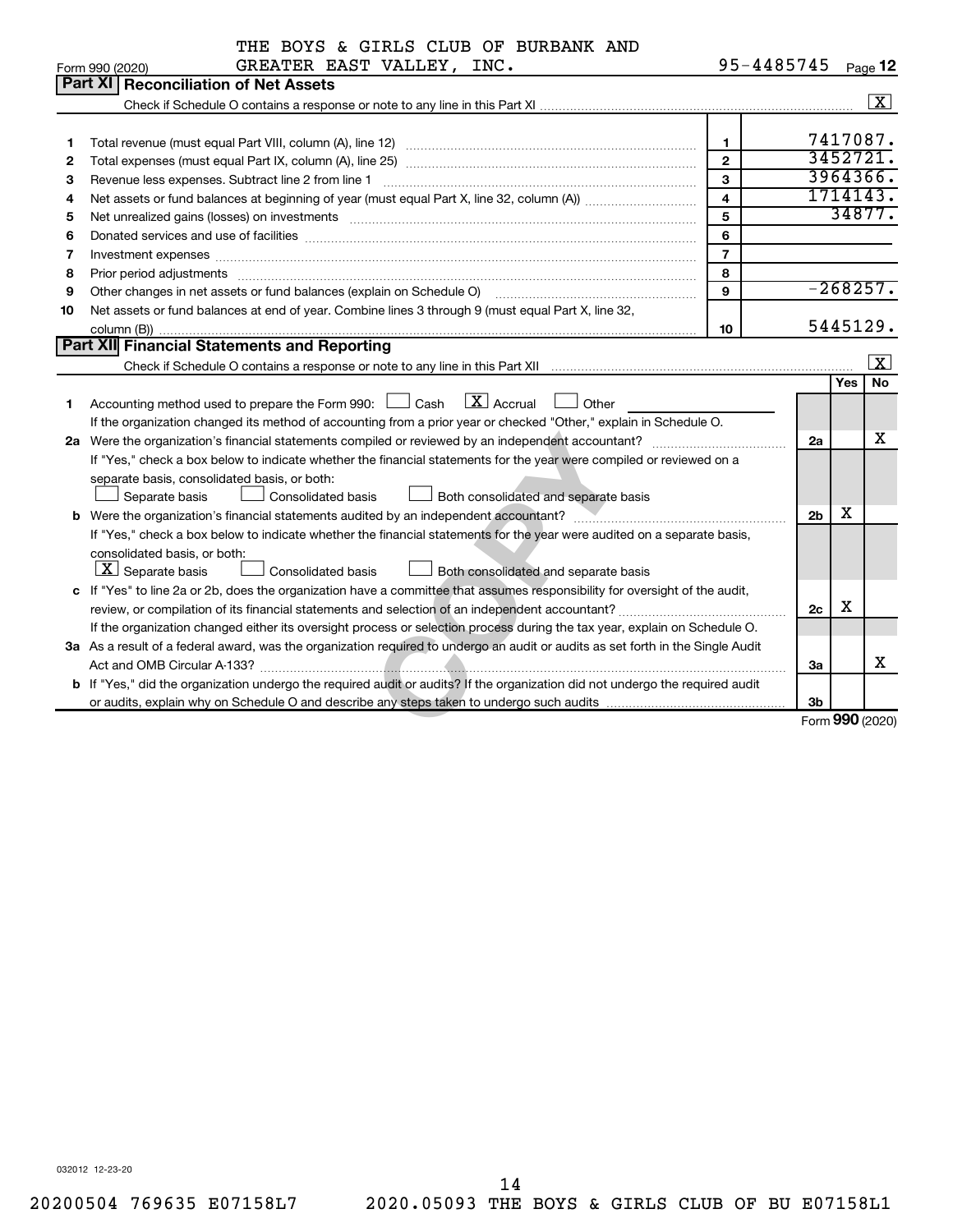| <b>SCHEDULE A</b>                                                                                         |                                                                                                                                                                                                                                                                                       |                                                               |                                                                                                                                                                                                                      |     |                                                                |                            |  | OMB No. 1545-0047                     |  |  |  |  |
|-----------------------------------------------------------------------------------------------------------|---------------------------------------------------------------------------------------------------------------------------------------------------------------------------------------------------------------------------------------------------------------------------------------|---------------------------------------------------------------|----------------------------------------------------------------------------------------------------------------------------------------------------------------------------------------------------------------------|-----|----------------------------------------------------------------|----------------------------|--|---------------------------------------|--|--|--|--|
| (Form 990 or 990-EZ)                                                                                      |                                                                                                                                                                                                                                                                                       |                                                               | <b>Public Charity Status and Public Support</b><br>Complete if the organization is a section 501(c)(3) organization or a section                                                                                     |     |                                                                |                            |  |                                       |  |  |  |  |
|                                                                                                           |                                                                                                                                                                                                                                                                                       |                                                               | 4947(a)(1) nonexempt charitable trust.                                                                                                                                                                               |     |                                                                |                            |  |                                       |  |  |  |  |
| Department of the Treasury<br>Internal Revenue Service                                                    |                                                                                                                                                                                                                                                                                       |                                                               | Attach to Form 990 or Form 990-EZ.                                                                                                                                                                                   |     |                                                                |                            |  | <b>Open to Public</b><br>Inspection   |  |  |  |  |
| Name of the organization                                                                                  |                                                                                                                                                                                                                                                                                       |                                                               | Go to www.irs.gov/Form990 for instructions and the latest information.<br>THE BOYS & GIRLS CLUB OF BURBANK AND                                                                                                       |     |                                                                |                            |  | <b>Employer identification number</b> |  |  |  |  |
|                                                                                                           |                                                                                                                                                                                                                                                                                       |                                                               | GREATER EAST VALLEY, INC.                                                                                                                                                                                            |     |                                                                |                            |  | 95-4485745                            |  |  |  |  |
| Part I                                                                                                    |                                                                                                                                                                                                                                                                                       |                                                               | Reason for Public Charity Status. (All organizations must complete this part.) See instructions.                                                                                                                     |     |                                                                |                            |  |                                       |  |  |  |  |
| The organization is not a private foundation because it is: (For lines 1 through 12, check only one box.) |                                                                                                                                                                                                                                                                                       |                                                               |                                                                                                                                                                                                                      |     |                                                                |                            |  |                                       |  |  |  |  |
| 1                                                                                                         |                                                                                                                                                                                                                                                                                       |                                                               | A church, convention of churches, or association of churches described in section 170(b)(1)(A)(i).                                                                                                                   |     |                                                                |                            |  |                                       |  |  |  |  |
| $\mathbf{2}$                                                                                              |                                                                                                                                                                                                                                                                                       |                                                               | A school described in section 170(b)(1)(A)(ii). (Attach Schedule E (Form 990 or 990-EZ).)                                                                                                                            |     |                                                                |                            |  |                                       |  |  |  |  |
| 3                                                                                                         |                                                                                                                                                                                                                                                                                       |                                                               | A hospital or a cooperative hospital service organization described in section 170(b)(1)(A)(iii).                                                                                                                    |     |                                                                |                            |  |                                       |  |  |  |  |
| 4                                                                                                         |                                                                                                                                                                                                                                                                                       |                                                               | A medical research organization operated in conjunction with a hospital described in section 170(b)(1)(A)(iii). Enter the hospital's name,                                                                           |     |                                                                |                            |  |                                       |  |  |  |  |
| city, and state:                                                                                          |                                                                                                                                                                                                                                                                                       |                                                               |                                                                                                                                                                                                                      |     |                                                                |                            |  |                                       |  |  |  |  |
| 5                                                                                                         |                                                                                                                                                                                                                                                                                       |                                                               | An organization operated for the benefit of a college or university owned or operated by a governmental unit described in                                                                                            |     |                                                                |                            |  |                                       |  |  |  |  |
| 6                                                                                                         |                                                                                                                                                                                                                                                                                       | section 170(b)(1)(A)(iv). (Complete Part II.)                 |                                                                                                                                                                                                                      |     |                                                                |                            |  |                                       |  |  |  |  |
| 7                                                                                                         | A federal, state, or local government or governmental unit described in section $170(b)(1)(A)(v)$ .<br>$\lfloor x \rfloor$<br>An organization that normally receives a substantial part of its support from a governmental unit or from the general public described in               |                                                               |                                                                                                                                                                                                                      |     |                                                                |                            |  |                                       |  |  |  |  |
|                                                                                                           | section 170(b)(1)(A)(vi). (Complete Part II.)                                                                                                                                                                                                                                         |                                                               |                                                                                                                                                                                                                      |     |                                                                |                            |  |                                       |  |  |  |  |
| 8                                                                                                         |                                                                                                                                                                                                                                                                                       |                                                               | A community trust described in section 170(b)(1)(A)(vi). (Complete Part II.)                                                                                                                                         |     |                                                                |                            |  |                                       |  |  |  |  |
| 9                                                                                                         |                                                                                                                                                                                                                                                                                       |                                                               | An agricultural research organization described in section 170(b)(1)(A)(ix) operated in conjunction with a land-grant college                                                                                        |     |                                                                |                            |  |                                       |  |  |  |  |
|                                                                                                           |                                                                                                                                                                                                                                                                                       |                                                               | or university or a non-land-grant college of agriculture (see instructions). Enter the name, city, and state of the college or                                                                                       |     |                                                                |                            |  |                                       |  |  |  |  |
| university:                                                                                               |                                                                                                                                                                                                                                                                                       |                                                               |                                                                                                                                                                                                                      |     |                                                                |                            |  |                                       |  |  |  |  |
| 10                                                                                                        |                                                                                                                                                                                                                                                                                       |                                                               | An organization that normally receives (1) more than 33 1/3% of its support from contributions, membership fees, and gross receipts from                                                                             |     |                                                                |                            |  |                                       |  |  |  |  |
|                                                                                                           | activities related to its exempt functions, subject to certain exceptions; and (2) no more than 33 1/3% of its support from gross investment<br>income and unrelated business taxable income (less section 511 tax) from businesses acquired by the organization after June 30, 1975. |                                                               |                                                                                                                                                                                                                      |     |                                                                |                            |  |                                       |  |  |  |  |
|                                                                                                           |                                                                                                                                                                                                                                                                                       | See section 509(a)(2). (Complete Part III.)                   |                                                                                                                                                                                                                      |     |                                                                |                            |  |                                       |  |  |  |  |
| 11                                                                                                        |                                                                                                                                                                                                                                                                                       |                                                               | An organization organized and operated exclusively to test for public safety. See section 509(a)(4).                                                                                                                 |     |                                                                |                            |  |                                       |  |  |  |  |
| 12                                                                                                        |                                                                                                                                                                                                                                                                                       |                                                               | An organization organized and operated exclusively for the benefit of, to perform the functions of, or to carry out the purposes of one or                                                                           |     |                                                                |                            |  |                                       |  |  |  |  |
|                                                                                                           |                                                                                                                                                                                                                                                                                       |                                                               | more publicly supported organizations described in section 509(a)(1) or section 509(a)(2). See section 509(a)(3). Check the box in                                                                                   |     |                                                                |                            |  |                                       |  |  |  |  |
|                                                                                                           |                                                                                                                                                                                                                                                                                       |                                                               | lines 12a through 12d that describes the type of supporting organization and complete lines 12e, 12f, and 12g.                                                                                                       |     |                                                                |                            |  |                                       |  |  |  |  |
| a                                                                                                         |                                                                                                                                                                                                                                                                                       |                                                               | Type I. A supporting organization operated, supervised, or controlled by its supported organization(s), typically by giving                                                                                          |     |                                                                |                            |  |                                       |  |  |  |  |
|                                                                                                           |                                                                                                                                                                                                                                                                                       |                                                               | the supported organization(s) the power to regularly appoint or elect a majority of the directors or trustees of the supporting                                                                                      |     |                                                                |                            |  |                                       |  |  |  |  |
| b                                                                                                         |                                                                                                                                                                                                                                                                                       | organization. You must complete Part IV, Sections A and B.    | Type II. A supporting organization supervised or controlled in connection with its supported organization(s), by having                                                                                              |     |                                                                |                            |  |                                       |  |  |  |  |
|                                                                                                           |                                                                                                                                                                                                                                                                                       |                                                               | control or management of the supporting organization vested in the same persons that control or manage the supported                                                                                                 |     |                                                                |                            |  |                                       |  |  |  |  |
|                                                                                                           |                                                                                                                                                                                                                                                                                       | organization(s). You must complete Part IV, Sections A and C. |                                                                                                                                                                                                                      |     |                                                                |                            |  |                                       |  |  |  |  |
| с                                                                                                         |                                                                                                                                                                                                                                                                                       |                                                               | Type III functionally integrated. A supporting organization operated in connection with, and functionally integrated with,                                                                                           |     |                                                                |                            |  |                                       |  |  |  |  |
|                                                                                                           |                                                                                                                                                                                                                                                                                       |                                                               | its supported organization(s) (see instructions). You must complete Part IV, Sections A, D, and E.                                                                                                                   |     |                                                                |                            |  |                                       |  |  |  |  |
| d                                                                                                         |                                                                                                                                                                                                                                                                                       |                                                               | Type III non-functionally integrated. A supporting organization operated in connection with its supported organization(s)                                                                                            |     |                                                                |                            |  |                                       |  |  |  |  |
|                                                                                                           |                                                                                                                                                                                                                                                                                       |                                                               | that is not functionally integrated. The organization generally must satisfy a distribution requirement and an attentiveness                                                                                         |     |                                                                |                            |  |                                       |  |  |  |  |
|                                                                                                           |                                                                                                                                                                                                                                                                                       |                                                               | requirement (see instructions). You must complete Part IV, Sections A and D, and Part V.                                                                                                                             |     |                                                                |                            |  |                                       |  |  |  |  |
| е                                                                                                         |                                                                                                                                                                                                                                                                                       |                                                               | Check this box if the organization received a written determination from the IRS that it is a Type I, Type II, Type III<br>functionally integrated, or Type III non-functionally integrated supporting organization. |     |                                                                |                            |  |                                       |  |  |  |  |
|                                                                                                           |                                                                                                                                                                                                                                                                                       |                                                               |                                                                                                                                                                                                                      |     |                                                                |                            |  |                                       |  |  |  |  |
| Provide the following information about the supported organization(s).<br>g                               |                                                                                                                                                                                                                                                                                       |                                                               |                                                                                                                                                                                                                      |     |                                                                |                            |  |                                       |  |  |  |  |
| (i) Name of supported                                                                                     |                                                                                                                                                                                                                                                                                       | (ii) EIN                                                      | (iii) Type of organization<br>(described on lines 1-10                                                                                                                                                               |     | (iv) Is the organization listed<br>in your governing document? | (v) Amount of monetary     |  | (vi) Amount of other                  |  |  |  |  |
| organization                                                                                              |                                                                                                                                                                                                                                                                                       |                                                               | above (see instructions))                                                                                                                                                                                            | Yes | No                                                             | support (see instructions) |  | support (see instructions)            |  |  |  |  |
|                                                                                                           |                                                                                                                                                                                                                                                                                       |                                                               |                                                                                                                                                                                                                      |     |                                                                |                            |  |                                       |  |  |  |  |
|                                                                                                           |                                                                                                                                                                                                                                                                                       |                                                               |                                                                                                                                                                                                                      |     |                                                                |                            |  |                                       |  |  |  |  |
|                                                                                                           |                                                                                                                                                                                                                                                                                       |                                                               |                                                                                                                                                                                                                      |     |                                                                |                            |  |                                       |  |  |  |  |
|                                                                                                           |                                                                                                                                                                                                                                                                                       |                                                               |                                                                                                                                                                                                                      |     |                                                                |                            |  |                                       |  |  |  |  |
|                                                                                                           |                                                                                                                                                                                                                                                                                       |                                                               |                                                                                                                                                                                                                      |     |                                                                |                            |  |                                       |  |  |  |  |
|                                                                                                           |                                                                                                                                                                                                                                                                                       |                                                               |                                                                                                                                                                                                                      |     |                                                                |                            |  |                                       |  |  |  |  |
|                                                                                                           |                                                                                                                                                                                                                                                                                       |                                                               |                                                                                                                                                                                                                      |     |                                                                |                            |  |                                       |  |  |  |  |
|                                                                                                           |                                                                                                                                                                                                                                                                                       |                                                               |                                                                                                                                                                                                                      |     |                                                                |                            |  |                                       |  |  |  |  |
|                                                                                                           |                                                                                                                                                                                                                                                                                       |                                                               |                                                                                                                                                                                                                      |     |                                                                |                            |  |                                       |  |  |  |  |
| Total                                                                                                     |                                                                                                                                                                                                                                                                                       |                                                               | LHA For Paperwork Reduction Act Notice, see the Instructions for Form 990 or 990-EZ. 032021 01-25-21                                                                                                                 |     |                                                                |                            |  | Schedule A (Form 990 or 990-EZ) 2020  |  |  |  |  |

|  | 20200504 769635 E07158L7 |  |  |
|--|--------------------------|--|--|
|--|--------------------------|--|--|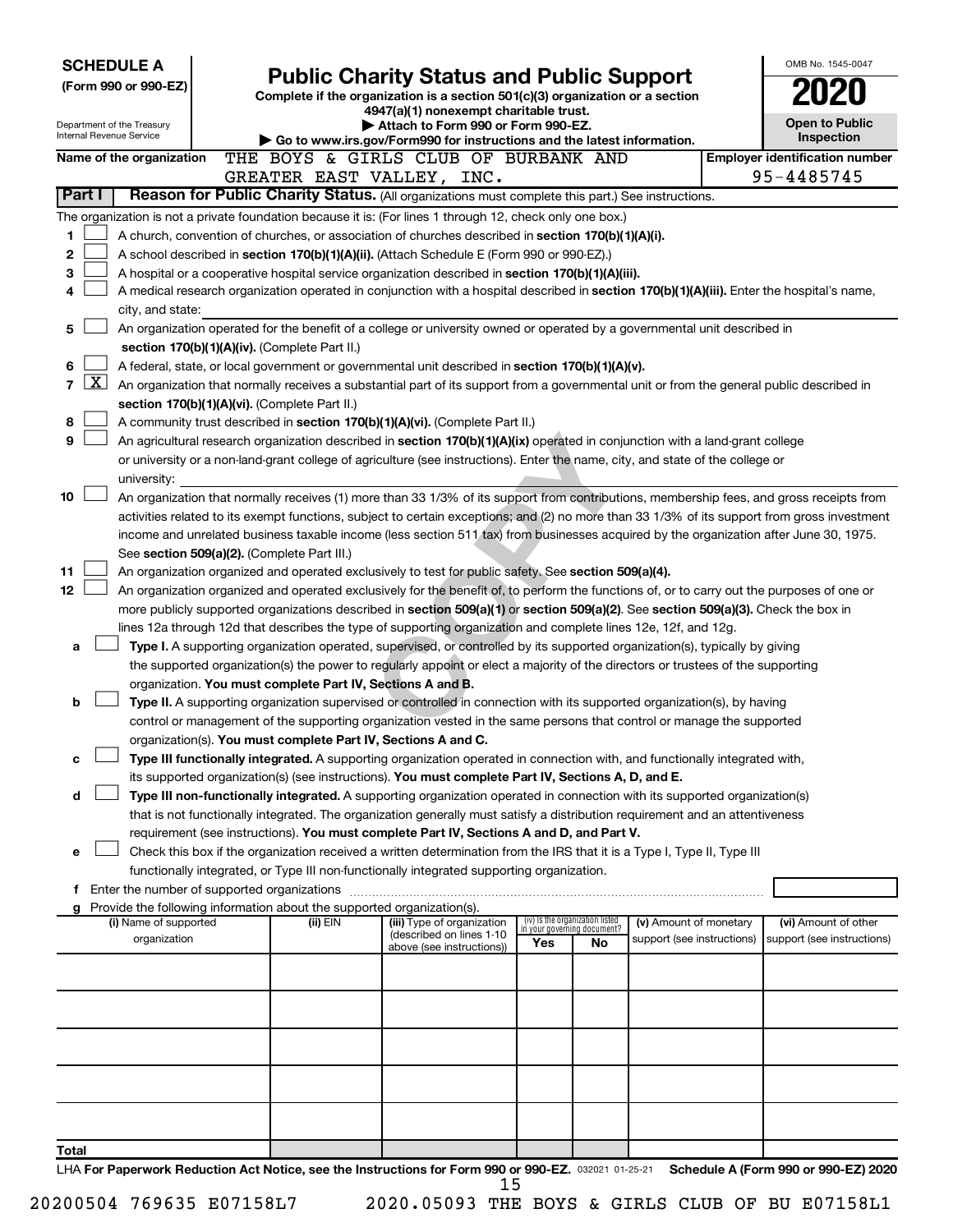Schedule A (Form 990 or 990-EZ) 2020  $\,$  GREATER EAST VALLEY, INC  $\,$   $\,$ 

95-4485745 Page 2

#### **Part II Support Schedule for Organizations Described in Sections 170(b)(1)(A)(iv) and 170(b)(1)(A)(vi)**

(Complete only if you checked the box on line 5, 7, or 8 of Part I or if the organization failed to qualify under Part III. If the organization fails to qualify under the tests listed below, please complete Part III.)

|     | <b>Section A. Public Support</b>                                                                                                               |          |                          |            |                 |           |                                          |
|-----|------------------------------------------------------------------------------------------------------------------------------------------------|----------|--------------------------|------------|-----------------|-----------|------------------------------------------|
|     | Calendar year (or fiscal year beginning in)                                                                                                    | (a) 2016 | (b) 2017                 | $(c)$ 2018 | $(d)$ 2019      | (e) 2020  | (f) Total                                |
|     | 1 Gifts, grants, contributions, and                                                                                                            |          |                          |            |                 |           |                                          |
|     | membership fees received. (Do not                                                                                                              |          |                          |            |                 |           |                                          |
|     | include any "unusual grants.")                                                                                                                 | 1411778. | 1038865.                 | 1152557.   | 1090579.        |           | 5320939.10014718.                        |
|     | 2 Tax revenues levied for the organ-                                                                                                           |          |                          |            |                 |           |                                          |
|     | ization's benefit and either paid to                                                                                                           |          |                          |            |                 |           |                                          |
|     | or expended on its behalf                                                                                                                      |          |                          |            |                 |           |                                          |
|     | 3 The value of services or facilities                                                                                                          |          |                          |            |                 |           |                                          |
|     | furnished by a governmental unit to                                                                                                            |          |                          |            |                 |           |                                          |
|     | the organization without charge                                                                                                                |          |                          |            |                 |           |                                          |
|     | <b>Total.</b> Add lines 1 through 3                                                                                                            | 1411778. | 1038865.                 | 1152557.   | 1090579.        |           | 5320939.10014718.                        |
| 5   | The portion of total contributions                                                                                                             |          |                          |            |                 |           |                                          |
|     | by each person (other than a                                                                                                                   |          |                          |            |                 |           |                                          |
|     | governmental unit or publicly                                                                                                                  |          |                          |            |                 |           |                                          |
|     | supported organization) included                                                                                                               |          |                          |            |                 |           |                                          |
|     | on line 1 that exceeds 2% of the                                                                                                               |          |                          |            |                 |           |                                          |
|     | amount shown on line 11,                                                                                                                       |          |                          |            |                 |           |                                          |
|     | column (f)                                                                                                                                     |          |                          |            |                 |           | 829032.                                  |
|     | 6 Public support. Subtract line 5 from line 4.                                                                                                 |          |                          |            |                 |           | 9185686.                                 |
|     | <b>Section B. Total Support</b>                                                                                                                |          |                          |            |                 |           |                                          |
|     | Calendar year (or fiscal year beginning in)                                                                                                    | (a) 2016 |                          | $(c)$ 2018 | $(d)$ 2019      |           |                                          |
|     | <b>7</b> Amounts from line 4                                                                                                                   | 1411778. | $\frac{102017}{1038865}$ | 1152557    | <u>1090579.</u> |           | (e) 2020 (f) Total<br>5320939.10014718.  |
| 8   | Gross income from interest,                                                                                                                    |          |                          |            |                 |           |                                          |
|     | dividends, payments received on                                                                                                                |          |                          |            |                 |           |                                          |
|     | securities loans, rents, royalties,                                                                                                            |          |                          |            |                 |           |                                          |
|     | and income from similar sources                                                                                                                | 6008.    | 7131.                    | 8640.      | 24888.          | $-12965.$ | 33702.                                   |
| 9   | Net income from unrelated business                                                                                                             |          |                          |            |                 |           |                                          |
|     | activities, whether or not the                                                                                                                 |          |                          |            |                 |           |                                          |
|     | business is regularly carried on                                                                                                               |          |                          |            |                 |           |                                          |
|     | 10 Other income. Do not include gain                                                                                                           |          |                          |            |                 |           |                                          |
|     | or loss from the sale of capital                                                                                                               |          |                          |            |                 |           |                                          |
|     | assets (Explain in Part VI.)                                                                                                                   |          |                          |            |                 |           |                                          |
|     | 11 Total support. Add lines 7 through 10                                                                                                       |          |                          |            |                 |           | $10048420$ .                             |
|     | <b>12</b> Gross receipts from related activities, etc. (see instructions)                                                                      |          |                          |            |                 | 12        | 9816327.                                 |
|     | 13 First 5 years. If the Form 990 is for the organization's first, second, third, fourth, or fifth tax year as a section 501(c)(3)             |          |                          |            |                 |           |                                          |
|     | organization, check this box and stop here                                                                                                     |          |                          |            |                 |           |                                          |
|     | <b>Section C. Computation of Public Support Percentage</b>                                                                                     |          |                          |            |                 |           |                                          |
|     |                                                                                                                                                |          |                          |            |                 | 14        | 91.41<br>%                               |
|     |                                                                                                                                                |          |                          |            |                 | 15        | 94.11<br>%                               |
|     | 16a 33 1/3% support test - 2020. If the organization did not check the box on line 13, and line 14 is 33 1/3% or more, check this box and      |          |                          |            |                 |           |                                          |
|     | stop here. The organization qualifies as a publicly supported organization manufaction manufacture or the organization                         |          |                          |            |                 |           | $\blacktriangleright$ $\boxed{\text{X}}$ |
|     | b 33 1/3% support test - 2019. If the organization did not check a box on line 13 or 16a, and line 15 is 33 1/3% or more, check this box       |          |                          |            |                 |           |                                          |
|     |                                                                                                                                                |          |                          |            |                 |           |                                          |
|     | 17a 10% -facts-and-circumstances test - 2020. If the organization did not check a box on line 13, 16a, or 16b, and line 14 is 10% or more,     |          |                          |            |                 |           |                                          |
|     | and if the organization meets the facts-and-circumstances test, check this box and stop here. Explain in Part VI how the organization          |          |                          |            |                 |           |                                          |
|     | meets the facts-and-circumstances test. The organization qualifies as a publicly supported organization                                        |          |                          |            |                 |           |                                          |
|     | <b>b 10%</b> -facts-and-circumstances test - 2019. If the organization did not check a box on line 13, 16a, 16b, or 17a, and line 15 is 10% or |          |                          |            |                 |           |                                          |
|     | more, and if the organization meets the facts-and-circumstances test, check this box and <b>stop here.</b> Explain in Part VI how the          |          |                          |            |                 |           |                                          |
|     | organization meets the facts-and-circumstances test. The organization qualifies as a publicly supported organization                           |          |                          |            |                 |           |                                          |
| 18. | <b>Private foundation.</b> If the organization did not check a box on line 13, 16a, 16b, 17a, or 17b, check this box and see instructions      |          |                          |            |                 |           |                                          |
|     |                                                                                                                                                |          |                          |            |                 |           | Schedule A (Form 990 or 990-F7) 2020     |

**Schedule A (Form 990 or 990-EZ) 2020**

032022 01-25-21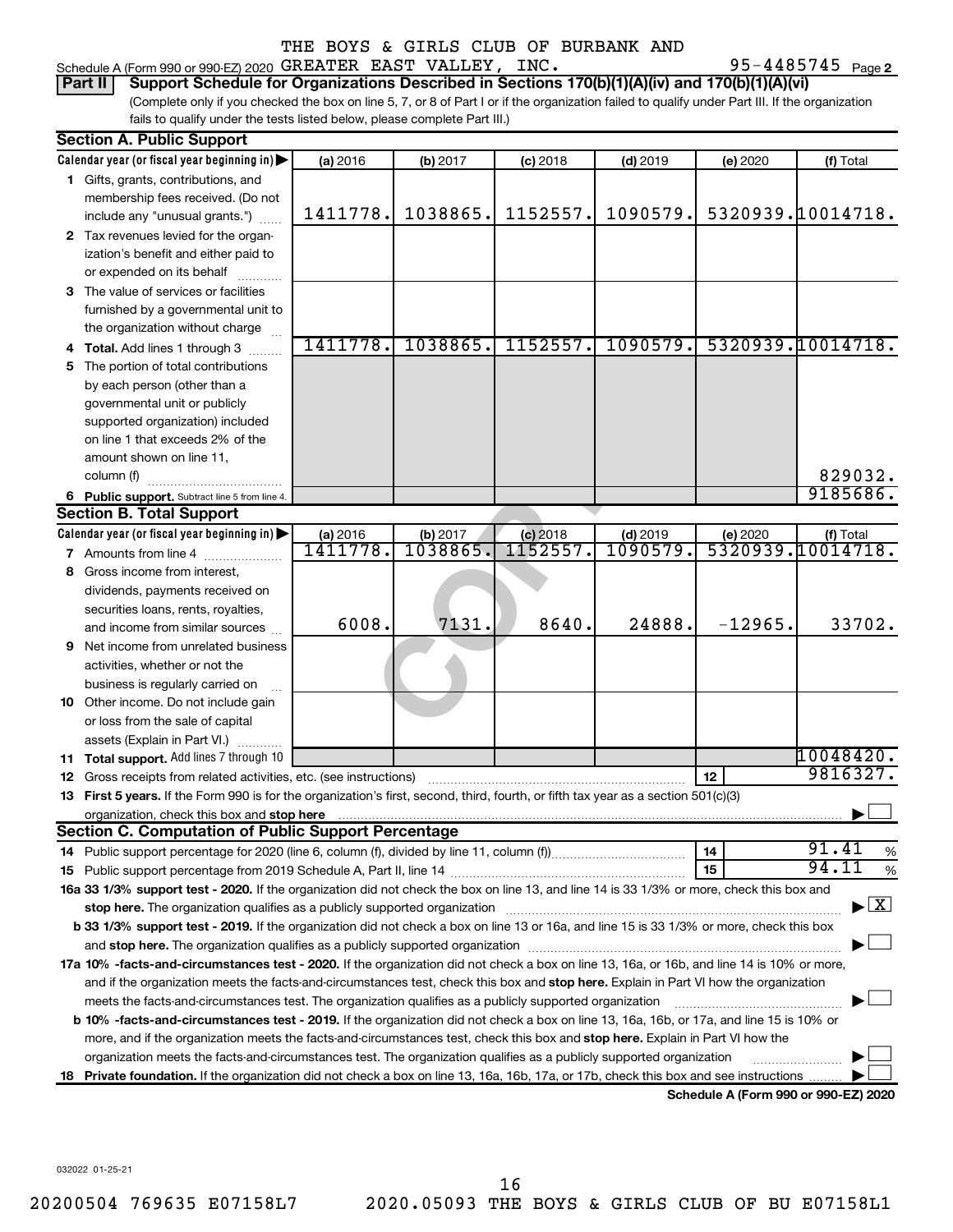#### Schedule A (Form 990 or 990-EZ) 2020  $\,$  GREATER EAST VALLEY, INC  $\,$   $\,$ **Part III Support Schedule for Organizations Described in Section 509(a)(2)**

 $95 - 4485745$  Page 3

(Complete only if you checked the box on line 10 of Part I or if the organization failed to qualify under Part II. If the organization fails to qualify under the tests listed below, please complete Part II.)

|     | <b>Section A. Public Support</b>                                                                                                                                                         |          |          |            |            |          |                                      |
|-----|------------------------------------------------------------------------------------------------------------------------------------------------------------------------------------------|----------|----------|------------|------------|----------|--------------------------------------|
|     | Calendar year (or fiscal year beginning in)                                                                                                                                              | (a) 2016 | (b) 2017 | $(c)$ 2018 | $(d)$ 2019 | (e) 2020 | (f) Total                            |
|     | 1 Gifts, grants, contributions, and                                                                                                                                                      |          |          |            |            |          |                                      |
|     | membership fees received. (Do not                                                                                                                                                        |          |          |            |            |          |                                      |
|     | include any "unusual grants.")                                                                                                                                                           |          |          |            |            |          |                                      |
|     | 2 Gross receipts from admissions,<br>merchandise sold or services per-<br>formed, or facilities furnished in<br>any activity that is related to the<br>organization's tax-exempt purpose |          |          |            |            |          |                                      |
|     | 3 Gross receipts from activities that<br>are not an unrelated trade or bus-                                                                                                              |          |          |            |            |          |                                      |
|     | iness under section 513                                                                                                                                                                  |          |          |            |            |          |                                      |
| 4   | Tax revenues levied for the organ-<br>ization's benefit and either paid to                                                                                                               |          |          |            |            |          |                                      |
|     | or expended on its behalf                                                                                                                                                                |          |          |            |            |          |                                      |
| 5.  | The value of services or facilities                                                                                                                                                      |          |          |            |            |          |                                      |
|     | furnished by a governmental unit to                                                                                                                                                      |          |          |            |            |          |                                      |
|     | the organization without charge                                                                                                                                                          |          |          |            |            |          |                                      |
|     | 6 Total. Add lines 1 through 5                                                                                                                                                           |          |          |            |            |          |                                      |
|     | 7a Amounts included on lines 1, 2, and                                                                                                                                                   |          |          |            |            |          |                                      |
|     | 3 received from disqualified persons                                                                                                                                                     |          |          |            |            |          |                                      |
|     | <b>b</b> Amounts included on lines 2 and 3 received<br>from other than disqualified persons that<br>exceed the greater of \$5,000 or 1% of the<br>amount on line 13 for the year         |          |          |            |            |          |                                      |
|     | c Add lines 7a and 7b                                                                                                                                                                    |          |          |            |            |          |                                      |
|     | 8 Public support. (Subtract line 7c from line 6.)                                                                                                                                        |          |          |            |            |          |                                      |
|     | <b>Section B. Total Support</b>                                                                                                                                                          |          |          |            |            |          |                                      |
|     | Calendar year (or fiscal year beginning in) $\blacktriangleright$                                                                                                                        | (a) 2016 | (b) 2017 | $(c)$ 2018 | $(d)$ 2019 | (e) 2020 | (f) Total                            |
|     | 9 Amounts from line 6                                                                                                                                                                    |          |          |            |            |          |                                      |
|     | <b>10a</b> Gross income from interest,<br>dividends, payments received on<br>securities loans, rents, royalties,<br>and income from similar sources                                      |          |          |            |            |          |                                      |
|     | <b>b</b> Unrelated business taxable income<br>(less section 511 taxes) from businesses                                                                                                   |          |          |            |            |          |                                      |
|     | acquired after June 30, 1975                                                                                                                                                             |          |          |            |            |          |                                      |
|     | c Add lines 10a and 10b                                                                                                                                                                  |          |          |            |            |          |                                      |
| 11. | Net income from unrelated business<br>activities not included in line 10b.<br>whether or not the business is<br>regularly carried on                                                     |          |          |            |            |          |                                      |
|     | <b>12</b> Other income. Do not include gain<br>or loss from the sale of capital<br>assets (Explain in Part VI.)                                                                          |          |          |            |            |          |                                      |
|     | <b>13</b> Total support. (Add lines 9, 10c, 11, and 12.)                                                                                                                                 |          |          |            |            |          |                                      |
|     | 14 First 5 years. If the Form 990 is for the organization's first, second, third, fourth, or fifth tax year as a section 501(c)(3) organization,                                         |          |          |            |            |          |                                      |
|     | check this box and stop here                                                                                                                                                             |          |          |            |            |          |                                      |
|     | Section C. Computation of Public Support Percentage                                                                                                                                      |          |          |            |            |          |                                      |
|     |                                                                                                                                                                                          |          |          |            |            | 15       | %                                    |
|     | 16 Public support percentage from 2019 Schedule A, Part III, line 15                                                                                                                     |          |          |            |            | 16       | %                                    |
|     | Section D. Computation of Investment Income Percentage                                                                                                                                   |          |          |            |            |          |                                      |
|     |                                                                                                                                                                                          |          |          |            |            | 17       | ℅                                    |
|     |                                                                                                                                                                                          |          |          |            |            | 18       | %                                    |
|     | 19a 33 1/3% support tests - 2020. If the organization did not check the box on line 14, and line 15 is more than 33 1/3%, and line 17 is not                                             |          |          |            |            |          |                                      |
|     | more than 33 1/3%, check this box and stop here. The organization qualifies as a publicly supported organization                                                                         |          |          |            |            |          |                                      |
|     | b 33 1/3% support tests - 2019. If the organization did not check a box on line 14 or line 19a, and line 16 is more than 33 1/3%, and                                                    |          |          |            |            |          |                                      |
|     | line 18 is not more than 33 1/3%, check this box and stop here. The organization qualifies as a publicly supported organization                                                          |          |          |            |            |          |                                      |
|     |                                                                                                                                                                                          |          |          |            |            |          | Schedule A (Form 990 or 990-EZ) 2020 |
|     | 032023 01-25-21                                                                                                                                                                          |          |          | 17         |            |          |                                      |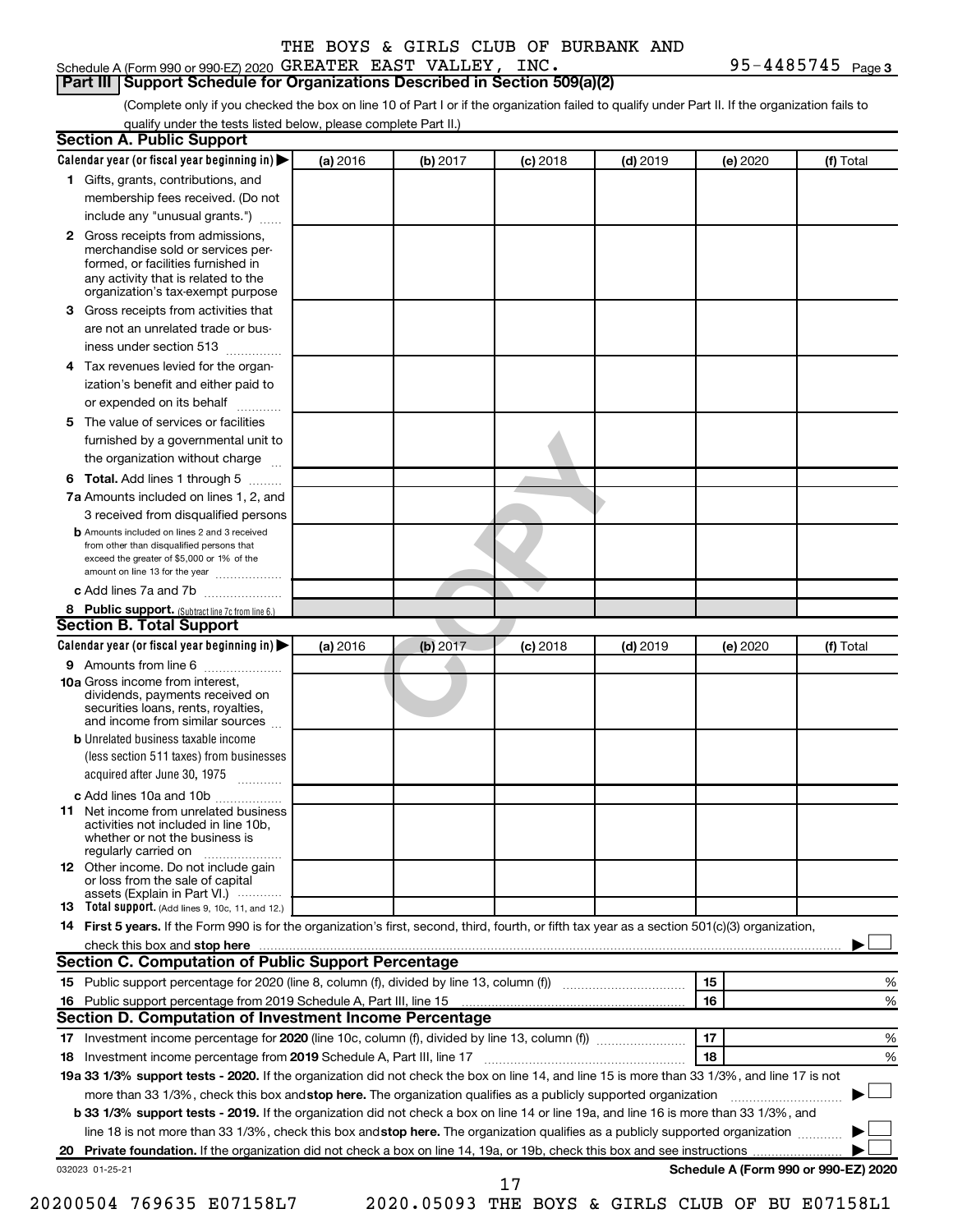## **Part IV Supporting Organizations**

(Complete only if you checked a box in line 12 on Part I. If you checked box 12a, Part I, complete Sections A and B. If you checked box 12b, Part I, complete Sections A and C. If you checked box 12c, Part I, complete Sections A, D, and E. If you checked box 12d, Part I, complete Sections A and D, and complete Part V.)

#### **Section A. All Supporting Organizations**

- **1** Are all of the organization's supported organizations listed by name in the organization's governing documents? If "No," describe in Part VI how the supported organizations are designated. If designated by *class or purpose, describe the designation. If historic and continuing relationship, explain.*
- **2** Did the organization have any supported organization that does not have an IRS determination of status under section 509(a)(1) or (2)? If "Yes," explain in Part **VI** how the organization determined that the supported *organization was described in section 509(a)(1) or (2).*
- **3a** Did the organization have a supported organization described in section 501(c)(4), (5), or (6)? If "Yes," answer *lines 3b and 3c below.*
- **b** Did the organization confirm that each supported organization qualified under section 501(c)(4), (5), or (6) and satisfied the public support tests under section 509(a)(2)? If "Yes," describe in Part VI when and how the *organization made the determination.*
- **c** Did the organization ensure that all support to such organizations was used exclusively for section 170(c)(2)(B) purposes? If "Yes," explain in Part VI what controls the organization put in place to ensure such use.
- **4 a** *If* Was any supported organization not organized in the United States ("foreign supported organization")? *"Yes," and if you checked box 12a or 12b in Part I, answer lines 4b and 4c below.*
- **b** Did the organization have ultimate control and discretion in deciding whether to make grants to the foreign supported organization? If "Yes," describe in Part VI how the organization had such control and discretion *despite being controlled or supervised by or in connection with its supported organizations.*
- **c** Did the organization support any foreign supported organization that does not have an IRS determination under sections 501(c)(3) and 509(a)(1) or (2)? If "Yes," explain in Part VI what controls the organization used *to ensure that all support to the foreign supported organization was used exclusively for section 170(c)(2)(B) purposes.*
- the United States ("foreign supported organization")? *l*<br>answer lines 4b and 4c below.<br>Consider the foreign supported organization")? *l*<br>answer lines 4b and 4c below.<br>**VI** how the organization had such control and discre **5a** Did the organization add, substitute, or remove any supported organizations during the tax year? If "Yes," answer lines 5b and 5c below (if applicable). Also, provide detail in **Part VI,** including (i) the names and EIN *numbers of the supported organizations added, substituted, or removed; (ii) the reasons for each such action; (iii) the authority under the organization's organizing document authorizing such action; and (iv) how the action was accomplished (such as by amendment to the organizing document).*
- **b** Type I or Type II only. Was any added or substituted supported organization part of a class already designated in the organization's organizing document?
- **c Substitutions only.**  Was the substitution the result of an event beyond the organization's control?
- **6** Did the organization provide support (whether in the form of grants or the provision of services or facilities) to **Part VI.** support or benefit one or more of the filing organization's supported organizations? If "Yes," provide detail in anyone other than (i) its supported organizations, (ii) individuals that are part of the charitable class benefited by one or more of its supported organizations, or (iii) other supporting organizations that also
- **7** Did the organization provide a grant, loan, compensation, or other similar payment to a substantial contributor regard to a substantial contributor? If "Yes," complete Part I of Schedule L (Form 990 or 990-EZ). (as defined in section 4958(c)(3)(C)), a family member of a substantial contributor, or a 35% controlled entity with
- **8** Did the organization make a loan to a disqualified person (as defined in section 4958) not described in line 7? *If "Yes," complete Part I of Schedule L (Form 990 or 990-EZ).*
- **9 a** Was the organization controlled directly or indirectly at any time during the tax year by one or more in section 509(a)(1) or (2))? If "Yes," provide detail in **Part VI.** disqualified persons, as defined in section 4946 (other than foundation managers and organizations described
- **b** Did one or more disqualified persons (as defined in line 9a) hold a controlling interest in any entity in which the supporting organization had an interest? If "Yes," provide detail in Part VI.
- **c** Did a disqualified person (as defined in line 9a) have an ownership interest in, or derive any personal benefit from, assets in which the supporting organization also had an interest? If "Yes," provide detail in Part VI.
- **10 a** Was the organization subject to the excess business holdings rules of section 4943 because of section supporting organizations)? If "Yes," answer line 10b below. 4943(f) (regarding certain Type II supporting organizations, and all Type III non-functionally integrated
	- **b** Did the organization have any excess business holdings in the tax year? (Use Schedule C, Form 4720, to *determine whether the organization had excess business holdings.)*

032024 01-25-21

**Schedule A (Form 990 or 990-EZ) 2020**

20200504 769635 E07158L7 2020.05093 THE BOYS & GIRLS CLUB OF BU E07158L1 18

95-4485745 Page 4 Schedule A (Form 990 or 990-EZ) 2020  $\,$  GREATER EAST VALLEY, INC  $\,$   $\,$ 

**1**

**2**

**3a**

**3b**

**3c**

**4a**

**4b**

**4c**

**5a**

**5b 5c**

**6**

**7**

**8**

**9a**

**9b**

**9c**

**10a**

**10b**

**Yes No**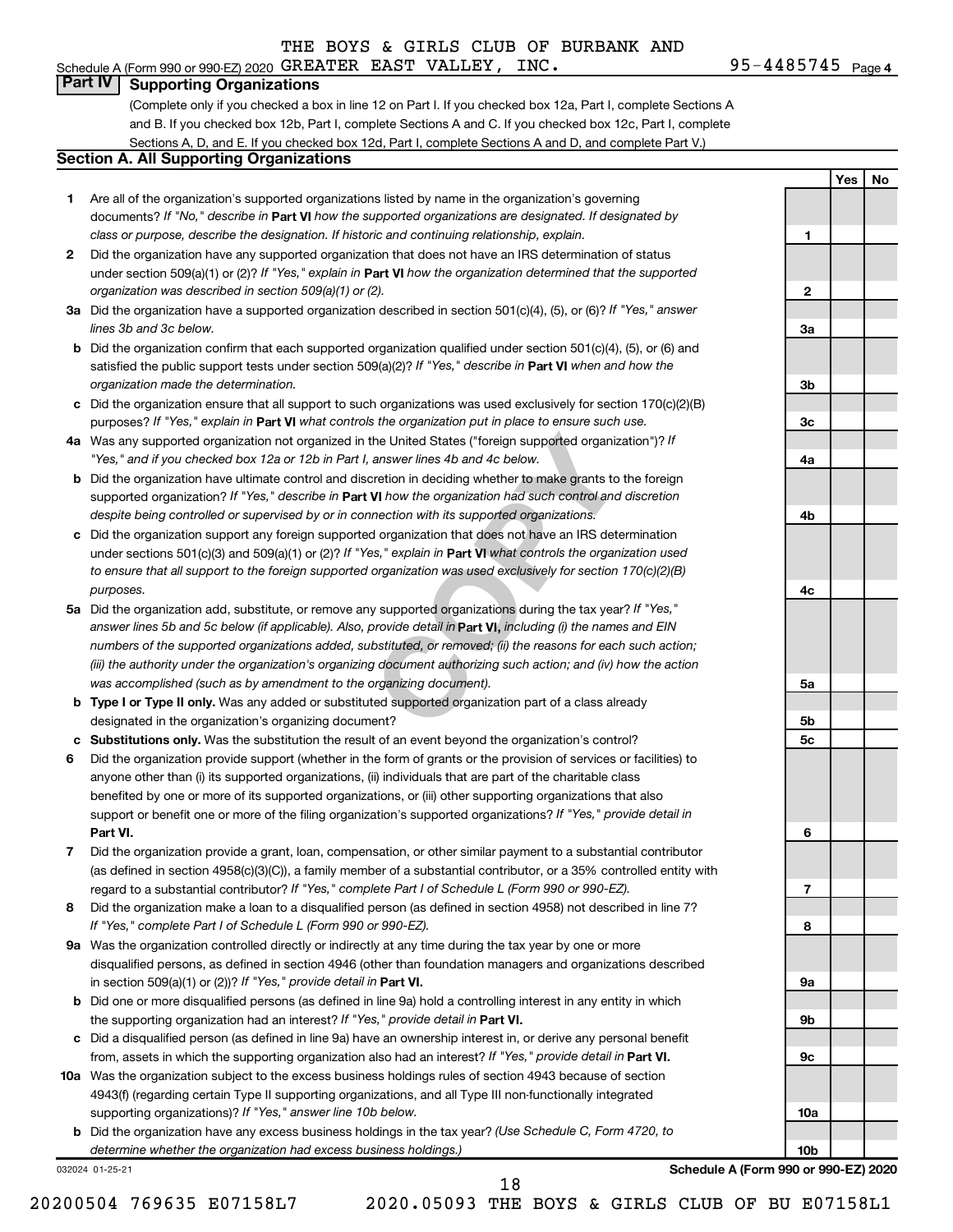#### Schedule A (Form 990 or 990-EZ) 2020 GREATER EAST VALLEY, INC  $\cdot$  Page  $\cdot$  95-4485 / 45  $\cdot$  Page GREATER EAST VALLEY, INC. 95-4485745

95-4485745 Page 5

|    | <b>Supporting Organizations (continued)</b><br>Part IV                                                                                                                                                                                                      |                 |     |    |
|----|-------------------------------------------------------------------------------------------------------------------------------------------------------------------------------------------------------------------------------------------------------------|-----------------|-----|----|
|    |                                                                                                                                                                                                                                                             |                 | Yes | No |
| 11 | Has the organization accepted a gift or contribution from any of the following persons?                                                                                                                                                                     |                 |     |    |
|    | a A person who directly or indirectly controls, either alone or together with persons described in lines 11b and                                                                                                                                            |                 |     |    |
|    | 11c below, the governing body of a supported organization?                                                                                                                                                                                                  | 11a             |     |    |
|    | <b>b</b> A family member of a person described in line 11a above?                                                                                                                                                                                           | 11 <sub>b</sub> |     |    |
|    | c A 35% controlled entity of a person described in line 11a or 11b above?If "Yes" to line 11a, 11b, or 11c, provide                                                                                                                                         |                 |     |    |
|    | detail in Part VI.                                                                                                                                                                                                                                          | 11c             |     |    |
|    | <b>Section B. Type I Supporting Organizations</b>                                                                                                                                                                                                           |                 |     |    |
|    |                                                                                                                                                                                                                                                             |                 | Yes | No |
|    |                                                                                                                                                                                                                                                             |                 |     |    |
| 1  | Did the governing body, members of the governing body, officers acting in their official capacity, or membership of one or<br>more supported organizations have the power to regularly appoint or elect at least a majority of the organization's officers, |                 |     |    |
|    | directors, or trustees at all times during the tax year? If "No," describe in Part VI how the supported organization(s)                                                                                                                                     |                 |     |    |
|    | effectively operated, supervised, or controlled the organization's activities. If the organization had more than one supported                                                                                                                              |                 |     |    |
|    | organization, describe how the powers to appoint and/or remove officers, directors, or trustees were allocated among the                                                                                                                                    |                 |     |    |
|    | supported organizations and what conditions or restrictions, if any, applied to such powers during the tax year.                                                                                                                                            | 1               |     |    |
| 2  | Did the organization operate for the benefit of any supported organization other than the supported                                                                                                                                                         |                 |     |    |
|    | organization(s) that operated, supervised, or controlled the supporting organization? If "Yes," explain in                                                                                                                                                  |                 |     |    |
|    | Part VI how providing such benefit carried out the purposes of the supported organization(s) that operated,                                                                                                                                                 |                 |     |    |
|    | supervised, or controlled the supporting organization.                                                                                                                                                                                                      | 2               |     |    |
|    | <b>Section C. Type II Supporting Organizations</b>                                                                                                                                                                                                          |                 |     |    |
|    |                                                                                                                                                                                                                                                             |                 | Yes | No |
| 1  | Were a majority of the organization's directors or trustees during the tax year also a majority of the directors                                                                                                                                            |                 |     |    |
|    | or trustees of each of the organization's supported organization(s)? If "No," describe in Part VI how control                                                                                                                                               |                 |     |    |
|    | or management of the supporting organization was vested in the same persons that controlled or managed                                                                                                                                                      |                 |     |    |
|    | the supported organization(s).                                                                                                                                                                                                                              | 1               |     |    |
|    | <b>Section D. All Type III Supporting Organizations</b>                                                                                                                                                                                                     |                 |     |    |
|    |                                                                                                                                                                                                                                                             |                 | Yes | No |
| 1  | Did the organization provide to each of its supported organizations, by the last day of the fifth month of the                                                                                                                                              |                 |     |    |
|    | organization's tax year, (i) a written notice describing the type and amount of support provided during the prior tax                                                                                                                                       |                 |     |    |
|    | year, (ii) a copy of the Form 990 that was most recently filed as of the date of notification, and (iii) copies of the                                                                                                                                      |                 |     |    |
|    | organization's governing documents in effect on the date of notification, to the extent not previously provided?                                                                                                                                            | 1               |     |    |
| 2  | Were any of the organization's officers, directors, or trustees either (i) appointed or elected by the supported                                                                                                                                            |                 |     |    |
|    | organization(s) or (ii) serving on the governing body of a supported organization? If "No," explain in Part VI how                                                                                                                                          |                 |     |    |
|    | the organization maintained a close and continuous working relationship with the supported organization(s).                                                                                                                                                 | 2               |     |    |
| 3  | By reason of the relationship described in line 2, above, did the organization's supported organizations have a                                                                                                                                             |                 |     |    |
|    | significant voice in the organization's investment policies and in directing the use of the organization's                                                                                                                                                  |                 |     |    |
|    | income or assets at all times during the tax year? If "Yes," describe in Part VI the role the organization's                                                                                                                                                |                 |     |    |
|    |                                                                                                                                                                                                                                                             |                 |     |    |
|    | supported organizations played in this regard.<br>Section E. Type III Functionally Integrated Supporting Organizations                                                                                                                                      | з               |     |    |
|    |                                                                                                                                                                                                                                                             |                 |     |    |
| 1  | Check the box next to the method that the organization used to satisfy the Integral Part Test during the yealsee instructions).                                                                                                                             |                 |     |    |
| a  | The organization satisfied the Activities Test. Complete line 2 below.                                                                                                                                                                                      |                 |     |    |
| b  | The organization is the parent of each of its supported organizations. Complete line 3 below.                                                                                                                                                               |                 |     |    |
| C  | The organization supported a governmental entity. Describe in Part VI how you supported a governmental entity (see instructions).                                                                                                                           |                 |     |    |
| 2  | Activities Test. Answer lines 2a and 2b below.                                                                                                                                                                                                              |                 | Yes | No |
| а  | Did substantially all of the organization's activities during the tax year directly further the exempt purposes of                                                                                                                                          |                 |     |    |
|    | the supported organization(s) to which the organization was responsive? If "Yes," then in Part VI identify                                                                                                                                                  |                 |     |    |
|    | those supported organizations and explain how these activities directly furthered their exempt purposes,                                                                                                                                                    |                 |     |    |
|    | how the organization was responsive to those supported organizations, and how the organization determined                                                                                                                                                   |                 |     |    |
|    | that these activities constituted substantially all of its activities.                                                                                                                                                                                      | 2a              |     |    |
|    | <b>b</b> Did the activities described in line 2a, above, constitute activities that, but for the organization's involvement,                                                                                                                                |                 |     |    |
|    | one or more of the organization's supported organization(s) would have been engaged in? If "Yes," explain in                                                                                                                                                |                 |     |    |
|    | Part VI the reasons for the organization's position that its supported organization(s) would have engaged in                                                                                                                                                |                 |     |    |
|    | these activities but for the organization's involvement.                                                                                                                                                                                                    | 2b              |     |    |
| 3  | Parent of Supported Organizations. Answer lines 3a and 3b below.                                                                                                                                                                                            |                 |     |    |
| а  | Did the organization have the power to regularly appoint or elect a majority of the officers, directors, or                                                                                                                                                 |                 |     |    |
|    | trustees of each of the supported organizations? If "Yes" or "No" provide details in Part VI.                                                                                                                                                               | За              |     |    |
|    | <b>b</b> Did the organization exercise a substantial degree of direction over the policies, programs, and activities of each                                                                                                                                |                 |     |    |
|    | of its supported organizations? If "Yes," describe in Part VI the role played by the organization in this regard.                                                                                                                                           | 3b              |     |    |
|    | Schedule A (Form 990 or 990-EZ) 2020<br>032025 01-25-21                                                                                                                                                                                                     |                 |     |    |
|    | 19                                                                                                                                                                                                                                                          |                 |     |    |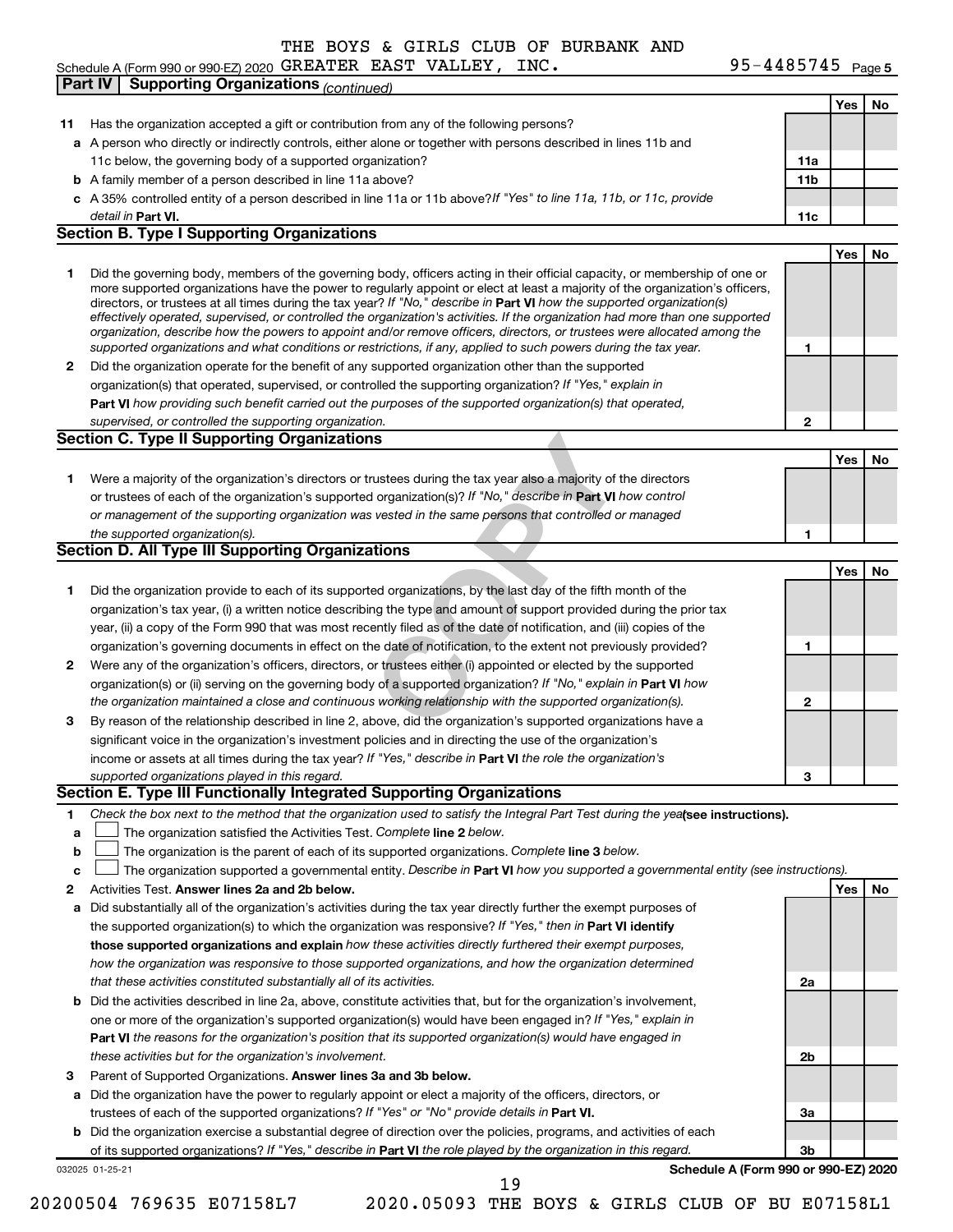95-4485745 Page 6 Schedule A (Form 990 or 990-EZ) 2020  $\,$  GREATER EAST VALLEY, INC  $\,$   $\,$ 

#### **Part V Type III Non-Functionally Integrated 509(a)(3) Supporting Organizations**

1 **Letter See instructions.** Check here if the organization satisfied the Integral Part Test as a qualifying trust on Nov. 20, 1970 (*explain in* Part **VI**). See instructions. All other Type III non-functionally integrated supporting organizations must complete Sections A through E.

|   | Section A - Adjusted Net Income                                             |                | (A) Prior Year | (B) Current Year<br>(optional) |
|---|-----------------------------------------------------------------------------|----------------|----------------|--------------------------------|
| 1 | Net short-term capital gain                                                 | 1              |                |                                |
| 2 | Recoveries of prior-year distributions                                      | $\mathbf{2}$   |                |                                |
| 3 | Other gross income (see instructions)                                       | 3              |                |                                |
| 4 | Add lines 1 through 3.                                                      | 4              |                |                                |
| 5 | Depreciation and depletion                                                  | 5              |                |                                |
| 6 | Portion of operating expenses paid or incurred for production or            |                |                |                                |
|   | collection of gross income or for management, conservation, or              |                |                |                                |
|   | maintenance of property held for production of income (see instructions)    | 6              |                |                                |
| 7 | Other expenses (see instructions)                                           | $\overline{7}$ |                |                                |
| 8 | Adjusted Net Income (subtract lines 5, 6, and 7 from line 4)                | 8              |                |                                |
|   | <b>Section B - Minimum Asset Amount</b>                                     |                | (A) Prior Year | (B) Current Year<br>(optional) |
| 1 | Aggregate fair market value of all non-exempt-use assets (see               |                |                |                                |
|   | instructions for short tax year or assets held for part of year):           |                |                |                                |
|   | a Average monthly value of securities                                       | 1a             |                |                                |
|   | <b>b</b> Average monthly cash balances                                      | 1 <sub>b</sub> |                |                                |
|   | c Fair market value of other non-exempt-use assets                          | 1 <sub>c</sub> |                |                                |
|   | d Total (add lines 1a, 1b, and 1c)                                          | 1 <sub>d</sub> |                |                                |
|   | <b>e</b> Discount claimed for blockage or other factors                     |                |                |                                |
|   | (explain in detail in Part VI):                                             |                |                |                                |
| 2 | Acquisition indebtedness applicable to non-exempt-use assets                | $\mathbf{2}$   |                |                                |
| 3 | Subtract line 2 from line 1d.                                               | 3              |                |                                |
| 4 | Cash deemed held for exempt use. Enter 0.015 of line 3 (for greater amount, |                |                |                                |
|   | see instructions).                                                          | 4              |                |                                |
| 5 | Net value of non-exempt-use assets (subtract line 4 from line 3)            | 5              |                |                                |
| 6 | Multiply line 5 by 0.035.                                                   | 6              |                |                                |
| 7 | Recoveries of prior-year distributions                                      | $\overline{7}$ |                |                                |
| 8 | Minimum Asset Amount (add line 7 to line 6)                                 | 8              |                |                                |
|   | <b>Section C - Distributable Amount</b>                                     |                |                | <b>Current Year</b>            |
| 1 | Adjusted net income for prior year (from Section A, line 8, column A)       | 1              |                |                                |
| 2 | Enter 0.85 of line 1.                                                       | $\overline{2}$ |                |                                |
| 3 | Minimum asset amount for prior year (from Section B, line 8, column A)      | 3              |                |                                |
| 4 | Enter greater of line 2 or line 3.                                          | 4              |                |                                |
| 5 | Income tax imposed in prior year                                            | 5              |                |                                |
| 6 | Distributable Amount. Subtract line 5 from line 4, unless subject to        |                |                |                                |
|   | emergency temporary reduction (see instructions).                           | 6              |                |                                |
|   |                                                                             |                |                |                                |

**7** Check here if the current year is the organization's first as a non-functionally integrated Type III supporting organization (see † instructions).

**Schedule A (Form 990 or 990-EZ) 2020**

032026 01-25-21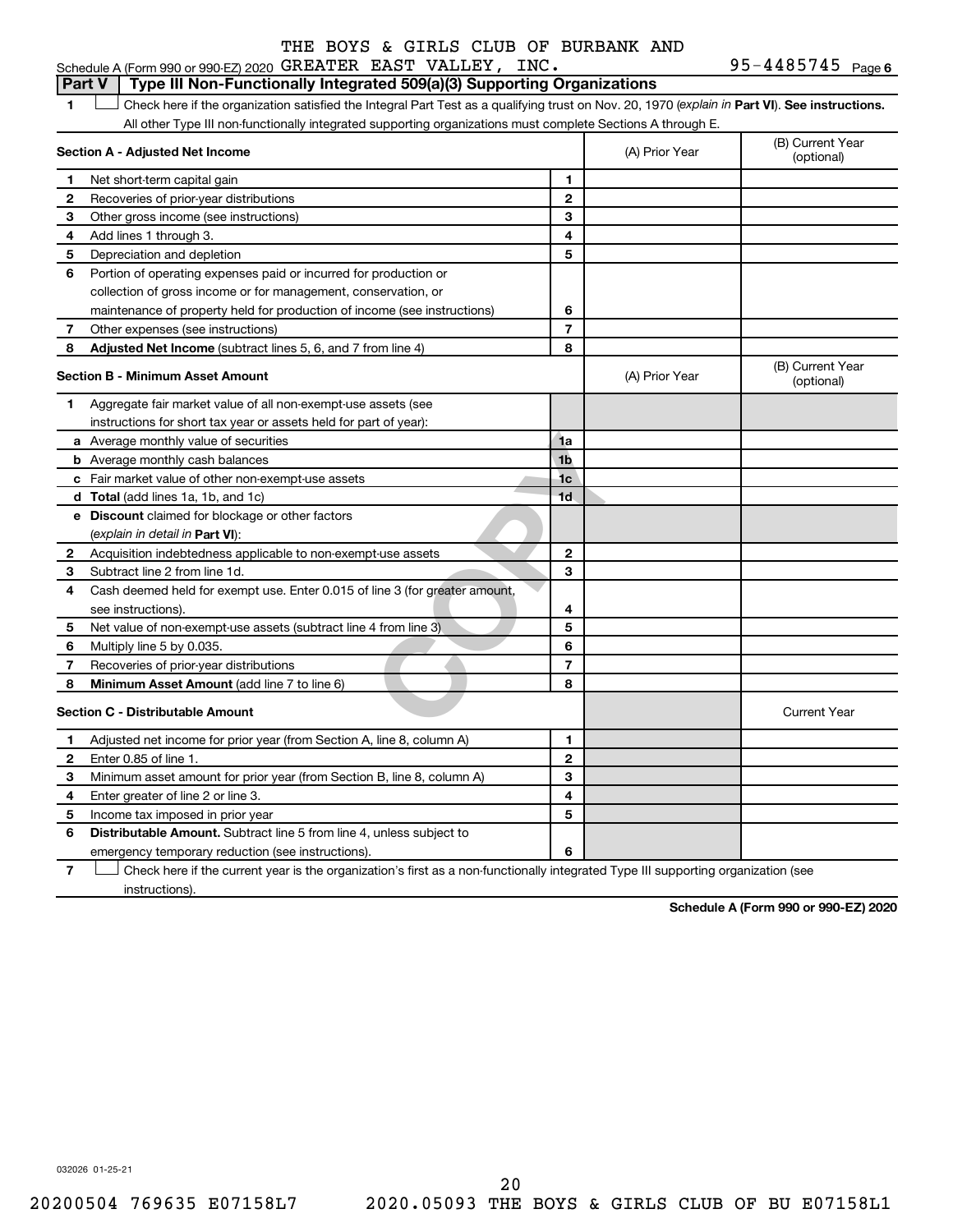| 95-4485745 $_{Paqe}$ 7 |  |
|------------------------|--|
|------------------------|--|

|               | Schedule A (Form 990 or 990-EZ) 2020 GREATER EAST VALLEY, INC.                             |                                    |                                               |              | 95-4485745 Page 7                                |
|---------------|--------------------------------------------------------------------------------------------|------------------------------------|-----------------------------------------------|--------------|--------------------------------------------------|
| <b>Part V</b> | Type III Non-Functionally Integrated 509(a)(3) Supporting Organizations (continued)        |                                    |                                               |              |                                                  |
|               | <b>Section D - Distributions</b>                                                           |                                    |                                               |              | <b>Current Year</b>                              |
| 1             | Amounts paid to supported organizations to accomplish exempt purposes                      |                                    |                                               | 1            |                                                  |
| 2             | Amounts paid to perform activity that directly furthers exempt purposes of supported       |                                    |                                               |              |                                                  |
|               | organizations, in excess of income from activity                                           |                                    |                                               | $\mathbf{2}$ |                                                  |
| 3             | Administrative expenses paid to accomplish exempt purposes of supported organizations      |                                    |                                               | 3            |                                                  |
| 4             | Amounts paid to acquire exempt-use assets                                                  |                                    |                                               | 4            |                                                  |
| 5             | Qualified set-aside amounts (prior IRS approval required - provide details in Part VI)     |                                    | 5                                             |              |                                                  |
| 6             | Other distributions (describe in Part VI). See instructions.                               |                                    | 6                                             |              |                                                  |
| 7             | Total annual distributions. Add lines 1 through 6.                                         |                                    |                                               | 7            |                                                  |
| 8             | Distributions to attentive supported organizations to which the organization is responsive |                                    |                                               |              |                                                  |
|               | (provide details in Part VI). See instructions.                                            |                                    |                                               | 8            |                                                  |
| 9             | Distributable amount for 2020 from Section C, line 6                                       |                                    |                                               | 9            |                                                  |
| 10            | Line 8 amount divided by line 9 amount                                                     |                                    |                                               | 10           |                                                  |
|               | <b>Section E - Distribution Allocations (see instructions)</b>                             | (i)<br><b>Excess Distributions</b> | (ii)<br><b>Underdistributions</b><br>Pre-2020 |              | (iii)<br><b>Distributable</b><br>Amount for 2020 |
| 1             | Distributable amount for 2020 from Section C, line 6                                       |                                    |                                               |              |                                                  |
| 2             | Underdistributions, if any, for years prior to 2020 (reason-                               |                                    |                                               |              |                                                  |
|               | able cause required - explain in Part VI). See instructions.                               |                                    |                                               |              |                                                  |
| 3             | Excess distributions carryover, if any, to 2020                                            |                                    |                                               |              |                                                  |
|               | a From 2015                                                                                |                                    |                                               |              |                                                  |
|               | <b>b</b> From 2016                                                                         |                                    |                                               |              |                                                  |
|               | c From 2017                                                                                |                                    |                                               |              |                                                  |
|               | d From 2018                                                                                |                                    |                                               |              |                                                  |
|               | e From 2019                                                                                |                                    |                                               |              |                                                  |
|               | f Total of lines 3a through 3e                                                             |                                    |                                               |              |                                                  |
|               | g Applied to underdistributions of prior years                                             |                                    |                                               |              |                                                  |
|               | <b>h</b> Applied to 2020 distributable amount                                              |                                    |                                               |              |                                                  |
| Ť.            | Carryover from 2015 not applied (see instructions)                                         |                                    |                                               |              |                                                  |
|               | Remainder. Subtract lines 3g, 3h, and 3i from line 3f.                                     |                                    |                                               |              |                                                  |
| 4             | Distributions for 2020 from Section D,                                                     |                                    |                                               |              |                                                  |
|               | line $7:$                                                                                  |                                    |                                               |              |                                                  |
|               | a Applied to underdistributions of prior years                                             |                                    |                                               |              |                                                  |
|               | <b>b</b> Applied to 2020 distributable amount                                              |                                    |                                               |              |                                                  |
|               | c Remainder. Subtract lines 4a and 4b from line 4.                                         |                                    |                                               |              |                                                  |
|               | 5 Remaining underdistributions for years prior to 2020, if                                 |                                    |                                               |              |                                                  |
|               | any. Subtract lines 3q and 4a from line 2. For result greater                              |                                    |                                               |              |                                                  |
|               | than zero, explain in Part VI. See instructions.                                           |                                    |                                               |              |                                                  |
| 6             | Remaining underdistributions for 2020. Subtract lines 3h                                   |                                    |                                               |              |                                                  |
|               | and 4b from line 1. For result greater than zero, explain in                               |                                    |                                               |              |                                                  |
|               | <b>Part VI.</b> See instructions.                                                          |                                    |                                               |              |                                                  |
| 7             | Excess distributions carryover to 2021. Add lines 3j                                       |                                    |                                               |              |                                                  |
|               | and 4c.                                                                                    |                                    |                                               |              |                                                  |
| 8             | Breakdown of line 7:                                                                       |                                    |                                               |              |                                                  |
|               | a Excess from 2016                                                                         |                                    |                                               |              |                                                  |
|               | <b>b</b> Excess from 2017                                                                  |                                    |                                               |              |                                                  |
|               | c Excess from 2018                                                                         |                                    |                                               |              |                                                  |
|               | d Excess from 2019                                                                         |                                    |                                               |              |                                                  |
|               | e Excess from 2020                                                                         |                                    |                                               |              |                                                  |
|               |                                                                                            |                                    |                                               |              |                                                  |

**Schedule A (Form 990 or 990-EZ) 2020**

032027 01-25-21

21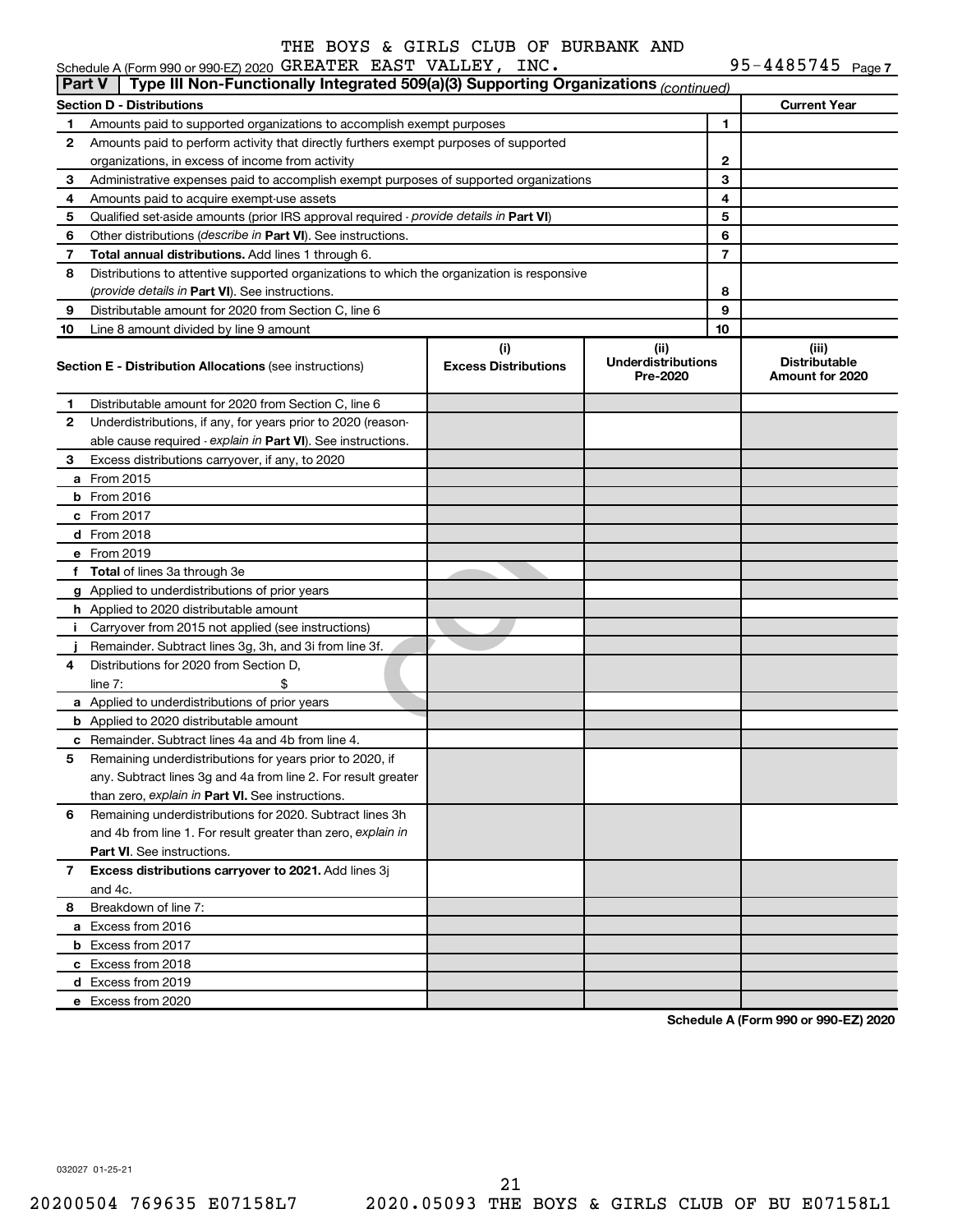|                 |                                                                                                                                                                                                                                                                                                                                                                                                                                                                                                                                                                                             |  |    | THE BOYS & GIRLS CLUB OF BURBANK AND |                                                 |
|-----------------|---------------------------------------------------------------------------------------------------------------------------------------------------------------------------------------------------------------------------------------------------------------------------------------------------------------------------------------------------------------------------------------------------------------------------------------------------------------------------------------------------------------------------------------------------------------------------------------------|--|----|--------------------------------------|-------------------------------------------------|
| Part VI         | Schedule A (Form 990 or 990-EZ) 2020 GREATER EAST VALLEY, INC.                                                                                                                                                                                                                                                                                                                                                                                                                                                                                                                              |  |    |                                      | $95 - 4485745$ Page 8                           |
|                 | Supplemental Information. Provide the explanations required by Part II, line 10; Part II, line 17a or 17b; Part III, line 12;<br>Part IV, Section A, lines 1, 2, 3b, 3c, 4b, 4c, 5a, 6, 9a, 9b, 9c, 11a, 11b, and 11c; Part IV, Section B, lines 1 and 2; Part IV, Section C,<br>line 1; Part IV, Section D, lines 2 and 3; Part IV, Section E, lines 1c, 2a, 2b, 3a, and 3b; Part V, line 1; Part V, Section B, line 1e; Part V,<br>Section D, lines 5, 6, and 8; and Part V, Section E, lines 2, 5, and 6. Also complete this part for any additional information.<br>(See instructions.) |  |    |                                      |                                                 |
|                 |                                                                                                                                                                                                                                                                                                                                                                                                                                                                                                                                                                                             |  |    |                                      |                                                 |
|                 |                                                                                                                                                                                                                                                                                                                                                                                                                                                                                                                                                                                             |  |    |                                      |                                                 |
|                 |                                                                                                                                                                                                                                                                                                                                                                                                                                                                                                                                                                                             |  |    |                                      |                                                 |
|                 |                                                                                                                                                                                                                                                                                                                                                                                                                                                                                                                                                                                             |  |    |                                      |                                                 |
|                 |                                                                                                                                                                                                                                                                                                                                                                                                                                                                                                                                                                                             |  |    |                                      |                                                 |
|                 |                                                                                                                                                                                                                                                                                                                                                                                                                                                                                                                                                                                             |  |    |                                      |                                                 |
|                 |                                                                                                                                                                                                                                                                                                                                                                                                                                                                                                                                                                                             |  |    |                                      |                                                 |
|                 |                                                                                                                                                                                                                                                                                                                                                                                                                                                                                                                                                                                             |  |    |                                      |                                                 |
|                 |                                                                                                                                                                                                                                                                                                                                                                                                                                                                                                                                                                                             |  |    |                                      |                                                 |
|                 |                                                                                                                                                                                                                                                                                                                                                                                                                                                                                                                                                                                             |  |    |                                      |                                                 |
|                 |                                                                                                                                                                                                                                                                                                                                                                                                                                                                                                                                                                                             |  |    |                                      |                                                 |
|                 |                                                                                                                                                                                                                                                                                                                                                                                                                                                                                                                                                                                             |  |    |                                      |                                                 |
|                 |                                                                                                                                                                                                                                                                                                                                                                                                                                                                                                                                                                                             |  |    |                                      |                                                 |
|                 |                                                                                                                                                                                                                                                                                                                                                                                                                                                                                                                                                                                             |  |    |                                      |                                                 |
|                 |                                                                                                                                                                                                                                                                                                                                                                                                                                                                                                                                                                                             |  |    |                                      |                                                 |
|                 |                                                                                                                                                                                                                                                                                                                                                                                                                                                                                                                                                                                             |  |    |                                      |                                                 |
|                 |                                                                                                                                                                                                                                                                                                                                                                                                                                                                                                                                                                                             |  |    |                                      |                                                 |
|                 |                                                                                                                                                                                                                                                                                                                                                                                                                                                                                                                                                                                             |  |    |                                      |                                                 |
|                 |                                                                                                                                                                                                                                                                                                                                                                                                                                                                                                                                                                                             |  |    |                                      |                                                 |
|                 |                                                                                                                                                                                                                                                                                                                                                                                                                                                                                                                                                                                             |  |    |                                      |                                                 |
|                 |                                                                                                                                                                                                                                                                                                                                                                                                                                                                                                                                                                                             |  |    |                                      |                                                 |
|                 |                                                                                                                                                                                                                                                                                                                                                                                                                                                                                                                                                                                             |  |    |                                      |                                                 |
|                 |                                                                                                                                                                                                                                                                                                                                                                                                                                                                                                                                                                                             |  |    |                                      |                                                 |
|                 |                                                                                                                                                                                                                                                                                                                                                                                                                                                                                                                                                                                             |  |    |                                      |                                                 |
|                 |                                                                                                                                                                                                                                                                                                                                                                                                                                                                                                                                                                                             |  |    |                                      |                                                 |
|                 |                                                                                                                                                                                                                                                                                                                                                                                                                                                                                                                                                                                             |  |    |                                      |                                                 |
|                 |                                                                                                                                                                                                                                                                                                                                                                                                                                                                                                                                                                                             |  |    |                                      |                                                 |
|                 |                                                                                                                                                                                                                                                                                                                                                                                                                                                                                                                                                                                             |  |    |                                      |                                                 |
| 032028 01-25-21 |                                                                                                                                                                                                                                                                                                                                                                                                                                                                                                                                                                                             |  |    |                                      | Schedule A (Form 990 or 990-EZ) 2020            |
|                 | 20200504 769635 E07158L7                                                                                                                                                                                                                                                                                                                                                                                                                                                                                                                                                                    |  | 22 |                                      | 2020.05093 THE BOYS & GIRLS CLUB OF BU E07158L1 |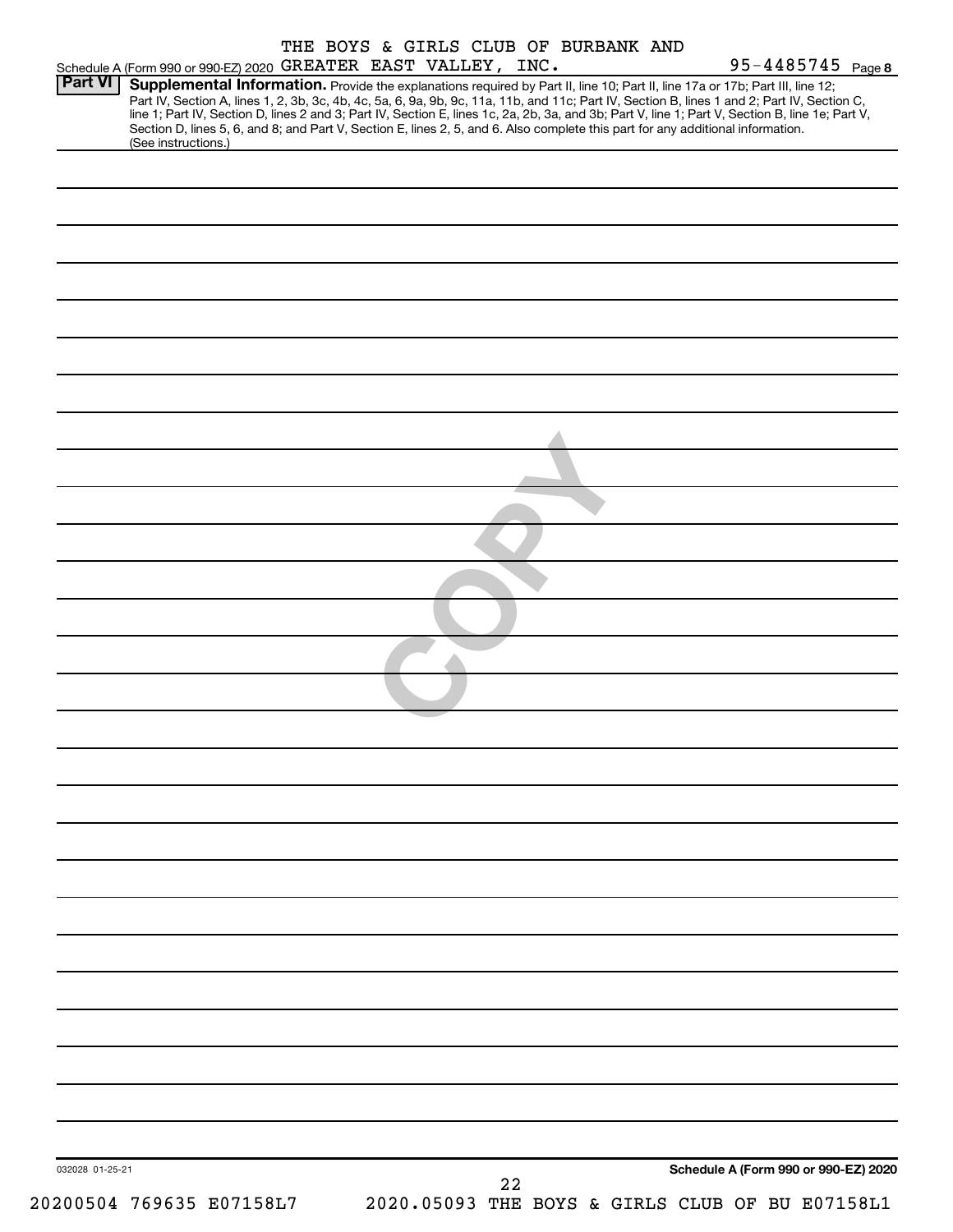|         | <b>SCHEDULE D</b><br>(Form 990)<br>Department of the Treasury |                                                           | <b>Supplemental Financial Statements</b><br>Complete if the organization answered "Yes" on Form 990,<br>Part IV, line 6, 7, 8, 9, 10, 11a, 11b, 11c, 11d, 11e, 11f, 12a, or 12b.<br>Attach to Form 990.                        |                                                 |                         | OMB No. 1545-0047<br>Open to Public                 |
|---------|---------------------------------------------------------------|-----------------------------------------------------------|--------------------------------------------------------------------------------------------------------------------------------------------------------------------------------------------------------------------------------|-------------------------------------------------|-------------------------|-----------------------------------------------------|
|         | Internal Revenue Service                                      |                                                           | Go to www.irs.gov/Form990 for instructions and the latest information.                                                                                                                                                         |                                                 |                         | Inspection                                          |
|         | Name of the organization                                      |                                                           | THE BOYS & GIRLS CLUB OF BURBANK AND<br>GREATER EAST VALLEY, INC.                                                                                                                                                              |                                                 |                         | <b>Employer identification number</b><br>95-4485745 |
| Part I  |                                                               |                                                           | Organizations Maintaining Donor Advised Funds or Other Similar Funds or Accounts. Complete if the                                                                                                                              |                                                 |                         |                                                     |
|         |                                                               | organization answered "Yes" on Form 990, Part IV, line 6. |                                                                                                                                                                                                                                | (a) Donor advised funds                         |                         | (b) Funds and other accounts                        |
|         |                                                               |                                                           |                                                                                                                                                                                                                                |                                                 |                         |                                                     |
| 1<br>2  |                                                               | Aggregate value of contributions to (during year)         |                                                                                                                                                                                                                                |                                                 |                         |                                                     |
| 3       |                                                               |                                                           |                                                                                                                                                                                                                                |                                                 |                         |                                                     |
| 4       |                                                               |                                                           |                                                                                                                                                                                                                                |                                                 |                         |                                                     |
| 5       |                                                               |                                                           | Did the organization inform all donors and donor advisors in writing that the assets held in donor advised funds                                                                                                               |                                                 |                         |                                                     |
|         |                                                               |                                                           |                                                                                                                                                                                                                                |                                                 |                         | Yes<br><b>No</b>                                    |
| 6       |                                                               |                                                           | Did the organization inform all grantees, donors, and donor advisors in writing that grant funds can be used only                                                                                                              |                                                 |                         |                                                     |
|         |                                                               |                                                           | for charitable purposes and not for the benefit of the donor or donor advisor, or for any other purpose conferring                                                                                                             |                                                 |                         |                                                     |
|         |                                                               |                                                           |                                                                                                                                                                                                                                |                                                 |                         | Yes<br><b>No</b>                                    |
| Part II |                                                               |                                                           | Conservation Easements. Complete if the organization answered "Yes" on Form 990, Part IV, line 7.                                                                                                                              |                                                 |                         |                                                     |
| 1.      |                                                               |                                                           | Purpose(s) of conservation easements held by the organization (check all that apply).                                                                                                                                          |                                                 |                         |                                                     |
|         |                                                               |                                                           | Preservation of land for public use (for example, recreation or education)                                                                                                                                                     |                                                 |                         | Preservation of a historically important land area  |
|         |                                                               | Protection of natural habitat                             |                                                                                                                                                                                                                                | Preservation of a certified historic structure  |                         |                                                     |
|         |                                                               |                                                           |                                                                                                                                                                                                                                |                                                 |                         |                                                     |
|         |                                                               | Preservation of open space                                |                                                                                                                                                                                                                                |                                                 |                         |                                                     |
| 2       |                                                               |                                                           | Complete lines 2a through 2d if the organization held a qualified conservation contribution in the form of a conservation easement on the last                                                                                 |                                                 |                         |                                                     |
|         | day of the tax year.                                          |                                                           |                                                                                                                                                                                                                                |                                                 |                         | Held at the End of the Tax Year                     |
|         |                                                               |                                                           |                                                                                                                                                                                                                                |                                                 | 2a                      |                                                     |
|         |                                                               |                                                           |                                                                                                                                                                                                                                |                                                 | 2 <sub>b</sub>          |                                                     |
|         |                                                               |                                                           | Number of conservation easements on a certified historic structure included in (a) manufacture of conservation                                                                                                                 |                                                 | 2c                      |                                                     |
|         |                                                               |                                                           | d Number of conservation easements included in (c) acquired after 7/25/06, and not on a historic structure                                                                                                                     |                                                 |                         |                                                     |
|         |                                                               |                                                           |                                                                                                                                                                                                                                |                                                 | 2d                      |                                                     |
| 3       |                                                               |                                                           | Number of conservation easements modified, transferred, released, extinguished, or terminated by the organization during the tax                                                                                               |                                                 |                         |                                                     |
|         | year                                                          |                                                           |                                                                                                                                                                                                                                |                                                 |                         |                                                     |
| 4       |                                                               |                                                           | Number of states where property subject to conservation easement is located $\blacktriangleright$                                                                                                                              |                                                 |                         |                                                     |
| 5       |                                                               |                                                           | Does the organization have a written policy regarding the periodic monitoring, inspection, handling of                                                                                                                         |                                                 |                         |                                                     |
|         |                                                               |                                                           | violations, and enforcement of the conservation easements it holds?                                                                                                                                                            |                                                 |                         | Yes<br><b>No</b>                                    |
| 6       |                                                               |                                                           | Staff and volunteer hours devoted to monitoring, inspecting, handling of violations, and enforcing conservation easements during the year                                                                                      |                                                 |                         |                                                     |
|         |                                                               |                                                           |                                                                                                                                                                                                                                |                                                 |                         |                                                     |
| 7       |                                                               |                                                           | Amount of expenses incurred in monitoring, inspecting, handling of violations, and enforcing conservation easements during the year                                                                                            |                                                 |                         |                                                     |
|         | $\blacktriangleright$ \$                                      |                                                           |                                                                                                                                                                                                                                |                                                 |                         |                                                     |
| 8       |                                                               |                                                           | Does each conservation easement reported on line 2(d) above satisfy the requirements of section 170(h)(4)(B)(i)                                                                                                                |                                                 |                         |                                                     |
|         |                                                               |                                                           |                                                                                                                                                                                                                                |                                                 |                         | Yes<br><b>No</b>                                    |
| 9       |                                                               |                                                           | In Part XIII, describe how the organization reports conservation easements in its revenue and expense statement and                                                                                                            |                                                 |                         |                                                     |
|         |                                                               |                                                           | balance sheet, and include, if applicable, the text of the footnote to the organization's financial statements that describes the                                                                                              |                                                 |                         |                                                     |
|         | Part III I                                                    | organization's accounting for conservation easements.     | Organizations Maintaining Collections of Art, Historical Treasures, or Other Similar Assets.                                                                                                                                   |                                                 |                         |                                                     |
|         |                                                               |                                                           | Complete if the organization answered "Yes" on Form 990, Part IV, line 8.                                                                                                                                                      |                                                 |                         |                                                     |
|         |                                                               |                                                           |                                                                                                                                                                                                                                |                                                 |                         |                                                     |
|         |                                                               |                                                           | 1a If the organization elected, as permitted under FASB ASC 958, not to report in its revenue statement and balance sheet works                                                                                                |                                                 |                         |                                                     |
|         |                                                               |                                                           | of art, historical treasures, or other similar assets held for public exhibition, education, or research in furtherance of public                                                                                              |                                                 |                         |                                                     |
|         |                                                               |                                                           | service, provide in Part XIII the text of the footnote to its financial statements that describes these items.                                                                                                                 |                                                 |                         |                                                     |
|         |                                                               |                                                           | <b>b</b> If the organization elected, as permitted under FASB ASC 958, to report in its revenue statement and balance sheet works of                                                                                           |                                                 |                         |                                                     |
|         |                                                               |                                                           | art, historical treasures, or other similar assets held for public exhibition, education, or research in furtherance of public service,                                                                                        |                                                 |                         |                                                     |
|         |                                                               | provide the following amounts relating to these items:    |                                                                                                                                                                                                                                |                                                 |                         |                                                     |
|         |                                                               |                                                           |                                                                                                                                                                                                                                |                                                 |                         |                                                     |
|         |                                                               | (ii) Assets included in Form 990, Part X                  | $\sum$                                                                                                                                                                                                                         |                                                 |                         |                                                     |
| 2       |                                                               |                                                           | If the organization received or held works of art, historical treasures, or other similar assets for financial gain, provide                                                                                                   |                                                 |                         |                                                     |
|         |                                                               |                                                           | the following amounts required to be reported under FASB ASC 958 relating to these items:                                                                                                                                      |                                                 |                         |                                                     |
|         |                                                               |                                                           |                                                                                                                                                                                                                                |                                                 | $\triangleright$ \$     |                                                     |
|         |                                                               |                                                           | b Assets included in Form 990, Part X [111] [12] Assets included in Form 990, Part X [12] Assets included in Form 990, Part X [12] [12] Assets included in Form 990, Part X [12] [12] Assets included in Form 1990, Part X [12 |                                                 | $\blacktriangleright$ s |                                                     |
|         |                                                               |                                                           | LHA For Paperwork Reduction Act Notice, see the Instructions for Form 990.                                                                                                                                                     |                                                 |                         | Schedule D (Form 990) 2020                          |
|         | 032051 12-01-20                                               |                                                           |                                                                                                                                                                                                                                |                                                 |                         |                                                     |
|         |                                                               |                                                           | 34                                                                                                                                                                                                                             |                                                 |                         |                                                     |
|         |                                                               | 20200504 769635 E07158L7                                  |                                                                                                                                                                                                                                | 2020.05093 THE BOYS & GIRLS CLUB OF BU E07158L1 |                         |                                                     |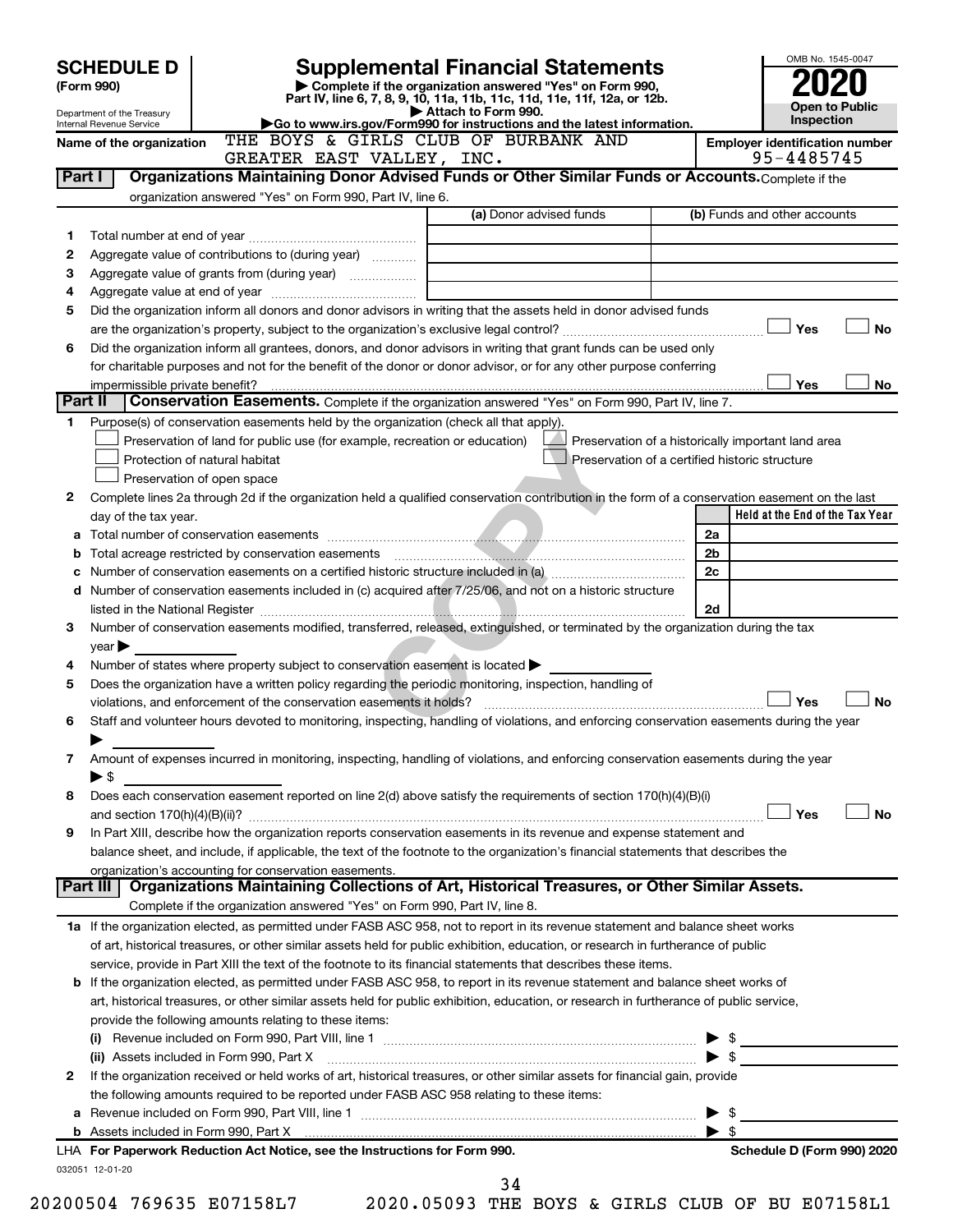|        |                                                                                                                                                                                                                                | THE BOYS & GIRLS CLUB OF BURBANK AND |                |         |                                                                                                                                                                                                                               |         |                      |         |                |                            |
|--------|--------------------------------------------------------------------------------------------------------------------------------------------------------------------------------------------------------------------------------|--------------------------------------|----------------|---------|-------------------------------------------------------------------------------------------------------------------------------------------------------------------------------------------------------------------------------|---------|----------------------|---------|----------------|----------------------------|
|        | Schedule D (Form 990) 2020                                                                                                                                                                                                     | GREATER EAST VALLEY, INC.            |                |         |                                                                                                                                                                                                                               |         |                      |         |                | $95 - 4485745$ Page 2      |
|        | Part III   Organizations Maintaining Collections of Art, Historical Treasures, or Other Similar Assets (continued)                                                                                                             |                                      |                |         |                                                                                                                                                                                                                               |         |                      |         |                |                            |
| 3      | Using the organization's acquisition, accession, and other records, check any of the following that make significant use of its                                                                                                |                                      |                |         |                                                                                                                                                                                                                               |         |                      |         |                |                            |
|        | collection items (check all that apply):                                                                                                                                                                                       |                                      |                |         |                                                                                                                                                                                                                               |         |                      |         |                |                            |
| a      | Public exhibition                                                                                                                                                                                                              | d                                    |                |         | Loan or exchange program                                                                                                                                                                                                      |         |                      |         |                |                            |
| b      | Scholarly research                                                                                                                                                                                                             | e                                    |                |         | Other and the contract of the contract of the contract of the contract of the contract of the contract of the contract of the contract of the contract of the contract of the contract of the contract of the contract of the |         |                      |         |                |                            |
| c      | Preservation for future generations                                                                                                                                                                                            |                                      |                |         |                                                                                                                                                                                                                               |         |                      |         |                |                            |
|        | Provide a description of the organization's collections and explain how they further the organization's exempt purpose in Part XIII.                                                                                           |                                      |                |         |                                                                                                                                                                                                                               |         |                      |         |                |                            |
| 5      | During the year, did the organization solicit or receive donations of art, historical treasures, or other similar assets                                                                                                       |                                      |                |         |                                                                                                                                                                                                                               |         |                      |         |                |                            |
|        |                                                                                                                                                                                                                                |                                      |                |         |                                                                                                                                                                                                                               |         |                      |         | Yes            | No                         |
|        | <b>Part IV</b><br>Escrow and Custodial Arrangements. Complete if the organization answered "Yes" on Form 990, Part IV, line 9, or<br>reported an amount on Form 990, Part X, line 21.                                          |                                      |                |         |                                                                                                                                                                                                                               |         |                      |         |                |                            |
|        |                                                                                                                                                                                                                                |                                      |                |         |                                                                                                                                                                                                                               |         |                      |         |                |                            |
|        | 1a Is the organization an agent, trustee, custodian or other intermediary for contributions or other assets not included                                                                                                       |                                      |                |         |                                                                                                                                                                                                                               |         |                      |         |                |                            |
|        |                                                                                                                                                                                                                                |                                      |                |         |                                                                                                                                                                                                                               |         |                      |         | Yes            | No                         |
|        | b If "Yes," explain the arrangement in Part XIII and complete the following table:                                                                                                                                             |                                      |                |         |                                                                                                                                                                                                                               |         |                      |         |                |                            |
|        |                                                                                                                                                                                                                                |                                      |                |         |                                                                                                                                                                                                                               |         |                      |         | Amount         |                            |
|        |                                                                                                                                                                                                                                |                                      |                |         |                                                                                                                                                                                                                               |         | 1c                   |         |                |                            |
|        |                                                                                                                                                                                                                                |                                      |                |         |                                                                                                                                                                                                                               |         | 1d                   |         |                |                            |
|        | e Distributions during the year manufactured and contain an account of the year manufactured and the year manufactured and the year manufactured and the year manufactured and the year manufactured and the year manufactured |                                      |                |         |                                                                                                                                                                                                                               |         | 1е                   |         |                |                            |
|        |                                                                                                                                                                                                                                |                                      |                |         |                                                                                                                                                                                                                               |         | 1f                   |         |                |                            |
|        | 2a Did the organization include an amount on Form 990, Part X, line 21, for escrow or custodial account liability?                                                                                                             |                                      |                |         |                                                                                                                                                                                                                               |         |                      | .       | Yes            | No                         |
|        | <b>b</b> If "Yes," explain the arrangement in Part XIII. Check here if the explanation has been provided on Part XIII                                                                                                          |                                      |                |         |                                                                                                                                                                                                                               |         |                      |         |                |                            |
| Part V | Endowment Funds. Complete if the organization answered "Yes" on Form 990, Part IV, line 10.                                                                                                                                    |                                      |                |         |                                                                                                                                                                                                                               |         |                      |         |                |                            |
|        |                                                                                                                                                                                                                                | (a) Current year                     | (b) Prior year |         | (c) Two years back                                                                                                                                                                                                            |         | (d) Three years back |         |                | (e) Four years back        |
|        | 1a Beginning of year balance                                                                                                                                                                                                   | 39748.                               |                | 216424  |                                                                                                                                                                                                                               | 224032  |                      | 212712  |                | 169353.                    |
|        |                                                                                                                                                                                                                                |                                      |                |         |                                                                                                                                                                                                                               |         |                      |         |                | 25000.                     |
|        | Net investment earnings, gains, and losses                                                                                                                                                                                     | 37305.                               |                | -15006. |                                                                                                                                                                                                                               | 13295   |                      | 15269.  |                | 21670.                     |
|        |                                                                                                                                                                                                                                |                                      |                |         |                                                                                                                                                                                                                               |         |                      |         |                |                            |
|        | e Other expenditures for facilities                                                                                                                                                                                            |                                      |                |         |                                                                                                                                                                                                                               |         |                      |         |                |                            |
|        |                                                                                                                                                                                                                                | 9269.                                |                | 160000. |                                                                                                                                                                                                                               | 17043   |                      |         |                |                            |
|        |                                                                                                                                                                                                                                | 687.                                 |                | 1670.   |                                                                                                                                                                                                                               | 3860    |                      | 3949.   |                | 3311.                      |
| g      | End of year balance                                                                                                                                                                                                            | 67097                                |                | 39748   |                                                                                                                                                                                                                               | 216424. |                      | 224032. |                | 212712.                    |
| 2.     | Provide the estimated percentage of the current year end balance (line 1g, column (a)) held as:                                                                                                                                |                                      |                |         |                                                                                                                                                                                                                               |         |                      |         |                |                            |
|        | a Board designated or quasi-endowment >                                                                                                                                                                                        | 100                                  | %              |         |                                                                                                                                                                                                                               |         |                      |         |                |                            |
|        | Permanent endowment >                                                                                                                                                                                                          | %                                    |                |         |                                                                                                                                                                                                                               |         |                      |         |                |                            |
|        | $\mathbf c$ Term endowment $\blacktriangleright$                                                                                                                                                                               | %                                    |                |         |                                                                                                                                                                                                                               |         |                      |         |                |                            |
|        | The percentages on lines 2a, 2b, and 2c should equal 100%.                                                                                                                                                                     |                                      |                |         |                                                                                                                                                                                                                               |         |                      |         |                |                            |
|        | 3a Are there endowment funds not in the possession of the organization that are held and administered for the organization                                                                                                     |                                      |                |         |                                                                                                                                                                                                                               |         |                      |         |                |                            |
|        | by:                                                                                                                                                                                                                            |                                      |                |         |                                                                                                                                                                                                                               |         |                      |         |                | Yes<br>No                  |
|        | (i)                                                                                                                                                                                                                            |                                      |                |         |                                                                                                                                                                                                                               |         |                      |         | 3a(i)          | $\overline{\textbf{x}}$    |
|        |                                                                                                                                                                                                                                |                                      |                |         |                                                                                                                                                                                                                               |         |                      |         | 3a(ii)         | X                          |
|        |                                                                                                                                                                                                                                |                                      |                |         |                                                                                                                                                                                                                               |         |                      |         | 3b             |                            |
| 4      | Describe in Part XIII the intended uses of the organization's endowment funds.                                                                                                                                                 |                                      |                |         |                                                                                                                                                                                                                               |         |                      |         |                |                            |
|        | Land, Buildings, and Equipment.<br><b>Part VI</b>                                                                                                                                                                              |                                      |                |         |                                                                                                                                                                                                                               |         |                      |         |                |                            |
|        | Complete if the organization answered "Yes" on Form 990, Part IV, line 11a. See Form 990, Part X, line 10.                                                                                                                     |                                      |                |         |                                                                                                                                                                                                                               |         |                      |         |                |                            |
|        | Description of property                                                                                                                                                                                                        | (a) Cost or other                    |                |         | (b) Cost or other                                                                                                                                                                                                             |         | (c) Accumulated      |         | (d) Book value |                            |
|        |                                                                                                                                                                                                                                | basis (investment)                   |                |         | basis (other)                                                                                                                                                                                                                 |         | depreciation         |         |                |                            |
|        |                                                                                                                                                                                                                                |                                      |                |         | 1037796.                                                                                                                                                                                                                      |         |                      |         |                | 1037796.                   |
|        |                                                                                                                                                                                                                                |                                      |                |         | 4592130.                                                                                                                                                                                                                      |         | 58490.               |         |                | 4533640.                   |
|        |                                                                                                                                                                                                                                |                                      |                |         | 393492.                                                                                                                                                                                                                       |         | 95593.               |         |                | 297899.                    |
|        |                                                                                                                                                                                                                                |                                      |                |         |                                                                                                                                                                                                                               |         |                      |         |                |                            |
|        |                                                                                                                                                                                                                                |                                      |                |         | 370471.                                                                                                                                                                                                                       |         | 290114.              |         |                | 80357.                     |
|        | Total. Add lines 1a through 1e. (Column (d) must equal Form 990, Part X, column (B), line 10c.)                                                                                                                                |                                      |                |         |                                                                                                                                                                                                                               |         |                      |         |                | 5949692.                   |
|        |                                                                                                                                                                                                                                |                                      |                |         |                                                                                                                                                                                                                               |         |                      |         |                | Schedule D (Form 990) 2020 |

032052 12-01-20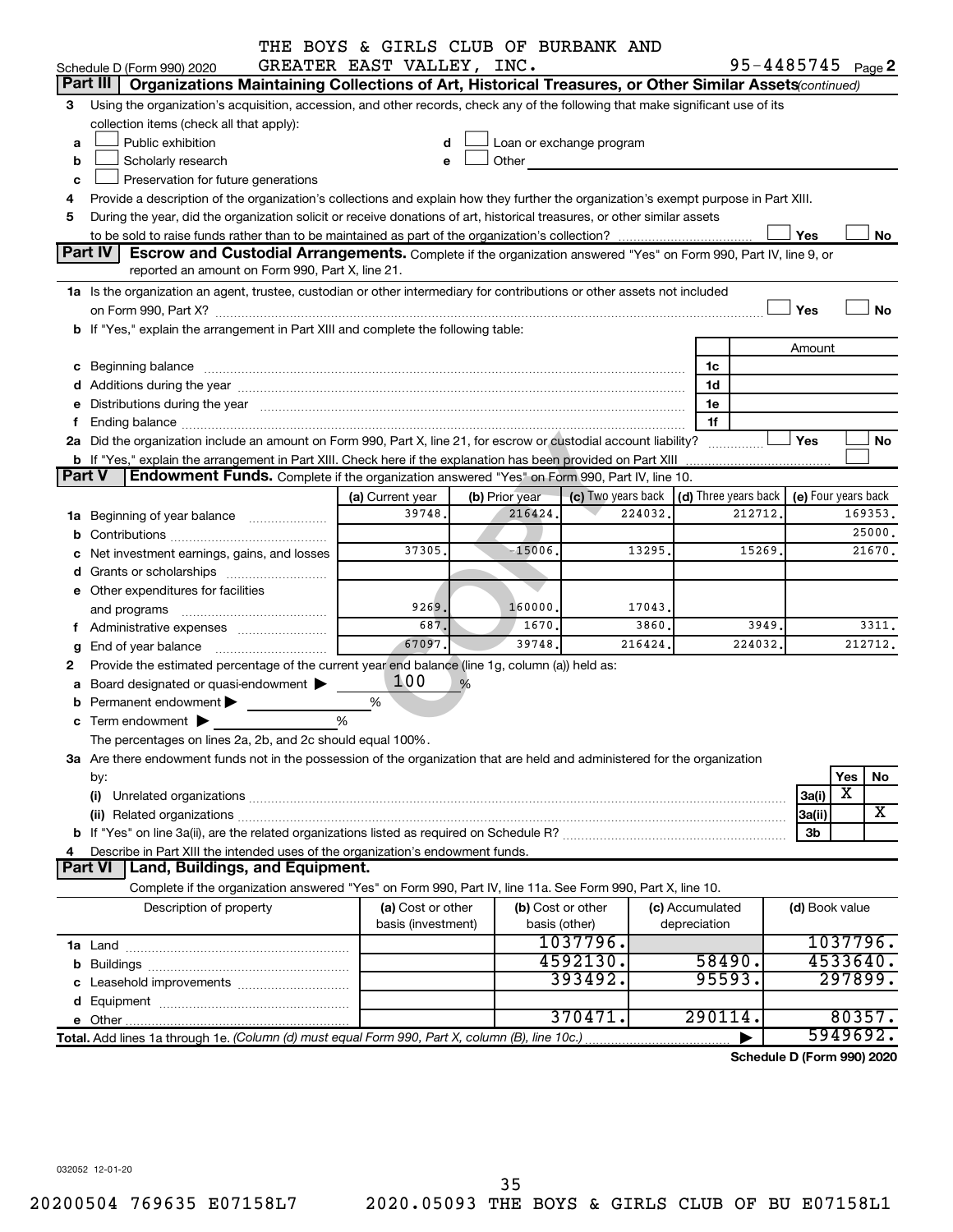|  |                           |  | THE BOYS & GIRLS CLUB OF BURBANK AND |  |
|--|---------------------------|--|--------------------------------------|--|
|  | GREATER EAST VALLEY, INC. |  |                                      |  |

|                  | Schedule D (Form 990) 2020       | GREATER EAST VALLEY, INC.                                                              |                 |                                                                                                                                                      | $95 - 4485745$ Page 3 |          |
|------------------|----------------------------------|----------------------------------------------------------------------------------------|-----------------|------------------------------------------------------------------------------------------------------------------------------------------------------|-----------------------|----------|
| <b>Part VIII</b> |                                  | <b>Investments - Other Securities.</b>                                                 |                 |                                                                                                                                                      |                       |          |
|                  |                                  |                                                                                        |                 | Complete if the organization answered "Yes" on Form 990, Part IV, line 11b. See Form 990, Part X, line 12.                                           |                       |          |
|                  |                                  | (a) Description of security or category (including name of security)                   | (b) Book value  | (c) Method of valuation: Cost or end-of-year market value                                                                                            |                       |          |
|                  | (1) Financial derivatives        |                                                                                        |                 |                                                                                                                                                      |                       |          |
|                  |                                  |                                                                                        |                 |                                                                                                                                                      |                       |          |
| $(3)$ Other      |                                  |                                                                                        |                 |                                                                                                                                                      |                       |          |
| (A)              |                                  |                                                                                        |                 |                                                                                                                                                      |                       |          |
| (B)              |                                  |                                                                                        |                 |                                                                                                                                                      |                       |          |
| (C)              |                                  |                                                                                        |                 |                                                                                                                                                      |                       |          |
| (D)              |                                  |                                                                                        |                 |                                                                                                                                                      |                       |          |
| (E)              |                                  |                                                                                        |                 |                                                                                                                                                      |                       |          |
| (F)              |                                  |                                                                                        |                 |                                                                                                                                                      |                       |          |
| (G)              |                                  |                                                                                        |                 |                                                                                                                                                      |                       |          |
| (H)              |                                  |                                                                                        |                 |                                                                                                                                                      |                       |          |
|                  |                                  | Total. (Col. (b) must equal Form 990, Part X, col. (B) line 12.) $\blacktriangleright$ |                 |                                                                                                                                                      |                       |          |
|                  |                                  | Part VIII Investments - Program Related.                                               |                 |                                                                                                                                                      |                       |          |
|                  |                                  |                                                                                        |                 | Complete if the organization answered "Yes" on Form 990, Part IV, line 11c. See Form 990, Part X, line 13.                                           |                       |          |
|                  | (a) Description of investment    |                                                                                        | (b) Book value  | (c) Method of valuation: Cost or end-of-year market value                                                                                            |                       |          |
| (1)              |                                  |                                                                                        |                 |                                                                                                                                                      |                       |          |
| (2)              |                                  |                                                                                        |                 |                                                                                                                                                      |                       |          |
| (3)              |                                  |                                                                                        |                 |                                                                                                                                                      |                       |          |
| (4)              |                                  |                                                                                        |                 |                                                                                                                                                      |                       |          |
| (5)              |                                  |                                                                                        |                 |                                                                                                                                                      |                       |          |
| (6)              |                                  |                                                                                        |                 |                                                                                                                                                      |                       |          |
| (7)              |                                  |                                                                                        |                 |                                                                                                                                                      |                       |          |
| (8)              |                                  |                                                                                        |                 |                                                                                                                                                      |                       |          |
| (9)              |                                  |                                                                                        |                 |                                                                                                                                                      |                       |          |
|                  |                                  | Total. (Col. (b) must equal Form 990, Part X, col. (B) line 13.)                       |                 |                                                                                                                                                      |                       |          |
| Part IX          | <b>Other Assets.</b>             |                                                                                        |                 |                                                                                                                                                      |                       |          |
|                  |                                  |                                                                                        |                 | Complete if the organization answered "Yes" on Form 990, Part IV, line 11d. See Form 990, Part X, line 15.                                           |                       |          |
|                  |                                  |                                                                                        | (a) Description |                                                                                                                                                      | (b) Book value        |          |
|                  |                                  |                                                                                        |                 |                                                                                                                                                      |                       |          |
| (1)<br>(2)       |                                  |                                                                                        |                 |                                                                                                                                                      |                       |          |
|                  |                                  |                                                                                        |                 |                                                                                                                                                      |                       |          |
| (3)              |                                  |                                                                                        |                 |                                                                                                                                                      |                       |          |
| (4)              |                                  |                                                                                        |                 |                                                                                                                                                      |                       |          |
| (5)              |                                  |                                                                                        |                 |                                                                                                                                                      |                       |          |
| (6)              |                                  |                                                                                        |                 |                                                                                                                                                      |                       |          |
| (7)              |                                  |                                                                                        |                 |                                                                                                                                                      |                       |          |
| (8)              |                                  |                                                                                        |                 |                                                                                                                                                      |                       |          |
| (9)              |                                  |                                                                                        |                 |                                                                                                                                                      |                       |          |
| Part X           | <b>Other Liabilities.</b>        | Total. (Column (b) must equal Form 990, Part X, col. (B) line 15.)                     |                 |                                                                                                                                                      |                       |          |
|                  |                                  |                                                                                        |                 |                                                                                                                                                      |                       |          |
|                  |                                  | (a) Description of liability                                                           |                 | Complete if the organization answered "Yes" on Form 990, Part IV, line 11e or 11f. See Form 990, Part X, line 25.                                    | (b) Book value        |          |
| 1.               |                                  |                                                                                        |                 |                                                                                                                                                      |                       |          |
| (1)              | Federal income taxes<br>PPP LOAN |                                                                                        |                 |                                                                                                                                                      |                       | 503916.  |
| (2)              | <b>NOTE PAYABLE</b>              |                                                                                        |                 |                                                                                                                                                      |                       | 2780971. |
| (3)              |                                  |                                                                                        |                 |                                                                                                                                                      |                       |          |
| (4)              |                                  |                                                                                        |                 |                                                                                                                                                      |                       |          |
| (5)              |                                  |                                                                                        |                 |                                                                                                                                                      |                       |          |
| (6)              |                                  |                                                                                        |                 |                                                                                                                                                      |                       |          |
| (7)              |                                  |                                                                                        |                 |                                                                                                                                                      |                       |          |
| (8)              |                                  |                                                                                        |                 |                                                                                                                                                      |                       |          |
| (9)              |                                  |                                                                                        |                 |                                                                                                                                                      |                       |          |
|                  |                                  |                                                                                        |                 |                                                                                                                                                      |                       | 3284887. |
|                  |                                  |                                                                                        |                 | 2. Liability for uncertain tax positions. In Part XIII, provide the text of the footnote to the organization's financial statements that reports the |                       |          |

organization's liability for uncertain tax positions under FASB ASC 740. Check here if the text of the footnote has been provided in Part XIII...

**Schedule D (Form 990) 2020**

032053 12-01-20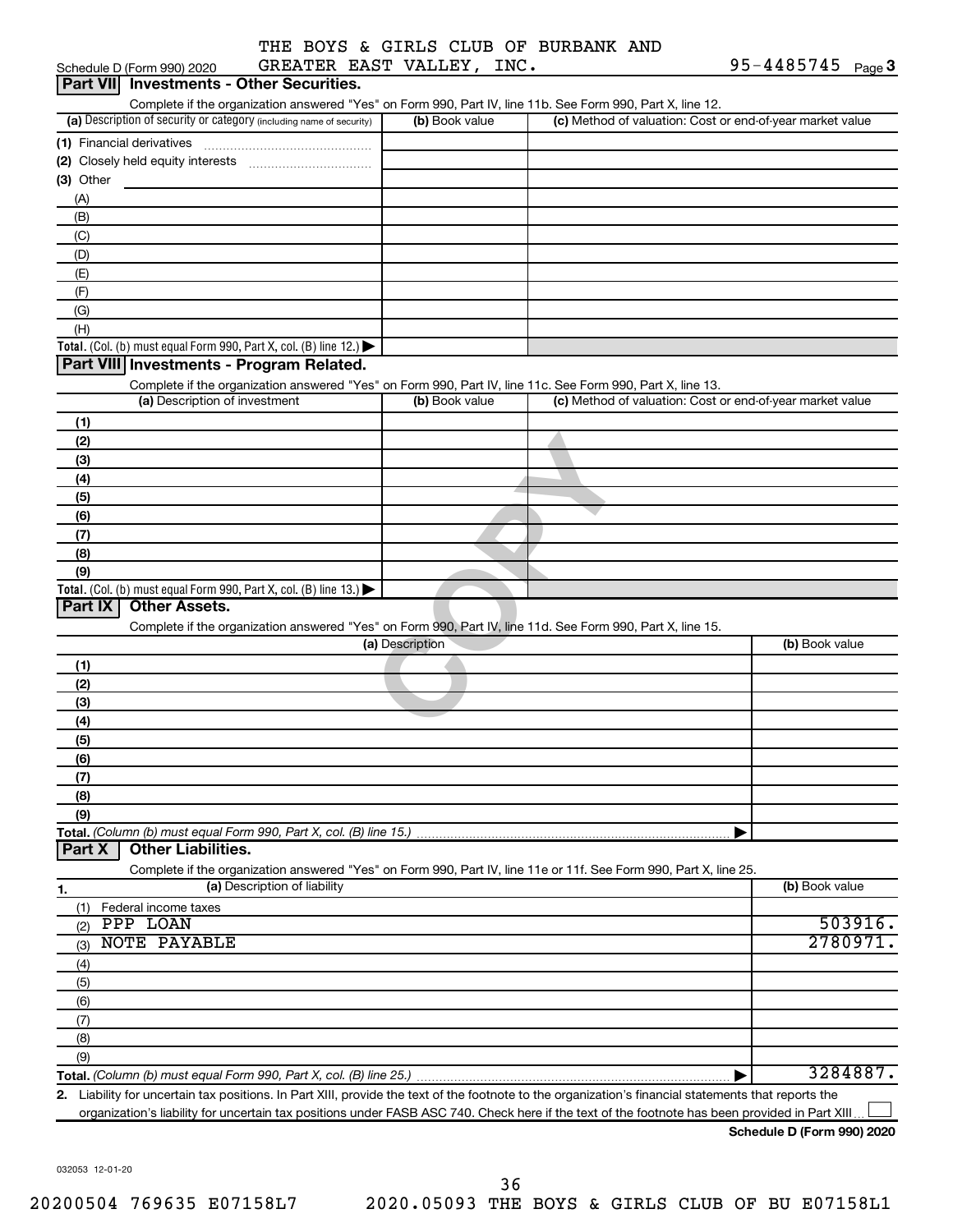| Complete if the organization answered "Yes" on Form 990, Part IV, line 12a.                                                                                                                                                               |                |        |                |                      |
|-------------------------------------------------------------------------------------------------------------------------------------------------------------------------------------------------------------------------------------------|----------------|--------|----------------|----------------------|
| Total revenue, gains, and other support per audited financial statements [[[[[[[[[[[[[[[[[[[[[[[[]]]]]]]]]]]]                                                                                                                             |                |        | $\blacksquare$ | 7540624.             |
| Amounts included on line 1 but not on Form 990, Part VIII, line 12:                                                                                                                                                                       |                |        |                |                      |
| а                                                                                                                                                                                                                                         | 2a             |        |                |                      |
| b                                                                                                                                                                                                                                         | 2 <sub>b</sub> | 88660. |                |                      |
| с                                                                                                                                                                                                                                         | 2c             |        |                |                      |
| d                                                                                                                                                                                                                                         | 2d             | 34877. |                |                      |
| Add lines 2a through 2d<br>е                                                                                                                                                                                                              |                |        | 2e             | 123537.              |
|                                                                                                                                                                                                                                           |                |        | $\mathbf{a}$   | 7417087.             |
| Amounts included on Form 990, Part VIII, line 12, but not on line 1:                                                                                                                                                                      |                |        |                |                      |
| а                                                                                                                                                                                                                                         | 4a             |        |                |                      |
| b                                                                                                                                                                                                                                         | 4 <sub>b</sub> |        |                |                      |
|                                                                                                                                                                                                                                           |                |        | 4c             | 0.                   |
| Add lines 4a and 4b<br>c                                                                                                                                                                                                                  |                |        |                |                      |
|                                                                                                                                                                                                                                           |                |        | 5              |                      |
| Part XII Reconciliation of Expenses per Audited Financial Statements With Expenses per Return.                                                                                                                                            |                |        |                |                      |
| Complete if the organization answered "Yes" on Form 990, Part IV, line 12a.                                                                                                                                                               |                |        |                |                      |
|                                                                                                                                                                                                                                           |                |        | $\blacksquare$ |                      |
| Amounts included on line 1 but not on Form 990, Part IX, line 25:                                                                                                                                                                         |                |        |                |                      |
| Donated services and use of facilities [111] [12] matter services and use of facilities [11] matter services and use of facilities [11] matter services and use of facilities [11] matter services and use of facilities in th<br>а       | 2a             | 88660. |                |                      |
|                                                                                                                                                                                                                                           | 2 <sub>b</sub> |        |                |                      |
| Other losses <b>with a contract of the contract of the contract of the contract of the contract of the contract of the contract of the contract of the contract of the contract of the contract of the contract of the contract </b><br>c | 2 <sub>c</sub> |        |                | 7417087.<br>3541381. |
| d                                                                                                                                                                                                                                         | 2d             |        |                |                      |
| Add lines 2a through 2d <b>contained a contained a contained a contained a contained a contained a contained a contained a contact a contact a contact a contact a contact a contact a contact a contact a contact a contact a c</b><br>е |                |        | <b>2e</b>      |                      |
|                                                                                                                                                                                                                                           |                |        | 3              | 88660.<br>3452721.   |
| Amounts included on Form 990, Part IX, line 25, but not on line 1:                                                                                                                                                                        |                |        |                |                      |
| a Investment expenses not included on Form 990, Part VIII, line 7b [100]                                                                                                                                                                  | 4a             |        |                |                      |
|                                                                                                                                                                                                                                           | 4 <sub>b</sub> |        |                |                      |
| c Add lines 4a and 4b                                                                                                                                                                                                                     |                |        | 4c             | 0.<br>3452721.       |

### PART XI, LINE 2D - OTHER ADJUSTMENTS:

#### NET UNREALIZED GAIN ON INVESTMENTS **SECURITS** 34877.

032054 12-01-20

**Schedule D (Form 990) 2020**

37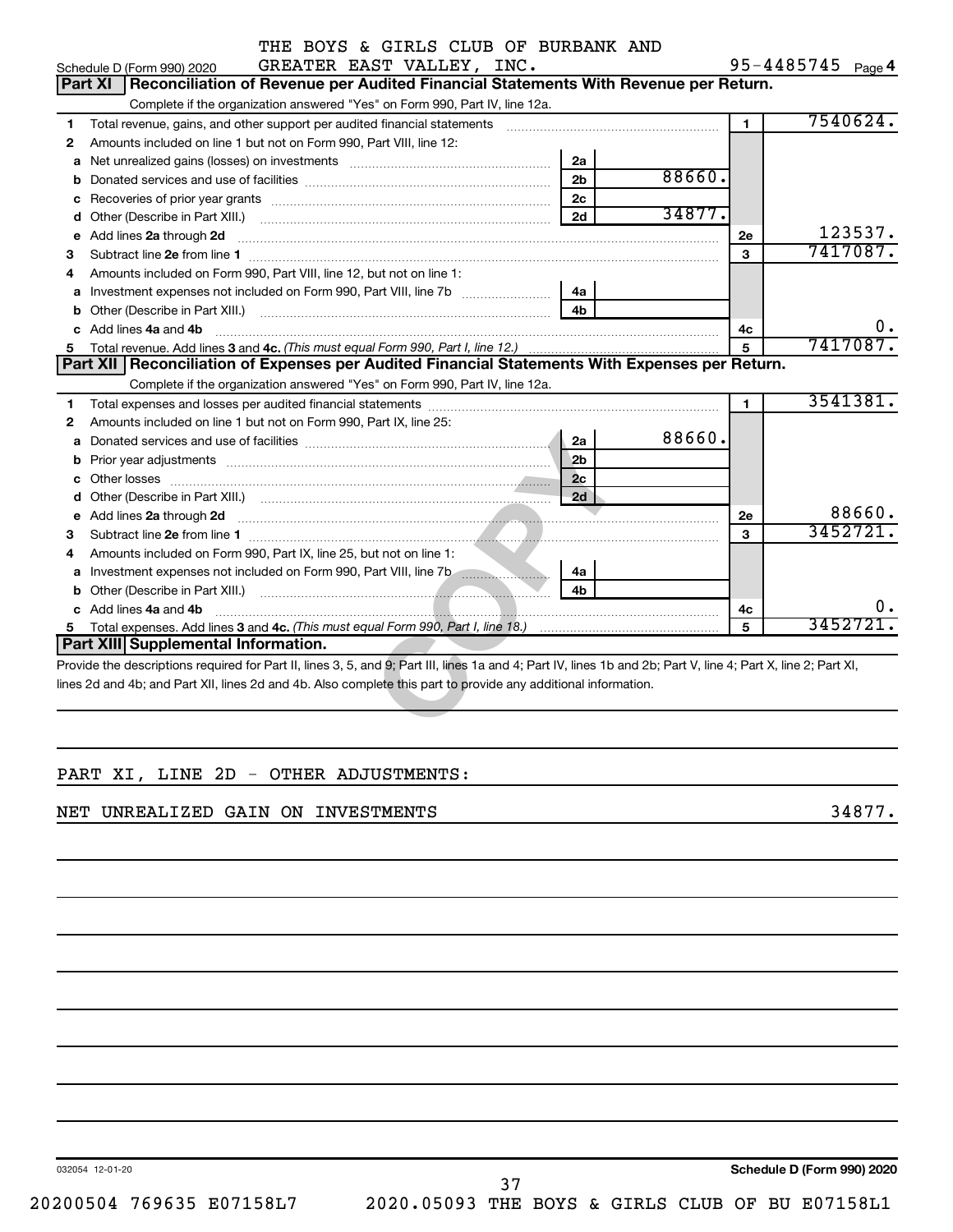| <b>SCHEDULE G</b>                                                                                                                                        |                                 | <b>Supplemental Information Regarding Fundraising or Gaming Activities</b>                                                                                                                                                                           |              |                                 |                     |  |                                   | OMB No. 1545-0047                       |  |
|----------------------------------------------------------------------------------------------------------------------------------------------------------|---------------------------------|------------------------------------------------------------------------------------------------------------------------------------------------------------------------------------------------------------------------------------------------------|--------------|---------------------------------|---------------------|--|-----------------------------------|-----------------------------------------|--|
| (Form 990 or 990-EZ)                                                                                                                                     |                                 | Complete if the organization answered "Yes" on Form 990, Part IV, line 17, 18, or 19, or if the                                                                                                                                                      |              |                                 |                     |  |                                   |                                         |  |
|                                                                                                                                                          |                                 | organization entered more than \$15,000 on Form 990-EZ, line 6a.<br>Attach to Form 990 or Form 990-EZ.                                                                                                                                               |              |                                 |                     |  |                                   | <b>Open to Public</b>                   |  |
| Department of the Treasury<br>Internal Revenue Service                                                                                                   |                                 | Go to www.irs.gov/Form990 for instructions and the latest information.                                                                                                                                                                               |              |                                 |                     |  |                                   | Inspection                              |  |
| Name of the organization                                                                                                                                 |                                 | THE BOYS & GIRLS CLUB OF BURBANK AND                                                                                                                                                                                                                 |              |                                 |                     |  |                                   | <b>Employer identification number</b>   |  |
| Part I                                                                                                                                                   |                                 | GREATER EAST VALLEY, INC.<br>Fundraising Activities. Complete if the organization answered "Yes" on Form 990, Part IV, line 17. Form 990-EZ filers are not                                                                                           |              |                                 |                     |  | 95-4485745                        |                                         |  |
|                                                                                                                                                          | required to complete this part. |                                                                                                                                                                                                                                                      |              |                                 |                     |  |                                   |                                         |  |
|                                                                                                                                                          |                                 | 1 Indicate whether the organization raised funds through any of the following activities. Check all that apply.                                                                                                                                      |              |                                 |                     |  |                                   |                                         |  |
| Mail solicitations<br>Solicitation of non-government grants<br>a<br>e<br>Internet and email solicitations<br>Solicitation of government grants<br>f<br>b |                                 |                                                                                                                                                                                                                                                      |              |                                 |                     |  |                                   |                                         |  |
| Phone solicitations<br>c                                                                                                                                 |                                 | Special fundraising events<br>g                                                                                                                                                                                                                      |              |                                 |                     |  |                                   |                                         |  |
| In-person solicitations<br>d                                                                                                                             |                                 |                                                                                                                                                                                                                                                      |              |                                 |                     |  |                                   |                                         |  |
|                                                                                                                                                          |                                 | 2 a Did the organization have a written or oral agreement with any individual (including officers, directors, trustees, or                                                                                                                           |              |                                 |                     |  |                                   |                                         |  |
|                                                                                                                                                          |                                 | key employees listed in Form 990, Part VII) or entity in connection with professional fundraising services?<br>b If "Yes," list the 10 highest paid individuals or entities (fundraisers) pursuant to agreements under which the fundraiser is to be |              |                                 |                     |  | Yes                               | <b>No</b>                               |  |
| compensated at least \$5,000 by the organization.                                                                                                        |                                 |                                                                                                                                                                                                                                                      |              |                                 |                     |  |                                   |                                         |  |
|                                                                                                                                                          |                                 |                                                                                                                                                                                                                                                      |              |                                 |                     |  | (v) Amount paid                   |                                         |  |
| (i) Name and address of individual                                                                                                                       |                                 | (ii) Activity                                                                                                                                                                                                                                        | have custody | (iii) Did<br>fundraiser         | (iv) Gross receipts |  | to (or retained by)<br>fundraiser | (vi) Amount paid<br>to (or retained by) |  |
| or entity (fundraiser)                                                                                                                                   |                                 |                                                                                                                                                                                                                                                      |              | or control of<br>contributions? | from activity       |  | listed in col. (i)                | organization                            |  |
|                                                                                                                                                          |                                 |                                                                                                                                                                                                                                                      | Yes.         | No.                             |                     |  |                                   |                                         |  |
|                                                                                                                                                          |                                 |                                                                                                                                                                                                                                                      |              |                                 |                     |  |                                   |                                         |  |
|                                                                                                                                                          |                                 |                                                                                                                                                                                                                                                      |              |                                 |                     |  |                                   |                                         |  |
|                                                                                                                                                          |                                 |                                                                                                                                                                                                                                                      |              |                                 |                     |  |                                   |                                         |  |
|                                                                                                                                                          |                                 |                                                                                                                                                                                                                                                      |              |                                 |                     |  |                                   |                                         |  |
|                                                                                                                                                          |                                 |                                                                                                                                                                                                                                                      |              |                                 |                     |  |                                   |                                         |  |
|                                                                                                                                                          |                                 |                                                                                                                                                                                                                                                      |              |                                 |                     |  |                                   |                                         |  |
|                                                                                                                                                          |                                 |                                                                                                                                                                                                                                                      |              |                                 |                     |  |                                   |                                         |  |
|                                                                                                                                                          |                                 |                                                                                                                                                                                                                                                      |              |                                 |                     |  |                                   |                                         |  |
|                                                                                                                                                          |                                 |                                                                                                                                                                                                                                                      |              |                                 |                     |  |                                   |                                         |  |
|                                                                                                                                                          |                                 |                                                                                                                                                                                                                                                      |              |                                 |                     |  |                                   |                                         |  |
|                                                                                                                                                          |                                 |                                                                                                                                                                                                                                                      |              |                                 |                     |  |                                   |                                         |  |
|                                                                                                                                                          |                                 |                                                                                                                                                                                                                                                      |              |                                 |                     |  |                                   |                                         |  |
| Total                                                                                                                                                    |                                 |                                                                                                                                                                                                                                                      |              |                                 |                     |  |                                   |                                         |  |
|                                                                                                                                                          |                                 | 3 List all states in which the organization is registered or licensed to solicit contributions or has been notified it is exempt from registration                                                                                                   |              |                                 |                     |  |                                   |                                         |  |
| or licensing.                                                                                                                                            |                                 |                                                                                                                                                                                                                                                      |              |                                 |                     |  |                                   |                                         |  |
|                                                                                                                                                          |                                 |                                                                                                                                                                                                                                                      |              |                                 |                     |  |                                   |                                         |  |
|                                                                                                                                                          |                                 |                                                                                                                                                                                                                                                      |              |                                 |                     |  |                                   |                                         |  |
|                                                                                                                                                          |                                 |                                                                                                                                                                                                                                                      |              |                                 |                     |  |                                   |                                         |  |
|                                                                                                                                                          |                                 |                                                                                                                                                                                                                                                      |              |                                 |                     |  |                                   |                                         |  |
|                                                                                                                                                          |                                 |                                                                                                                                                                                                                                                      |              |                                 |                     |  |                                   |                                         |  |
|                                                                                                                                                          |                                 |                                                                                                                                                                                                                                                      |              |                                 |                     |  |                                   |                                         |  |
|                                                                                                                                                          |                                 |                                                                                                                                                                                                                                                      |              |                                 |                     |  |                                   |                                         |  |
|                                                                                                                                                          |                                 |                                                                                                                                                                                                                                                      |              |                                 |                     |  |                                   |                                         |  |
|                                                                                                                                                          |                                 |                                                                                                                                                                                                                                                      |              |                                 |                     |  |                                   |                                         |  |

**For Paperwork Reduction Act Notice, see the Instructions for Form 990 or 990-EZ. Schedule G (Form 990 or 990-EZ) 2020** LHA

032081 11-25-20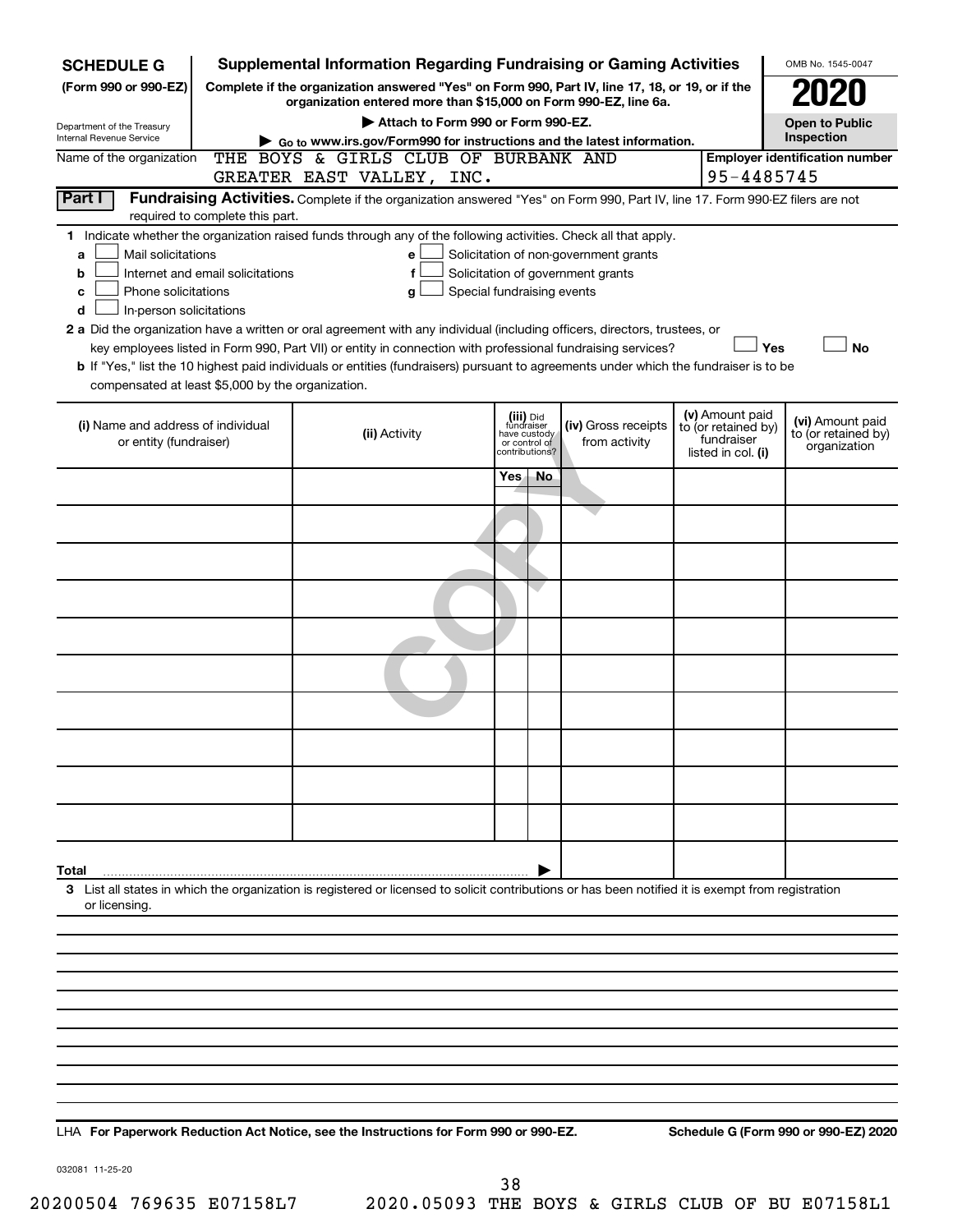|                 |              | Schedule G (Form 990 or 990-EZ) 2020 GREATER EAST VALLEY, INC.                                                                                      |                        | THE BOYS & GIRLS CLUB OF BURBANK AND                                                                                                                                                                                                                                                                                                                                        |                  | $95 - 4485745$ Page 2                               |
|-----------------|--------------|-----------------------------------------------------------------------------------------------------------------------------------------------------|------------------------|-----------------------------------------------------------------------------------------------------------------------------------------------------------------------------------------------------------------------------------------------------------------------------------------------------------------------------------------------------------------------------|------------------|-----------------------------------------------------|
| Part II         |              | Fundraising Events. Complete if the organization answered "Yes" on Form 990, Part IV, line 18, or reported more than \$15,000                       |                        |                                                                                                                                                                                                                                                                                                                                                                             |                  |                                                     |
|                 |              | of fundraising event contributions and gross income on Form 990-EZ, lines 1 and 6b. List events with gross receipts greater than \$5,000.           |                        |                                                                                                                                                                                                                                                                                                                                                                             |                  |                                                     |
|                 |              |                                                                                                                                                     | (a) Event $#1$         | $(b)$ Event #2                                                                                                                                                                                                                                                                                                                                                              | (c) Other events | (d) Total events                                    |
|                 |              |                                                                                                                                                     | ANNUAL                 | BACK-A-YOUTH                                                                                                                                                                                                                                                                                                                                                                |                  | (add col. (a) through                               |
|                 |              |                                                                                                                                                     | DINNER DANCEFUNDRAISER |                                                                                                                                                                                                                                                                                                                                                                             | 4                | col. (c)                                            |
|                 |              |                                                                                                                                                     | (event type)           | (event type)                                                                                                                                                                                                                                                                                                                                                                | (total number)   |                                                     |
| Revenue         | 1            |                                                                                                                                                     | 110910.                | 105983.                                                                                                                                                                                                                                                                                                                                                                     | 31576.           | 248469.                                             |
|                 | $\mathbf{2}$ |                                                                                                                                                     | 108785.                | 105983.                                                                                                                                                                                                                                                                                                                                                                     | 31576.           | 246344.                                             |
|                 | 3            | Gross income (line 1 minus line 2)                                                                                                                  | 2125.                  |                                                                                                                                                                                                                                                                                                                                                                             |                  | 2125.                                               |
|                 |              |                                                                                                                                                     |                        |                                                                                                                                                                                                                                                                                                                                                                             |                  |                                                     |
|                 | 5            |                                                                                                                                                     |                        |                                                                                                                                                                                                                                                                                                                                                                             |                  |                                                     |
| Direct Expenses | 6            |                                                                                                                                                     |                        |                                                                                                                                                                                                                                                                                                                                                                             |                  |                                                     |
|                 | 7            |                                                                                                                                                     |                        |                                                                                                                                                                                                                                                                                                                                                                             |                  |                                                     |
|                 |              |                                                                                                                                                     |                        |                                                                                                                                                                                                                                                                                                                                                                             |                  |                                                     |
|                 | 8<br>9       |                                                                                                                                                     | 7396.                  | $\overline{24}$ .                                                                                                                                                                                                                                                                                                                                                           | 346.             | 7766.                                               |
|                 | 10           | Direct expense summary. Add lines 4 through 9 in column (d)                                                                                         |                        | $\begin{picture}(20,10) \put(0,0){\vector(1,0){10}} \put(15,0){\vector(1,0){10}} \put(15,0){\vector(1,0){10}} \put(15,0){\vector(1,0){10}} \put(15,0){\vector(1,0){10}} \put(15,0){\vector(1,0){10}} \put(15,0){\vector(1,0){10}} \put(15,0){\vector(1,0){10}} \put(15,0){\vector(1,0){10}} \put(15,0){\vector(1,0){10}} \put(15,0){\vector(1,0){10}} \put(15,0){\vector(1$ |                  | 7766.                                               |
|                 |              |                                                                                                                                                     |                        |                                                                                                                                                                                                                                                                                                                                                                             |                  | $-5641.$                                            |
| Part III        |              | Gaming. Complete if the organization answered "Yes" on Form 990, Part IV, line 19, or reported more than                                            |                        |                                                                                                                                                                                                                                                                                                                                                                             |                  |                                                     |
|                 |              | \$15,000 on Form 990-EZ, line 6a.                                                                                                                   |                        |                                                                                                                                                                                                                                                                                                                                                                             |                  |                                                     |
| Revenue         |              |                                                                                                                                                     | (a) Bingo              | (b) Pull tabs/instant<br>bingo/progressive bingo                                                                                                                                                                                                                                                                                                                            | (c) Other gaming | (d) Total gaming (add<br>col. (a) through col. (c)) |
|                 | 1            |                                                                                                                                                     |                        |                                                                                                                                                                                                                                                                                                                                                                             |                  |                                                     |
|                 | $\mathbf{2}$ |                                                                                                                                                     |                        |                                                                                                                                                                                                                                                                                                                                                                             |                  |                                                     |
| Expenses        |              |                                                                                                                                                     |                        |                                                                                                                                                                                                                                                                                                                                                                             |                  |                                                     |
| Direct          | 4            |                                                                                                                                                     |                        |                                                                                                                                                                                                                                                                                                                                                                             |                  |                                                     |
|                 | 5            |                                                                                                                                                     |                        |                                                                                                                                                                                                                                                                                                                                                                             |                  |                                                     |
|                 | 6            | Volunteer labor                                                                                                                                     | Yes<br>%<br>No         | Yes<br>%<br>No                                                                                                                                                                                                                                                                                                                                                              | Yes<br>%<br>No   |                                                     |
|                 |              | 7 Direct expense summary. Add lines 2 through 5 in column (d)                                                                                       |                        |                                                                                                                                                                                                                                                                                                                                                                             |                  |                                                     |
|                 | 8            |                                                                                                                                                     |                        |                                                                                                                                                                                                                                                                                                                                                                             |                  |                                                     |
|                 |              |                                                                                                                                                     |                        |                                                                                                                                                                                                                                                                                                                                                                             |                  |                                                     |
|                 |              | <b>9</b> Enter the state(s) in which the organization conducts gaming activities: $CA$                                                              |                        |                                                                                                                                                                                                                                                                                                                                                                             |                  |                                                     |
|                 |              | <b>b</b> If "No," explain:                                                                                                                          |                        |                                                                                                                                                                                                                                                                                                                                                                             |                  | $\boxed{\text{X}}$ Yes<br><b>No</b>                 |
|                 |              |                                                                                                                                                     |                        |                                                                                                                                                                                                                                                                                                                                                                             |                  |                                                     |
|                 |              | <b>b</b> If "Yes," explain:<br><u> 1989 - Johann Barbara, martxa alemaniar argamento de la contrada de la contrada de la contrada de la contrad</u> |                        |                                                                                                                                                                                                                                                                                                                                                                             |                  | $X_{0}$<br>Yes                                      |
|                 |              |                                                                                                                                                     |                        |                                                                                                                                                                                                                                                                                                                                                                             |                  |                                                     |
|                 |              | 032082 11-25-20                                                                                                                                     |                        |                                                                                                                                                                                                                                                                                                                                                                             |                  | Schedule G (Form 990 or 990-EZ) 2020                |
|                 |              |                                                                                                                                                     |                        |                                                                                                                                                                                                                                                                                                                                                                             |                  |                                                     |
|                 |              |                                                                                                                                                     |                        |                                                                                                                                                                                                                                                                                                                                                                             |                  |                                                     |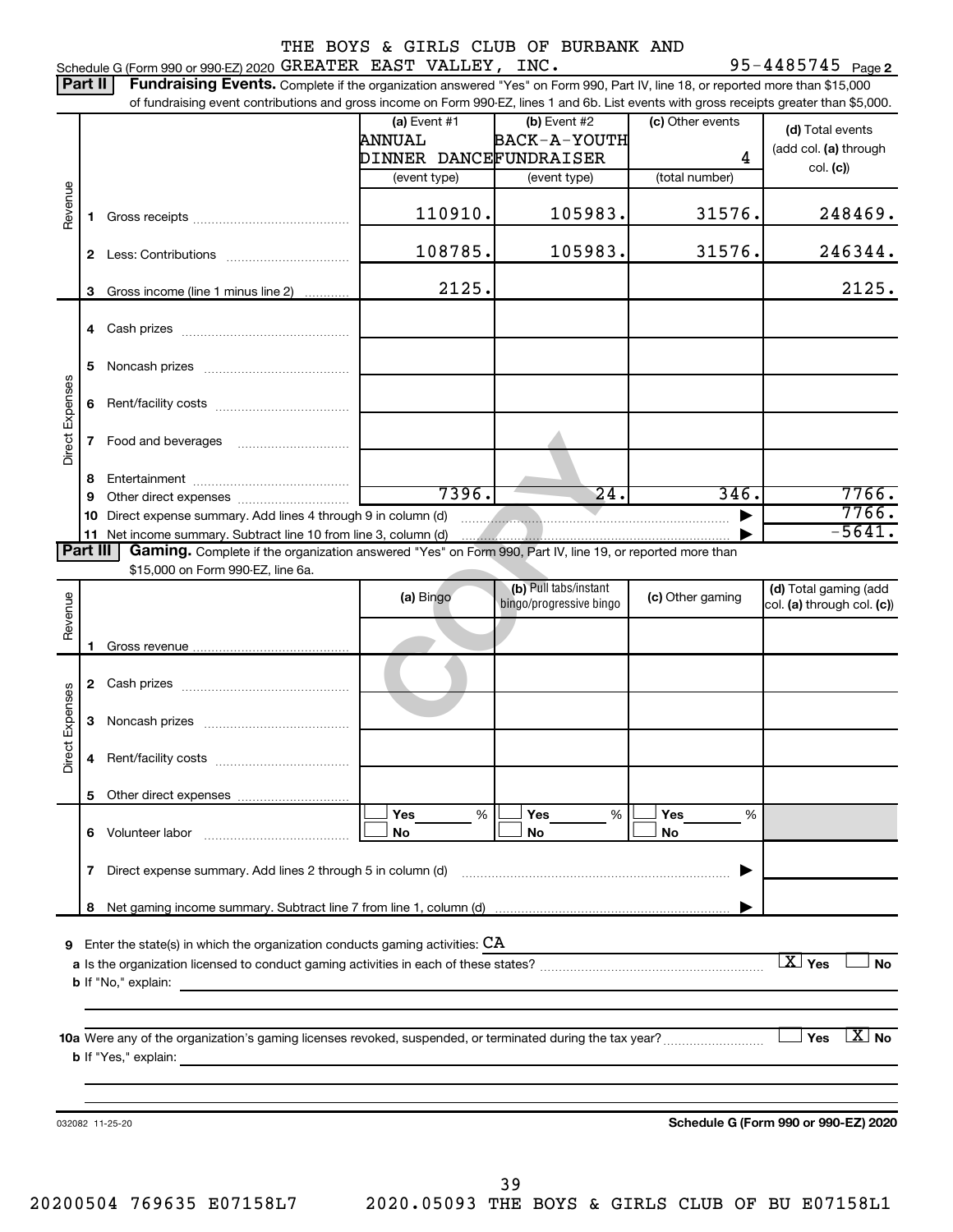| THE BOYS & GIRLS CLUB OF BURBANK AND                                                                                                                                                                                                      |                                          |                  |
|-------------------------------------------------------------------------------------------------------------------------------------------------------------------------------------------------------------------------------------------|------------------------------------------|------------------|
| Schedule G (Form 990 or 990-EZ) 2020 GREATER EAST VALLEY, INC.                                                                                                                                                                            | $95 - 4485745$ Page 3<br>$\Box$ Yes      | X  <br><b>No</b> |
| 12 Is the organization a grantor, beneficiary or trustee of a trust, or a member of a partnership or other entity formed                                                                                                                  |                                          |                  |
|                                                                                                                                                                                                                                           | $\blacksquare$ Yes $\boxed{\text{X}}$ No |                  |
| 13 Indicate the percentage of gaming activity conducted in:                                                                                                                                                                               |                                          |                  |
| a The organization's facility www.communication.communications are consistent and the organization's facility                                                                                                                             | 13a                                      | %                |
| <b>b</b> An outside facility <b>contained and the contract of the contract of the contract of the contract of the contract of the contract of the contract of the contract of the contract of the contract of the contract of the con</b> | 13b I                                    | $\%$             |
| 14 Enter the name and address of the person who prepares the organization's gaming/special events books and records:                                                                                                                      |                                          |                  |
| Name $\blacktriangleright$<br><u> 1989 - Johann Stoff, amerikansk politiker (* 1908)</u>                                                                                                                                                  |                                          |                  |
|                                                                                                                                                                                                                                           |                                          |                  |
| Address $\blacktriangleright$                                                                                                                                                                                                             |                                          |                  |
|                                                                                                                                                                                                                                           |                                          |                  |
|                                                                                                                                                                                                                                           |                                          |                  |
| of gaming revenue retained by the third party $\triangleright$ \$                                                                                                                                                                         |                                          |                  |
| c If "Yes," enter name and address of the third party:                                                                                                                                                                                    |                                          |                  |
| Name $\blacktriangleright$                                                                                                                                                                                                                |                                          |                  |
| <u> 1989 - John Harry Harry Harry Harry Harry Harry Harry Harry Harry Harry Harry Harry Harry Harry Harry Harry</u>                                                                                                                       |                                          |                  |
| Address $\blacktriangleright$                                                                                                                                                                                                             |                                          |                  |
|                                                                                                                                                                                                                                           |                                          |                  |
| <b>16</b> Gaming manager information:                                                                                                                                                                                                     |                                          |                  |
| Name $\blacktriangleright$                                                                                                                                                                                                                |                                          |                  |
|                                                                                                                                                                                                                                           |                                          |                  |
| Gaming manager compensation > \$                                                                                                                                                                                                          |                                          |                  |
| Description of services provided >                                                                                                                                                                                                        |                                          |                  |
|                                                                                                                                                                                                                                           |                                          |                  |
|                                                                                                                                                                                                                                           |                                          |                  |
|                                                                                                                                                                                                                                           |                                          |                  |
| Director/officer<br>Employee<br>Independent contractor                                                                                                                                                                                    |                                          |                  |
| 17 Mandatory distributions:                                                                                                                                                                                                               |                                          |                  |
| a Is the organization required under state law to make charitable distributions from the gaming proceeds to                                                                                                                               |                                          |                  |
| retain the state gaming license?                                                                                                                                                                                                          |                                          | Yes $X$ No       |
| <b>b</b> Enter the amount of distributions required under state law to be distributed to other exempt organizations or spent in the<br>organization's own exempt activities during the tax year $\triangleright$ \$                       |                                          |                  |
| Part IV<br>Supplemental Information. Provide the explanations required by Part I, line 2b, columns (iii) and (v); and Part III, lines 9, 9b, 10b,                                                                                         |                                          |                  |
| 15b, 15c, 16, and 17b, as applicable. Also provide any additional information. See instructions.                                                                                                                                          |                                          |                  |
|                                                                                                                                                                                                                                           |                                          |                  |
|                                                                                                                                                                                                                                           |                                          |                  |
|                                                                                                                                                                                                                                           |                                          |                  |
|                                                                                                                                                                                                                                           |                                          |                  |
|                                                                                                                                                                                                                                           |                                          |                  |
|                                                                                                                                                                                                                                           |                                          |                  |
|                                                                                                                                                                                                                                           |                                          |                  |
|                                                                                                                                                                                                                                           |                                          |                  |
|                                                                                                                                                                                                                                           |                                          |                  |
|                                                                                                                                                                                                                                           |                                          |                  |
|                                                                                                                                                                                                                                           |                                          |                  |
|                                                                                                                                                                                                                                           |                                          |                  |
|                                                                                                                                                                                                                                           |                                          |                  |
|                                                                                                                                                                                                                                           |                                          |                  |
| Schedule G (Form 990 or 990-EZ) 2020<br>032083 11-25-20<br>40                                                                                                                                                                             |                                          |                  |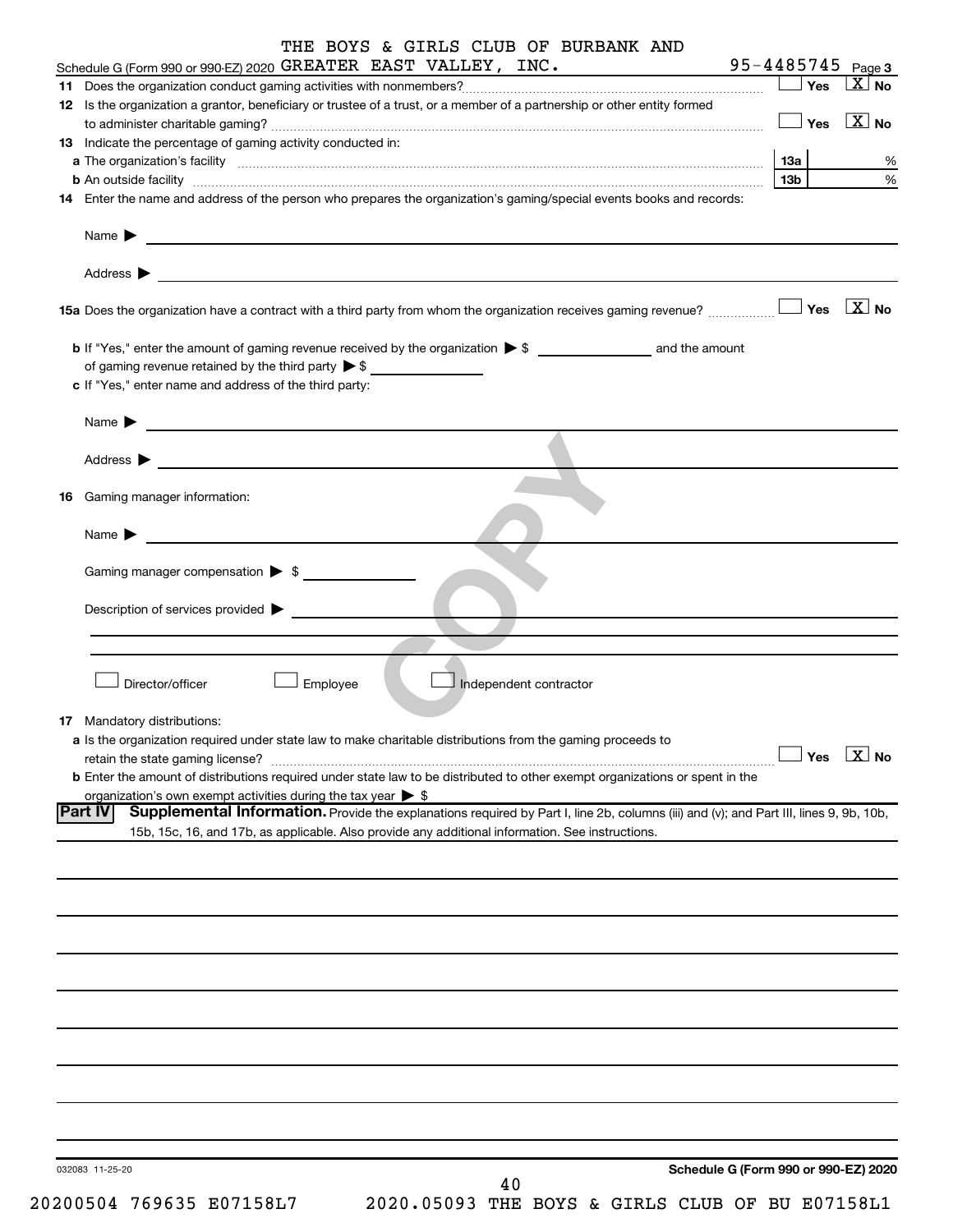|                                                                                                   | THE BOYS & GIRLS CLUB OF BURBANK AND<br>GREATER EAST VALLEY, INC.              | $95 - 4485745$ Page 4           |
|---------------------------------------------------------------------------------------------------|--------------------------------------------------------------------------------|---------------------------------|
| Schedule G (Form 990 or 990-EZ) GREATER EA<br><b>Part IV</b> Supplemental Information (continued) |                                                                                |                                 |
|                                                                                                   |                                                                                |                                 |
|                                                                                                   |                                                                                |                                 |
|                                                                                                   |                                                                                |                                 |
|                                                                                                   |                                                                                |                                 |
|                                                                                                   |                                                                                |                                 |
|                                                                                                   |                                                                                |                                 |
|                                                                                                   |                                                                                |                                 |
|                                                                                                   |                                                                                |                                 |
|                                                                                                   |                                                                                |                                 |
|                                                                                                   |                                                                                |                                 |
|                                                                                                   |                                                                                |                                 |
|                                                                                                   |                                                                                |                                 |
|                                                                                                   |                                                                                |                                 |
|                                                                                                   |                                                                                |                                 |
|                                                                                                   |                                                                                |                                 |
|                                                                                                   |                                                                                |                                 |
|                                                                                                   |                                                                                |                                 |
|                                                                                                   |                                                                                |                                 |
|                                                                                                   |                                                                                |                                 |
|                                                                                                   |                                                                                |                                 |
|                                                                                                   |                                                                                |                                 |
|                                                                                                   |                                                                                |                                 |
|                                                                                                   |                                                                                |                                 |
|                                                                                                   |                                                                                |                                 |
|                                                                                                   |                                                                                |                                 |
|                                                                                                   |                                                                                |                                 |
|                                                                                                   |                                                                                |                                 |
|                                                                                                   |                                                                                |                                 |
|                                                                                                   |                                                                                |                                 |
|                                                                                                   |                                                                                |                                 |
|                                                                                                   |                                                                                |                                 |
|                                                                                                   |                                                                                |                                 |
|                                                                                                   |                                                                                |                                 |
|                                                                                                   |                                                                                |                                 |
|                                                                                                   |                                                                                |                                 |
|                                                                                                   |                                                                                |                                 |
|                                                                                                   |                                                                                |                                 |
|                                                                                                   |                                                                                |                                 |
|                                                                                                   |                                                                                |                                 |
|                                                                                                   |                                                                                |                                 |
| 032084 04-01-20                                                                                   |                                                                                | Schedule G (Form 990 or 990-EZ) |
|                                                                                                   | 41<br>20200504 769635 E07158L7 2020.05093 THE BOYS & GIRLS CLUB OF BU E07158L1 |                                 |
|                                                                                                   |                                                                                |                                 |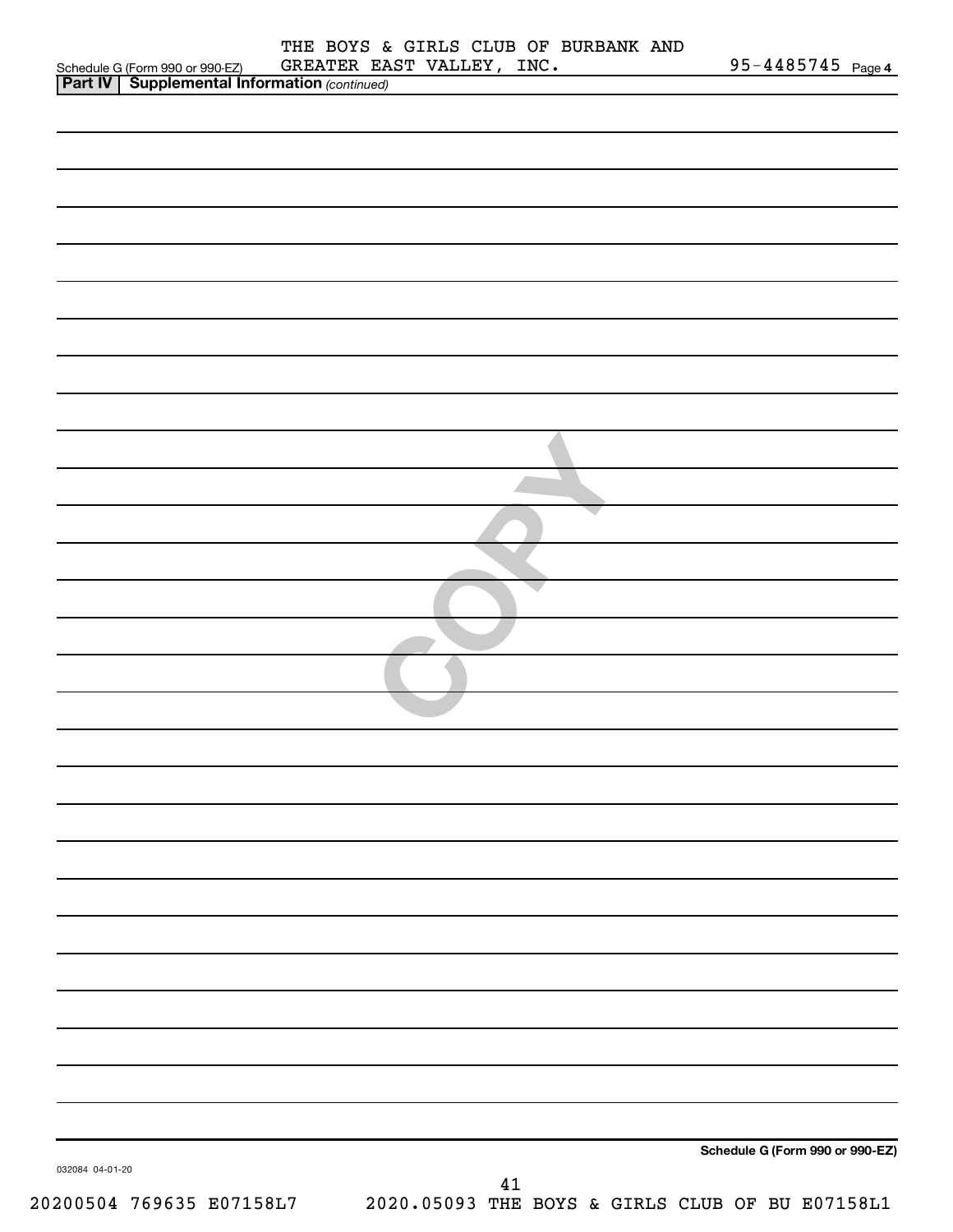| <b>SCHEDULE J</b> | OMB No. 1545-0047                       |                                                                                                                        |                                       |            |                         |  |  |  |
|-------------------|-----------------------------------------|------------------------------------------------------------------------------------------------------------------------|---------------------------------------|------------|-------------------------|--|--|--|
|                   | (Form 990)                              | <b>Compensation Information</b><br>For certain Officers, Directors, Trustees, Key Employees, and Highest               | 2020                                  |            |                         |  |  |  |
|                   |                                         | <b>Compensated Employees</b>                                                                                           |                                       |            |                         |  |  |  |
|                   | Department of the Treasury              | Complete if the organization answered "Yes" on Form 990, Part IV, line 23.<br>Attach to Form 990.                      | <b>Open to Public</b>                 |            |                         |  |  |  |
|                   | Internal Revenue Service                | Go to www.irs.gov/Form990 for instructions and the latest information.                                                 | Inspection                            |            |                         |  |  |  |
|                   | Name of the organization                | THE BOYS & GIRLS CLUB OF BURBANK AND                                                                                   | <b>Employer identification number</b> |            |                         |  |  |  |
|                   |                                         | GREATER EAST VALLEY, INC.                                                                                              | 95-4485745                            |            |                         |  |  |  |
|                   | Part I                                  | <b>Questions Regarding Compensation</b>                                                                                |                                       |            |                         |  |  |  |
|                   |                                         |                                                                                                                        |                                       | <b>Yes</b> | No                      |  |  |  |
| 1a                |                                         | Check the appropriate box(es) if the organization provided any of the following to or for a person listed on Form 990, |                                       |            |                         |  |  |  |
|                   |                                         | Part VII, Section A, line 1a. Complete Part III to provide any relevant information regarding these items.             |                                       |            |                         |  |  |  |
|                   | First-class or charter travel           | Housing allowance or residence for personal use                                                                        |                                       |            |                         |  |  |  |
|                   | Travel for companions                   | Payments for business use of personal residence                                                                        |                                       |            |                         |  |  |  |
|                   |                                         | Health or social club dues or initiation fees<br>Tax indemnification and gross-up payments                             |                                       |            |                         |  |  |  |
|                   |                                         | Discretionary spending account<br>Personal services (such as maid, chauffeur, chef)                                    |                                       |            |                         |  |  |  |
|                   |                                         |                                                                                                                        |                                       |            |                         |  |  |  |
|                   |                                         | <b>b</b> If any of the boxes on line 1a are checked, did the organization follow a written policy regarding payment or |                                       |            |                         |  |  |  |
|                   |                                         |                                                                                                                        | 1b                                    |            |                         |  |  |  |
| 2                 |                                         | Did the organization require substantiation prior to reimbursing or allowing expenses incurred by all directors,       |                                       |            |                         |  |  |  |
|                   |                                         |                                                                                                                        | $\mathbf{2}$                          |            |                         |  |  |  |
|                   |                                         |                                                                                                                        |                                       |            |                         |  |  |  |
| з                 |                                         | Indicate which, if any, of the following the organization used to establish the compensation of the organization's     |                                       |            |                         |  |  |  |
|                   |                                         | CEO/Executive Director. Check all that apply. Do not check any boxes for methods used by a related organization to     |                                       |            |                         |  |  |  |
|                   |                                         | establish compensation of the CEO/Executive Director, but explain in Part III.                                         |                                       |            |                         |  |  |  |
|                   | Compensation committee                  | Written employment contract                                                                                            |                                       |            |                         |  |  |  |
|                   |                                         | <u>x  </u><br>Compensation survey or study<br>Independent compensation consultant                                      |                                       |            |                         |  |  |  |
|                   |                                         | $\mathbf{X}$ Approval by the board or compensation committee<br>Form 990 of other organizations                        |                                       |            |                         |  |  |  |
|                   |                                         |                                                                                                                        |                                       |            |                         |  |  |  |
| 4                 |                                         | During the year, did any person listed on Form 990, Part VII, Section A, line 1a, with respect to the filing           |                                       |            |                         |  |  |  |
|                   | organization or a related organization: |                                                                                                                        |                                       |            | х                       |  |  |  |
| а                 |                                         | Receive a severance payment or change-of-control payment?                                                              | 4a                                    |            | $\overline{\textbf{x}}$ |  |  |  |
| b                 |                                         |                                                                                                                        | 4b<br>4c                              |            | X                       |  |  |  |
| c                 |                                         |                                                                                                                        |                                       |            |                         |  |  |  |
|                   |                                         | If "Yes" to any of lines 4a-c, list the persons and provide the applicable amounts for each item in Part III.          |                                       |            |                         |  |  |  |
|                   |                                         | Only section 501(c)(3), 501(c)(4), and 501(c)(29) organizations must complete lines 5-9.                               |                                       |            |                         |  |  |  |
|                   |                                         | For persons listed on Form 990, Part VII, Section A, line 1a, did the organization pay or accrue any compensation      |                                       |            |                         |  |  |  |
|                   | contingent on the revenues of:          |                                                                                                                        |                                       |            |                         |  |  |  |
|                   |                                         |                                                                                                                        | 5a                                    |            | х                       |  |  |  |
|                   |                                         |                                                                                                                        | 5b                                    |            | X                       |  |  |  |
|                   |                                         | If "Yes" on line 5a or 5b, describe in Part III.                                                                       |                                       |            |                         |  |  |  |
|                   |                                         | 6 For persons listed on Form 990, Part VII, Section A, line 1a, did the organization pay or accrue any compensation    |                                       |            |                         |  |  |  |
|                   | contingent on the net earnings of:      |                                                                                                                        |                                       |            |                         |  |  |  |
|                   |                                         |                                                                                                                        | 6a                                    |            | х                       |  |  |  |
|                   |                                         |                                                                                                                        | 6b                                    |            | X                       |  |  |  |
|                   |                                         | If "Yes" on line 6a or 6b, describe in Part III.                                                                       |                                       |            |                         |  |  |  |
|                   |                                         | 7 For persons listed on Form 990, Part VII, Section A, line 1a, did the organization provide any nonfixed payments     |                                       |            |                         |  |  |  |
|                   |                                         |                                                                                                                        | 7                                     |            | x                       |  |  |  |
| 8                 |                                         | Were any amounts reported on Form 990, Part VII, paid or accrued pursuant to a contract that was subject to the        |                                       |            |                         |  |  |  |
|                   |                                         |                                                                                                                        | 8                                     |            | x                       |  |  |  |
| 9                 |                                         | If "Yes" on line 8, did the organization also follow the rebuttable presumption procedure described in                 |                                       |            |                         |  |  |  |
|                   |                                         |                                                                                                                        | 9                                     |            |                         |  |  |  |
|                   |                                         | LHA For Paperwork Reduction Act Notice, see the Instructions for Form 990.                                             | Schedule J (Form 990) 2020            |            |                         |  |  |  |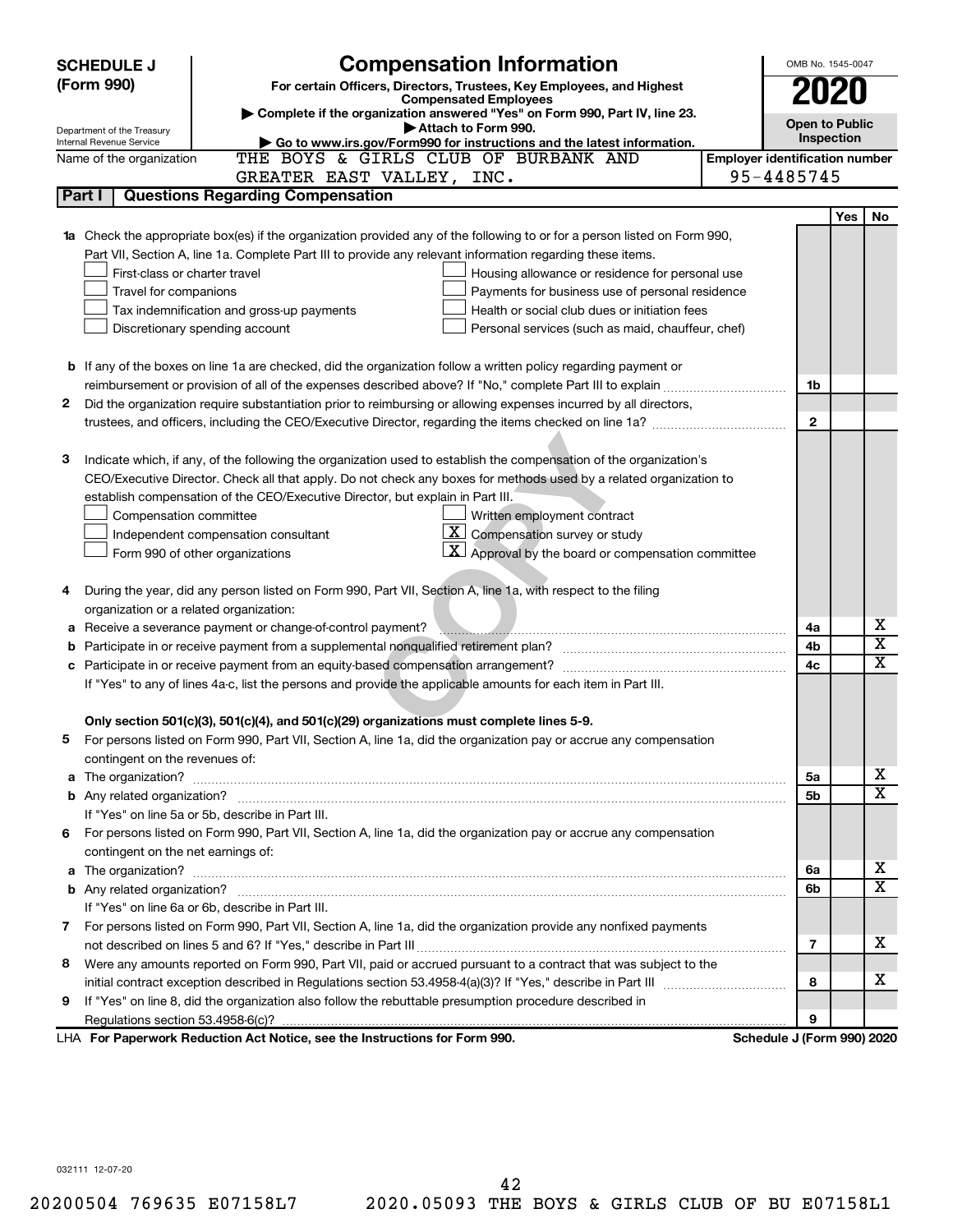| (1) SHANNA WARREN  | (i)          | 200000.          | $0$ .            | $0 \cdot$                   | $0$ .            | 0.               | 200000.          |                            |
|--------------------|--------------|------------------|------------------|-----------------------------|------------------|------------------|------------------|----------------------------|
| EXECUTIVE DIRECTOR | (ii)         | $\overline{0}$ . | $\overline{0}$ . | $\overline{\mathfrak{o}}$ . | $\overline{0}$ . | $\overline{0}$ . | $\overline{0}$ . | $\frac{0}{0}$ .            |
|                    | (i)          |                  |                  |                             |                  |                  |                  |                            |
|                    | (ii)         |                  |                  |                             |                  |                  |                  |                            |
|                    | (i)          |                  |                  |                             |                  |                  |                  |                            |
|                    | (ii)         |                  |                  |                             |                  |                  |                  |                            |
|                    | (i)          |                  |                  |                             |                  |                  |                  |                            |
|                    | (ii)         |                  |                  |                             |                  |                  |                  |                            |
|                    | (i)          |                  |                  |                             |                  |                  |                  |                            |
|                    | (i)          |                  |                  |                             |                  |                  |                  |                            |
|                    | (i)          |                  |                  |                             |                  |                  |                  |                            |
|                    | (ii)         |                  |                  |                             |                  |                  |                  |                            |
|                    | (i)          |                  |                  |                             |                  |                  |                  |                            |
|                    | (ii)         |                  |                  |                             |                  |                  |                  |                            |
|                    | (i)          |                  |                  |                             |                  |                  |                  |                            |
|                    | (ii)         |                  |                  |                             |                  |                  |                  |                            |
|                    | (i)          |                  |                  |                             |                  |                  |                  |                            |
|                    | (ii)         |                  |                  |                             |                  |                  |                  |                            |
|                    | (i)          |                  |                  |                             |                  |                  |                  |                            |
|                    | $\vert$ (ii) |                  |                  |                             |                  |                  |                  |                            |
|                    | (i)          |                  |                  |                             |                  |                  |                  |                            |
|                    | (ii)         |                  |                  |                             |                  |                  |                  |                            |
|                    | (i)          |                  |                  |                             |                  |                  |                  |                            |
|                    | (ii)         |                  |                  |                             |                  |                  |                  |                            |
|                    | (i)          |                  |                  |                             |                  |                  |                  |                            |
|                    | $\vert$ (ii) |                  |                  |                             |                  |                  |                  |                            |
|                    | (i)          |                  |                  |                             |                  |                  |                  |                            |
|                    | (ii)         |                  |                  |                             |                  |                  |                  |                            |
|                    | (i)          |                  |                  |                             |                  |                  |                  |                            |
|                    | $\vert$ (ii) |                  |                  |                             |                  |                  |                  |                            |
|                    | (i)          |                  |                  |                             |                  |                  |                  |                            |
|                    | (ii)         |                  |                  |                             |                  |                  |                  |                            |
|                    |              |                  |                  |                             |                  |                  |                  | Schedule I (Form 990) 2020 |

43

#### THE BOYS & GIRLS CLUB OF BURBANK AND

Part II | Officers, Directors, Trustees, Key Employees, and Highest Compensated Employees. Use duplicate copies if additional space is needed.

For each individual whose compensation must be reported on Schedule J, report compensation from the organization on row (i) and from related organizations, described in the instructions, on row (ii). Do not list any individuals that aren't listed on Form 990, Part VII.

> (iii) Other reportable compensation

**(B)** Breakdown of W-2 and/or 1099-MISC compensation | **(C)** Retirement and | **(D)** Nontaxable | **(E)** Total of columns | **(F)** 

other deferred compensation

Note: The sum of columns (B)(i)-(iii) for each listed individual must equal the total amount of Form 990, Part VII, Section A, line 1a, applicable column (D) and (E) amounts for that individual.

(ii) Bonus & incentive compensation

# Schedule J (Form 990) 2020 GREATER EAST VALLEY,INC . 95-4485745 Page

**(i) (ii) (iii) (A)**  Name and Title

(i) Base compensation

032112 12-07-20

(D) Nontaxable benefits

 $|E|$  Total of columns (B)(i)-(D)

**2**

(F) Compensation in column (B) reported as deferred on prior Form 990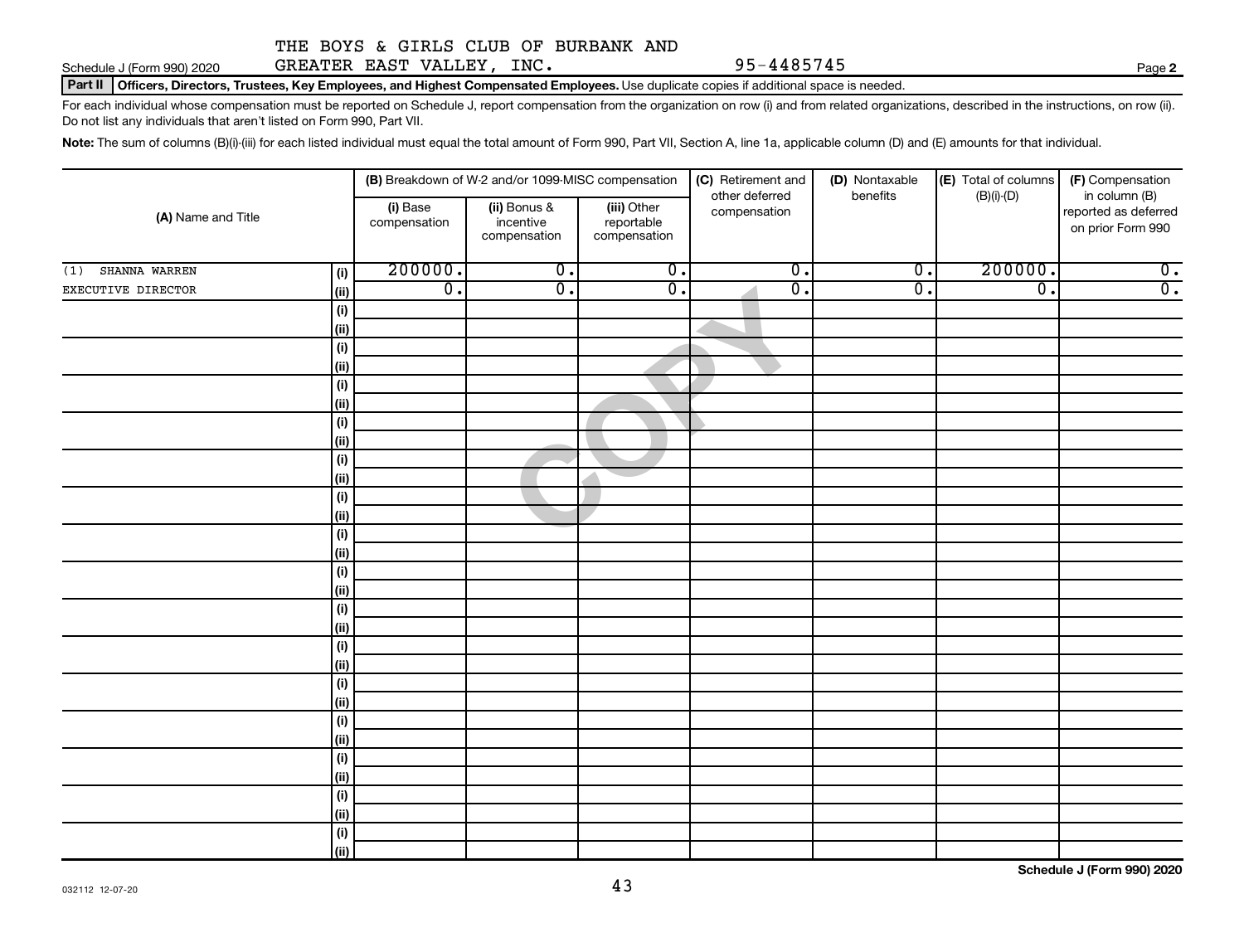| Schedule J (Form 990) 2020 |  |  |
|----------------------------|--|--|

#### **Part III Supplemental Information**

Provide the information, explanation, or descriptions required for Part I, lines 1a, 1b, 3, 4a, 4b, 4c, 5a, 5b, 6a, 6b, 7, and 8, and for Part II. Also complete this part for any additional information.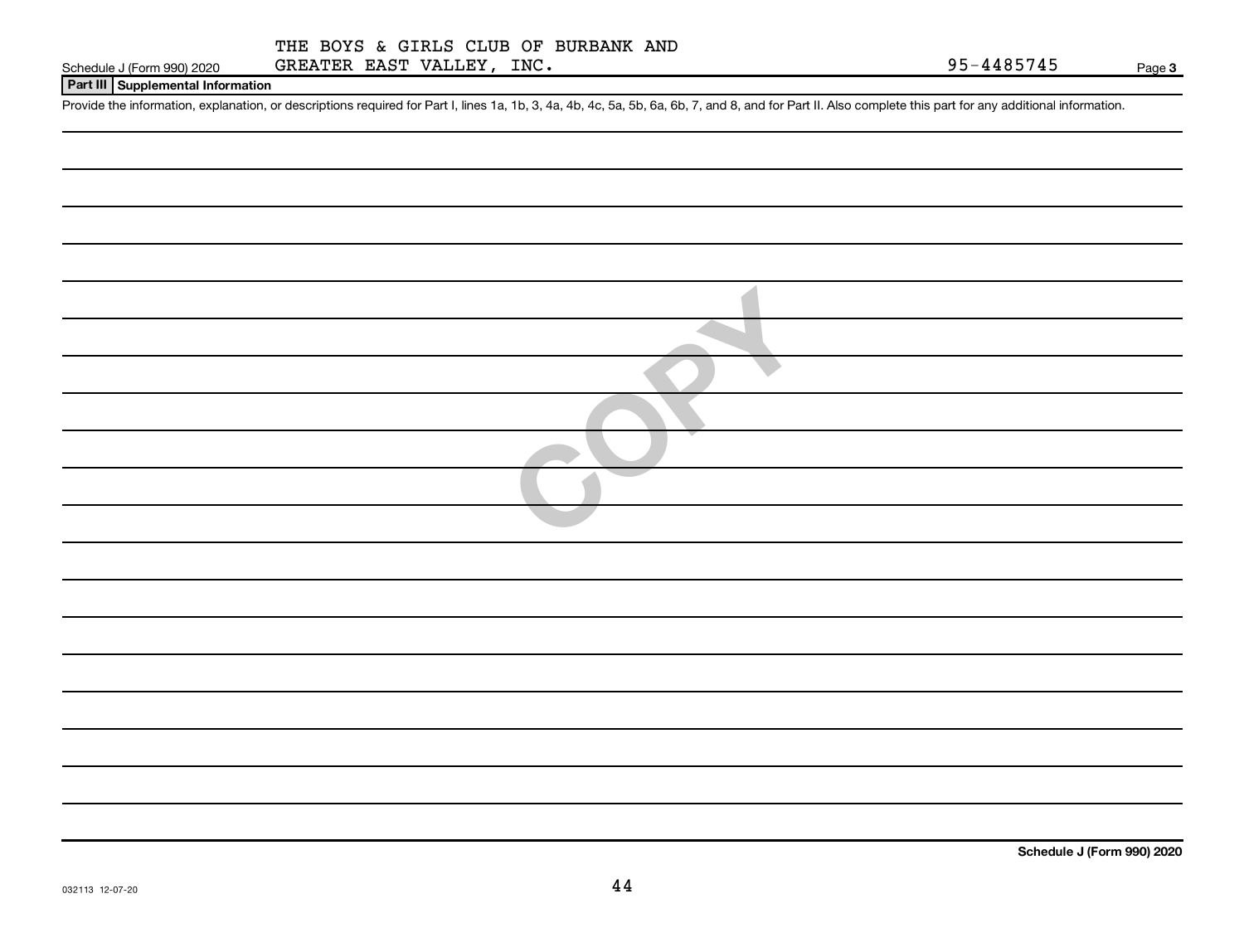|          | <b>SCHEDULE M</b><br>(Form 990)                               |                                                                                                                                | <b>Noncash Contributions</b> |                               | OMB No. 1545-0047<br><b>2020</b>                                                              |                              |                                                       |            |    |
|----------|---------------------------------------------------------------|--------------------------------------------------------------------------------------------------------------------------------|------------------------------|-------------------------------|-----------------------------------------------------------------------------------------------|------------------------------|-------------------------------------------------------|------------|----|
|          |                                                               |                                                                                                                                |                              |                               | ▶ Complete if the organizations answered "Yes" on Form 990, Part IV, lines 29 or 30.          |                              |                                                       |            |    |
|          | Department of the Treasury<br><b>Internal Revenue Service</b> | Attach to Form 990.                                                                                                            |                              |                               | Go to www.irs.gov/Form990 for instructions and the latest information.                        |                              | <b>Open to Public</b>                                 | Inspection |    |
|          | Name of the organization                                      | THE BOYS & GIRLS CLUB OF BURBANK AND                                                                                           |                              |                               |                                                                                               |                              | <b>Employer identification number</b>                 |            |    |
|          |                                                               | GREATER EAST VALLEY, INC.                                                                                                      |                              |                               |                                                                                               |                              | 95-4485745                                            |            |    |
| Part I   | <b>Types of Property</b>                                      |                                                                                                                                |                              |                               |                                                                                               |                              |                                                       |            |    |
|          |                                                               |                                                                                                                                | (a)                          | (b)                           | (c)                                                                                           |                              | (d)                                                   |            |    |
|          |                                                               |                                                                                                                                | Check if<br>applicable       | Number of<br>contributions or | Noncash contribution<br>amounts reported on<br>items contributed Form 990, Part VIII, line 1q |                              | Method of determining<br>noncash contribution amounts |            |    |
| 1        |                                                               |                                                                                                                                |                              |                               |                                                                                               |                              |                                                       |            |    |
| 2        |                                                               |                                                                                                                                |                              |                               |                                                                                               |                              |                                                       |            |    |
| з        |                                                               |                                                                                                                                |                              |                               |                                                                                               |                              |                                                       |            |    |
| 4        |                                                               | Books and publications <i>[[[[[[[[[[[[[[[[[[[[[[[[[[[[[[[[[]]]]]</i>                                                           |                              |                               |                                                                                               |                              |                                                       |            |    |
| 5        |                                                               | Clothing and household goods                                                                                                   |                              |                               |                                                                                               |                              |                                                       |            |    |
| 6        |                                                               |                                                                                                                                |                              |                               |                                                                                               |                              |                                                       |            |    |
| 7        |                                                               |                                                                                                                                |                              |                               |                                                                                               |                              |                                                       |            |    |
| 8        |                                                               |                                                                                                                                |                              |                               |                                                                                               |                              |                                                       |            |    |
| 9        |                                                               | Securities - Publicly traded                                                                                                   |                              |                               |                                                                                               |                              |                                                       |            |    |
| 10       |                                                               | Securities - Closely held stock                                                                                                |                              |                               |                                                                                               |                              |                                                       |            |    |
| 11       | Securities - Partnership, LLC, or<br>trust interests          |                                                                                                                                |                              |                               |                                                                                               |                              |                                                       |            |    |
| 12       |                                                               | Securities - Miscellaneous                                                                                                     |                              |                               |                                                                                               |                              |                                                       |            |    |
| 13       | Qualified conservation contribution -                         |                                                                                                                                |                              |                               |                                                                                               |                              |                                                       |            |    |
|          |                                                               |                                                                                                                                |                              |                               |                                                                                               |                              |                                                       |            |    |
| 14       |                                                               | Qualified conservation contribution - Other                                                                                    |                              |                               |                                                                                               |                              |                                                       |            |    |
| 15       |                                                               | Real estate - Residential                                                                                                      |                              |                               |                                                                                               |                              |                                                       |            |    |
| 16       |                                                               | Real estate - Commercial                                                                                                       |                              |                               |                                                                                               |                              |                                                       |            |    |
| 17       |                                                               |                                                                                                                                |                              |                               |                                                                                               |                              |                                                       |            |    |
| 18       |                                                               |                                                                                                                                |                              |                               |                                                                                               |                              |                                                       |            |    |
| 19       |                                                               |                                                                                                                                |                              |                               |                                                                                               |                              |                                                       |            |    |
| 20       |                                                               |                                                                                                                                |                              |                               |                                                                                               |                              |                                                       |            |    |
| 21       |                                                               |                                                                                                                                |                              |                               |                                                                                               |                              |                                                       |            |    |
| 22       |                                                               |                                                                                                                                |                              |                               |                                                                                               |                              |                                                       |            |    |
| 23       |                                                               |                                                                                                                                |                              |                               |                                                                                               |                              |                                                       |            |    |
| 24       |                                                               | Archeological artifacts                                                                                                        |                              | 300                           |                                                                                               | 235971. CURRENT MARKET RATES |                                                       |            |    |
| 25       | Other                                                         | MATERIALS & $S_1$                                                                                                              | X                            |                               |                                                                                               |                              |                                                       |            |    |
| 26       | Other                                                         |                                                                                                                                |                              |                               |                                                                                               |                              |                                                       |            |    |
| 27       | Other                                                         |                                                                                                                                |                              |                               |                                                                                               |                              |                                                       |            |    |
| 28<br>29 | Other                                                         | Number of Forms 8283 received by the organization during the tax year for contributions                                        |                              |                               |                                                                                               |                              |                                                       |            |    |
|          |                                                               | for which the organization completed Form 8283, Part V, Donee Acknowledgement                                                  |                              |                               | 29                                                                                            |                              |                                                       |            |    |
|          |                                                               |                                                                                                                                |                              |                               |                                                                                               |                              |                                                       | Yes        | No |
|          |                                                               | 30a During the year, did the organization receive by contribution any property reported in Part I, lines 1 through 28, that it |                              |                               |                                                                                               |                              |                                                       |            |    |
|          |                                                               | must hold for at least three years from the date of the initial contribution, and which isn't required to be used for          |                              |                               |                                                                                               |                              |                                                       |            |    |
|          |                                                               |                                                                                                                                |                              |                               |                                                                                               |                              | <b>30a</b>                                            |            | x  |
|          |                                                               | <b>b</b> If "Yes," describe the arrangement in Part II.                                                                        |                              |                               |                                                                                               |                              |                                                       |            |    |
| 31       |                                                               | Does the organization have a gift acceptance policy that requires the review of any nonstandard contributions?                 |                              |                               |                                                                                               |                              | 31                                                    |            | x  |
|          |                                                               | 32a Does the organization hire or use third parties or related organizations to solicit, process, or sell noncash              |                              |                               |                                                                                               |                              |                                                       |            |    |
|          | contributions?                                                |                                                                                                                                |                              |                               |                                                                                               |                              | 32a                                                   |            | x  |
|          | <b>b</b> If "Yes," describe in Part II.                       |                                                                                                                                |                              |                               |                                                                                               |                              |                                                       |            |    |
| 33       |                                                               | If the organization didn't report an amount in column (c) for a type of property for which column (a) is checked,              |                              |                               |                                                                                               |                              |                                                       |            |    |
|          | describe in Part II.                                          |                                                                                                                                |                              |                               |                                                                                               |                              |                                                       |            |    |
| LHA      |                                                               | For Paperwork Reduction Act Notice, see the Instructions for Form 990.                                                         |                              |                               |                                                                                               |                              | Schedule M (Form 990) 2020                            |            |    |
|          |                                                               |                                                                                                                                |                              |                               |                                                                                               |                              |                                                       |            |    |

032141 11-23-20

45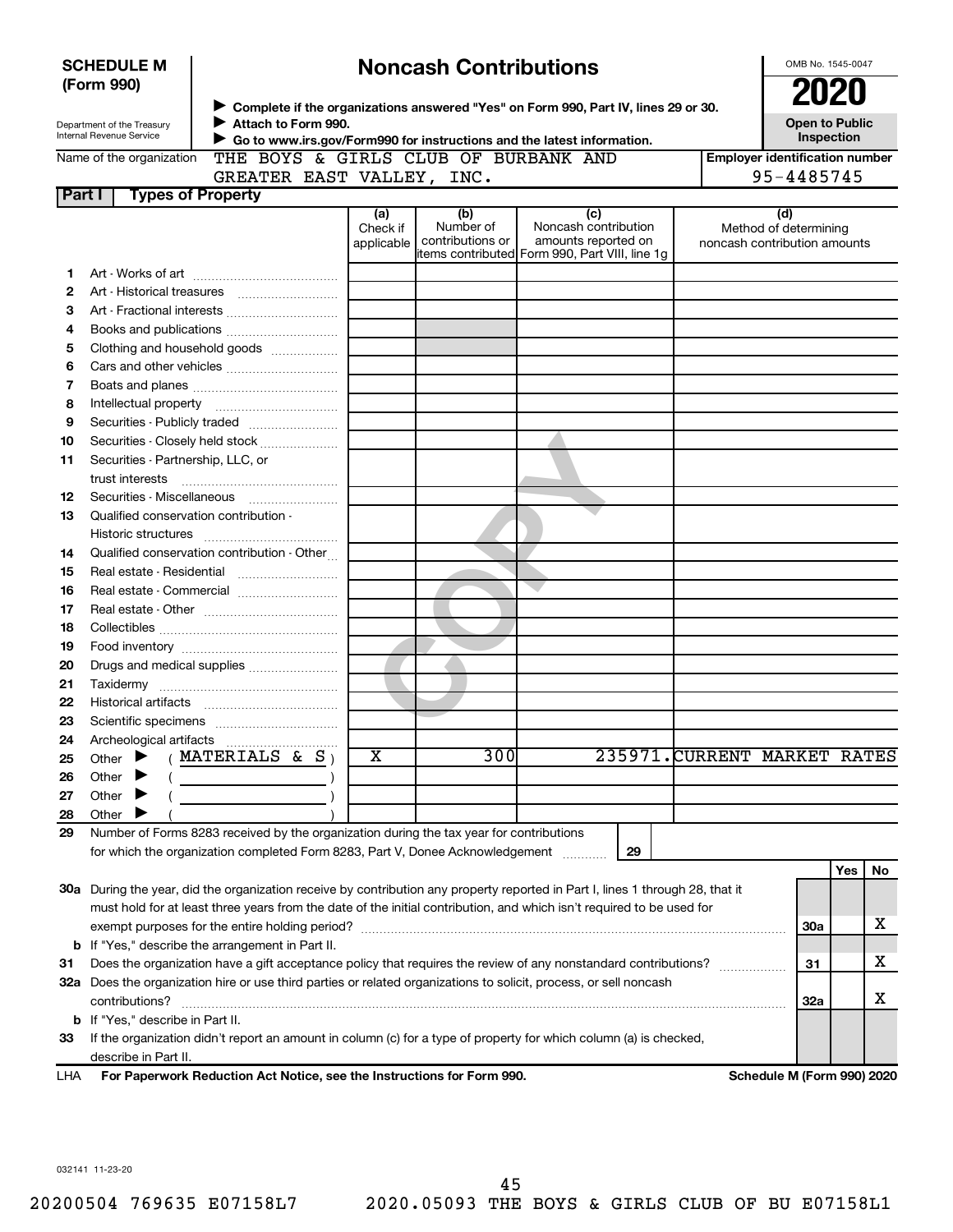| Part II                                   | Supplemental Information. Provide the information required by Part I, lines 30b, 32b, and 33, and whether the organization             |
|-------------------------------------------|----------------------------------------------------------------------------------------------------------------------------------------|
| this part for any additional information. | is reporting in Part I, column (b), the number of contributions, the number of items received, or a combination of both. Also complete |
|                                           |                                                                                                                                        |
|                                           |                                                                                                                                        |
|                                           |                                                                                                                                        |
|                                           |                                                                                                                                        |
|                                           |                                                                                                                                        |
|                                           |                                                                                                                                        |
|                                           |                                                                                                                                        |
|                                           |                                                                                                                                        |
|                                           |                                                                                                                                        |
|                                           |                                                                                                                                        |
|                                           |                                                                                                                                        |
|                                           |                                                                                                                                        |
|                                           |                                                                                                                                        |
|                                           |                                                                                                                                        |
|                                           |                                                                                                                                        |
|                                           |                                                                                                                                        |
|                                           |                                                                                                                                        |
|                                           |                                                                                                                                        |
|                                           |                                                                                                                                        |
|                                           |                                                                                                                                        |
|                                           |                                                                                                                                        |
|                                           |                                                                                                                                        |
|                                           |                                                                                                                                        |
|                                           |                                                                                                                                        |
|                                           |                                                                                                                                        |
|                                           |                                                                                                                                        |
|                                           |                                                                                                                                        |
|                                           |                                                                                                                                        |
|                                           |                                                                                                                                        |
|                                           |                                                                                                                                        |
|                                           |                                                                                                                                        |
|                                           |                                                                                                                                        |
|                                           |                                                                                                                                        |
|                                           |                                                                                                                                        |
|                                           |                                                                                                                                        |
|                                           |                                                                                                                                        |
|                                           |                                                                                                                                        |
|                                           |                                                                                                                                        |
|                                           |                                                                                                                                        |
|                                           |                                                                                                                                        |
|                                           |                                                                                                                                        |
|                                           |                                                                                                                                        |
|                                           |                                                                                                                                        |
| 032142 11-23-20                           | Schedule M (Form 990) 2020                                                                                                             |
|                                           |                                                                                                                                        |
|                                           | 46                                                                                                                                     |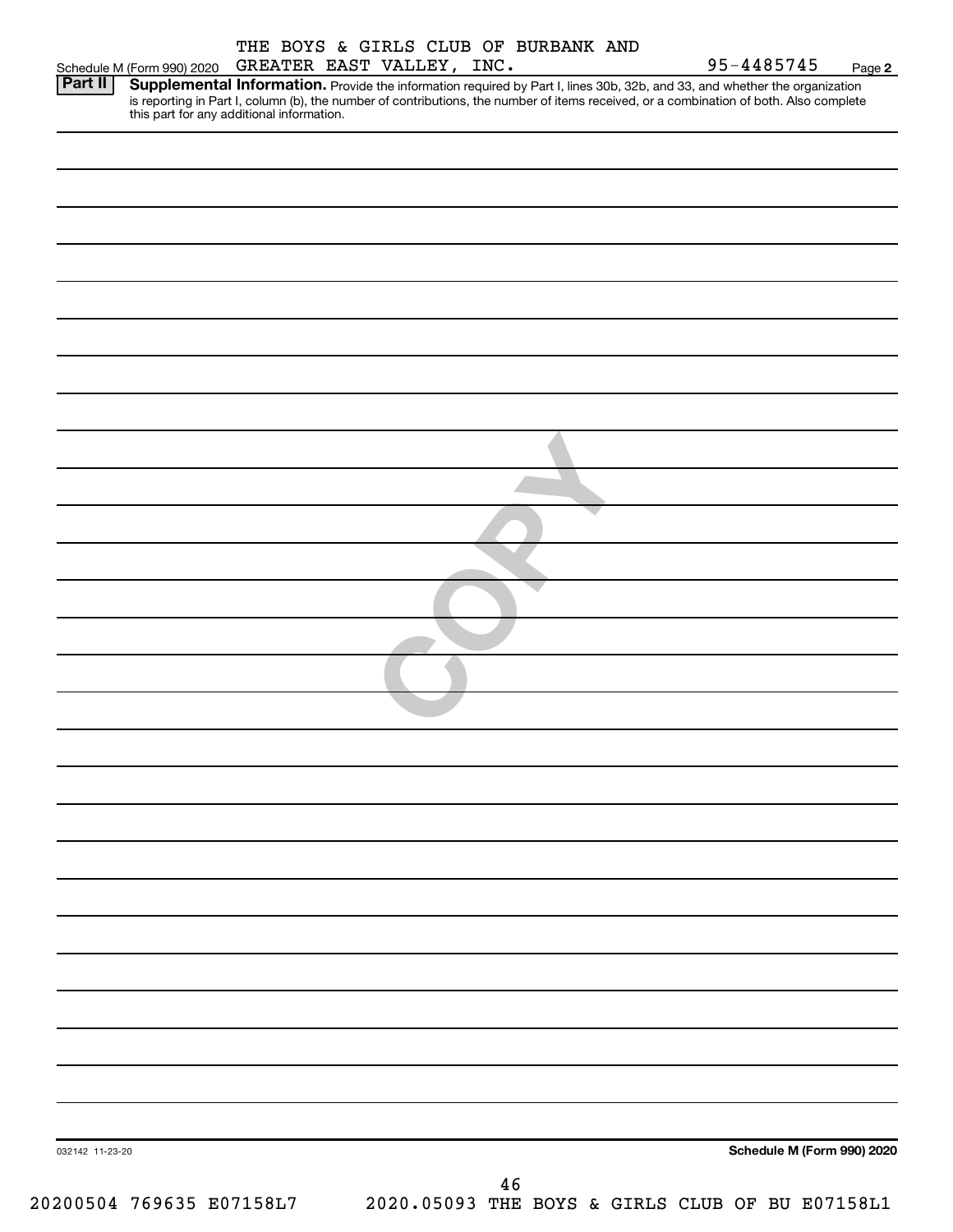Internal Revenue Service

Department of the Treasury **(Form 990 or 990-EZ)**

Name of the organization

**SCHEDULE O Supplemental Information to Form 990 or 990-EZ 2020**<br>(Form 990 or 990-EZ) **2020** 

**Complete to provide information for responses to specific questions on Form 990 or 990-EZ or to provide any additional information. | Attach to Form 990 or 990-EZ. | Go to www.irs.gov/Form990 for the latest information.**



**Employer identification number** THE BOYS & GIRLS CLUB OF BURBANK AND

FORM 990, PART VI, SECTION A, LINE 2:

AL SHAPIRO AND DAN STILLWELL, ARE FATHER AND SON AND BOTH OF THEM ARE

GREATER EAST VALLEY, INC. 95-4485745

CURRENT DIRECTORS.

FORM 990, PART VI, SECTION B, LINE 11B:

THE FINANCE COMMITTEE OF THE BOARD OF DIRECTORS REVIEWS THE FORM 990 PRIOR

TO IT BEING FILED.

FORM 990, PART VI, SECTION B, LINE 12C:

WE HAVE A CONFLICT OF INTEREST POLICY THAT ALL BOARD MEMBERS ARE REQUIRED

TO REVIEW AND SIGN ANNUALLY.

FORM 990, PART VI, SECTION B, LINE 15:

THE 12C:<br>
ST POLICY THAT ALL BOARD ME FOR DETERMINING THE SALARY OF THE EXECUTIVE DIRECTOR AND KEY EMPLOYEES THE BOARD OF DIRECTORS REVIEWS THE NATIONAL STUDY OF SALARIES PRODUCED BY THE BOYS AND GIRLS CLUB OF AMERICA THAT SHOWS NATIONAL TRENDS FOR THE DIFFERENT POSITIONS AND THEN VOTES ON THE SALARIES AT A BOARD MEETING.

FORM 990, PART VI, SECTION C, LINE 18:

THE FORM 1023 AND 990 ARE AVAILABLE UPON REQUEST TO THE FINANCE DIRECTOR AT THE CLUB LOCATION.

FORM 990, PART VI, SECTION C, LINE 19:

THE FORM 1023 AND 990 ARE AVAILABLE UPON REQUEST TO THE FINANCE DIRECTOR AT THE CLUB LOCATION.

032211 11-20-20 **For Paperwork Reduction Act Notice, see the Instructions for Form 990 or 990-EZ. Schedule O (Form 990 or 990-EZ) 2020** LHA

47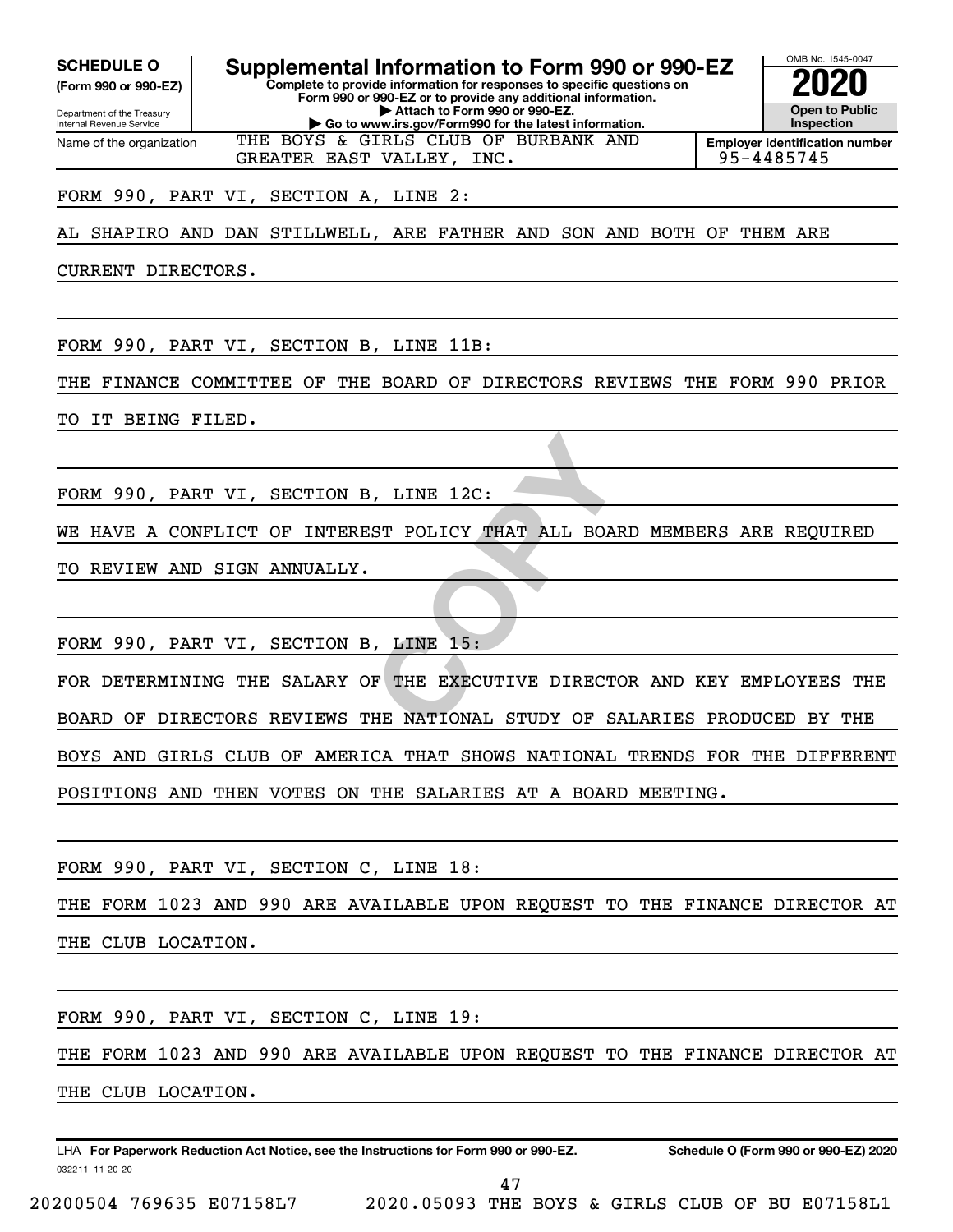| <b>Employer identification number</b><br>95-4485745                     |
|-------------------------------------------------------------------------|
|                                                                         |
|                                                                         |
|                                                                         |
| $-268257.$                                                              |
|                                                                         |
|                                                                         |
| THE FINANCE COMMITTEE APPROVES THE SELECTION OF THE INDEPENDENT AUDITOR |
|                                                                         |
|                                                                         |
|                                                                         |
|                                                                         |
|                                                                         |
|                                                                         |
|                                                                         |
|                                                                         |
|                                                                         |
|                                                                         |
|                                                                         |
|                                                                         |
|                                                                         |
|                                                                         |
|                                                                         |
|                                                                         |
|                                                                         |
|                                                                         |
|                                                                         |
|                                                                         |
|                                                                         |
|                                                                         |
|                                                                         |
|                                                                         |
|                                                                         |
|                                                                         |
|                                                                         |
|                                                                         |
|                                                                         |
|                                                                         |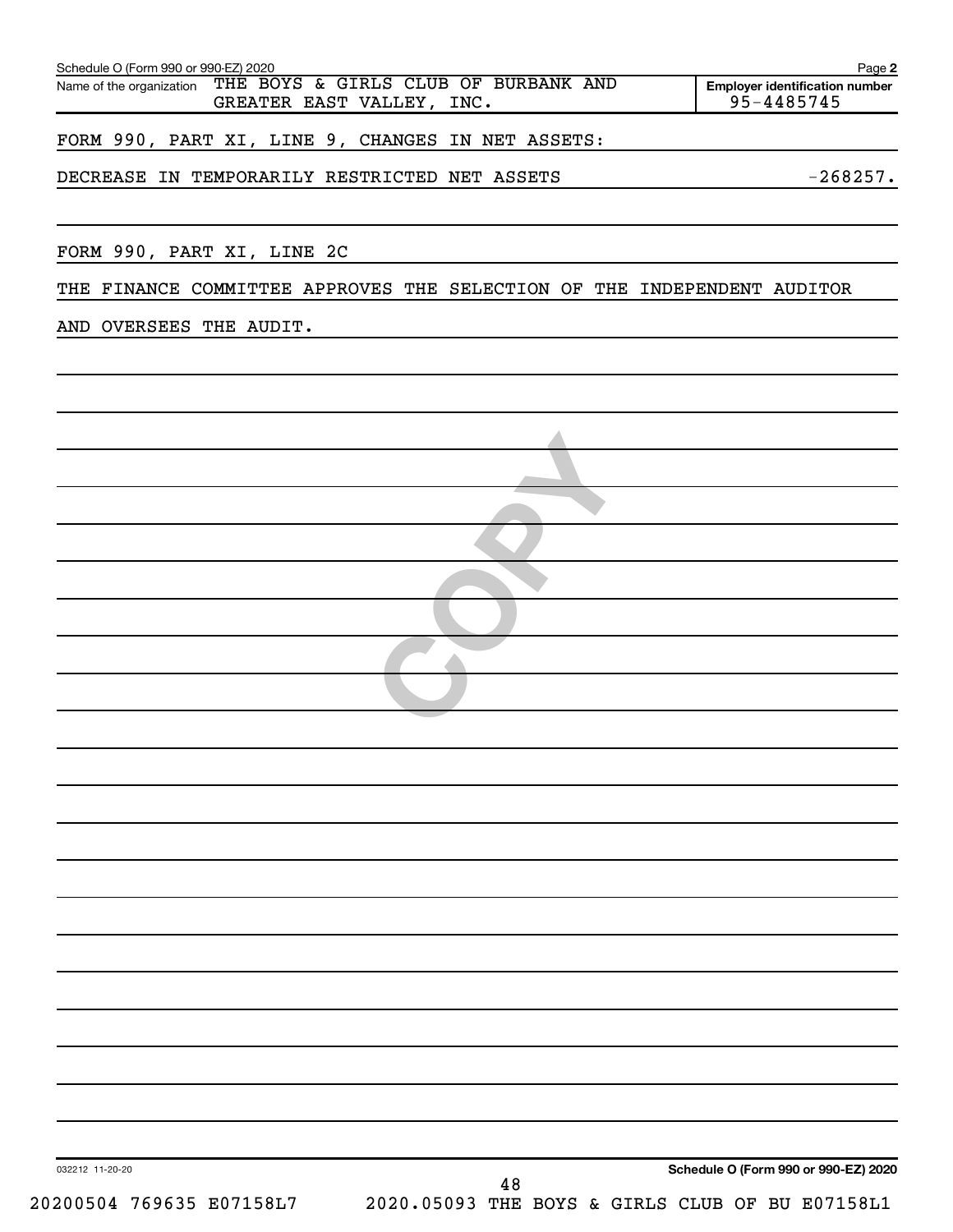| 4562<br>Department of the Treasury                        |                                                                                                                                                                                                                         |                           | Attach to your tax return.                                                                       | <b>Depreciation and Amortization</b><br>(Including Information on Listed Property)              | 990                         |              | OMB No. 1545-0172                |
|-----------------------------------------------------------|-------------------------------------------------------------------------------------------------------------------------------------------------------------------------------------------------------------------------|---------------------------|--------------------------------------------------------------------------------------------------|-------------------------------------------------------------------------------------------------|-----------------------------|--------------|----------------------------------|
| Internal Revenue Service                                  | (99)                                                                                                                                                                                                                    |                           |                                                                                                  | Go to www.irs.gov/Form4562 for instructions and the latest information.                         |                             |              | Sequence No. 179                 |
| Name(s) shown on return                                   | THE BOYS & GIRLS CLUB OF BURBANK AND<br>GREATER EAST VALLEY, INC.<br>Part I   Election To Expense Certain Property Under Section 179 Note: If you have any listed property, complete Part V before you complete Part I. |                           |                                                                                                  | Business or activity to which this form relates<br><b>FORM 990 PAGE 10</b>                      |                             |              | Identifying number<br>95-4485745 |
|                                                           |                                                                                                                                                                                                                         |                           |                                                                                                  |                                                                                                 |                             | 1            | 1040000.                         |
| <b>1</b> Maximum amount (see instructions)                |                                                                                                                                                                                                                         |                           |                                                                                                  |                                                                                                 |                             | $\mathbf{2}$ |                                  |
|                                                           |                                                                                                                                                                                                                         |                           |                                                                                                  |                                                                                                 |                             | 3            | 2590000.                         |
|                                                           |                                                                                                                                                                                                                         |                           |                                                                                                  |                                                                                                 |                             | 4            |                                  |
| 5                                                         |                                                                                                                                                                                                                         |                           |                                                                                                  |                                                                                                 |                             | 5            |                                  |
| 6                                                         | (a) Description of property                                                                                                                                                                                             |                           |                                                                                                  | (b) Cost (business use only)                                                                    | (c) Elected cost            |              |                                  |
|                                                           |                                                                                                                                                                                                                         |                           |                                                                                                  |                                                                                                 |                             |              |                                  |
|                                                           | 7 Listed property. Enter the amount from line 29                                                                                                                                                                        |                           |                                                                                                  | $\overline{7}$                                                                                  |                             |              |                                  |
|                                                           |                                                                                                                                                                                                                         |                           |                                                                                                  |                                                                                                 |                             | 8            |                                  |
|                                                           |                                                                                                                                                                                                                         |                           |                                                                                                  |                                                                                                 |                             | 9            |                                  |
|                                                           |                                                                                                                                                                                                                         |                           |                                                                                                  |                                                                                                 |                             | 10           |                                  |
|                                                           |                                                                                                                                                                                                                         |                           |                                                                                                  |                                                                                                 |                             | 11           |                                  |
|                                                           |                                                                                                                                                                                                                         |                           |                                                                                                  |                                                                                                 |                             | 12           |                                  |
|                                                           | 13 Carryover of disallowed deduction to 2021. Add lines 9 and 10, less line 12                                                                                                                                          |                           |                                                                                                  | 13 <sup>7</sup>                                                                                 |                             |              |                                  |
| Part II                                                   | Note: Don't use Part II or Part III below for listed property. Instead, use Part V.                                                                                                                                     |                           |                                                                                                  |                                                                                                 |                             |              |                                  |
|                                                           | Special Depreciation Allowance and Other Depreciation (Don't include listed property.)                                                                                                                                  |                           |                                                                                                  |                                                                                                 |                             |              |                                  |
|                                                           | 14 Special depreciation allowance for qualified property (other than listed property) placed in service during                                                                                                          |                           |                                                                                                  |                                                                                                 |                             |              |                                  |
| the tax year                                              |                                                                                                                                                                                                                         |                           |                                                                                                  |                                                                                                 |                             | 14           |                                  |
|                                                           |                                                                                                                                                                                                                         |                           |                                                                                                  |                                                                                                 |                             | 15           | 104152.                          |
| <b>16</b> Other depreciation (including ACRS)<br>Part III | MACRS Depreciation (Don't include listed property. See instructions.)                                                                                                                                                   |                           |                                                                                                  |                                                                                                 |                             | 16           |                                  |
|                                                           |                                                                                                                                                                                                                         |                           | <b>Section A</b>                                                                                 |                                                                                                 |                             |              |                                  |
|                                                           |                                                                                                                                                                                                                         |                           |                                                                                                  |                                                                                                 |                             | 17           |                                  |
|                                                           | 18 If you are electing to group any assets placed in service during the tax year into one or more general asset accounts, check here                                                                                    |                           |                                                                                                  |                                                                                                 |                             |              |                                  |
|                                                           |                                                                                                                                                                                                                         |                           |                                                                                                  | Section B - Assets Placed in Service During 2020 Tax Year Using the General Depreciation System |                             |              |                                  |
|                                                           | (a) Classification of property                                                                                                                                                                                          | year placed<br>in service | (b) Month and (c) Basis for depreciation<br>(business/investment use<br>only - see instructions) | (d) Recovery<br>period                                                                          | (e) Convention   (f) Method |              | (g) Depreciation deduction       |
| 3-year property<br>19a                                    |                                                                                                                                                                                                                         |                           |                                                                                                  |                                                                                                 |                             |              |                                  |
| 5-year property<br>b                                      |                                                                                                                                                                                                                         |                           |                                                                                                  |                                                                                                 |                             |              |                                  |
| 7-year property<br>с                                      |                                                                                                                                                                                                                         |                           |                                                                                                  |                                                                                                 |                             |              |                                  |
| 10-year property<br>d                                     |                                                                                                                                                                                                                         |                           |                                                                                                  |                                                                                                 |                             |              |                                  |
| 15-year property<br>е                                     |                                                                                                                                                                                                                         |                           |                                                                                                  |                                                                                                 |                             |              |                                  |
| 20-year property<br>f                                     |                                                                                                                                                                                                                         |                           |                                                                                                  |                                                                                                 |                             |              |                                  |
| 25-year property<br>g                                     |                                                                                                                                                                                                                         |                           |                                                                                                  | 25 yrs.                                                                                         |                             | S/L          |                                  |
| h                                                         | Residential rental property                                                                                                                                                                                             |                           |                                                                                                  | 27.5 yrs.                                                                                       | мм                          | S/L          |                                  |
|                                                           |                                                                                                                                                                                                                         | $\prime$                  |                                                                                                  | 27.5 yrs.                                                                                       | мм                          | S/L          |                                  |
| Î.                                                        | Nonresidential real property                                                                                                                                                                                            |                           |                                                                                                  | 39 yrs.                                                                                         | мм                          | S/L          |                                  |
|                                                           |                                                                                                                                                                                                                         |                           |                                                                                                  |                                                                                                 | ΜМ                          | S/L          |                                  |
|                                                           | Section C - Assets Placed in Service During 2020 Tax Year Using the Alternative Depreciation System                                                                                                                     |                           |                                                                                                  |                                                                                                 |                             |              |                                  |
| Class life<br>20a                                         |                                                                                                                                                                                                                         |                           |                                                                                                  |                                                                                                 |                             | S/L          |                                  |
| 12-year<br>b                                              |                                                                                                                                                                                                                         |                           |                                                                                                  | 12 yrs.                                                                                         |                             | S/L          |                                  |
| 30-year<br>с                                              |                                                                                                                                                                                                                         |                           |                                                                                                  | 30 yrs.                                                                                         | мм                          | S/L          |                                  |
| d<br>40-year                                              |                                                                                                                                                                                                                         | $\prime$                  |                                                                                                  | 40 yrs.                                                                                         | мм                          | S/L          |                                  |
| <b>Part IV</b>                                            | <b>Summary (See instructions.)</b>                                                                                                                                                                                      |                           |                                                                                                  |                                                                                                 |                             |              |                                  |
|                                                           | 21 Listed property. Enter amount from line 28                                                                                                                                                                           |                           |                                                                                                  |                                                                                                 |                             | 21           |                                  |
|                                                           | 22 Total. Add amounts from line 12, lines 14 through 17, lines 19 and 20 in column (g), and line 21.<br>Enter here and on the appropriate lines of your return. Partnerships and S corporations - see instr.            |                           |                                                                                                  |                                                                                                 |                             | 22           | 104152.                          |
|                                                           | 23 For assets shown above and placed in service during the current year, enter the                                                                                                                                      |                           |                                                                                                  | 23                                                                                              |                             |              |                                  |

016251 12-18-20 LHA **For Paperwork Reduction Act Notice, see separate instructions.<br>
<b>4562** (2020) otice, see separate instellations.<br>2020.05093 THE BOYS & GIRLS CLUB OF BU E07158L1